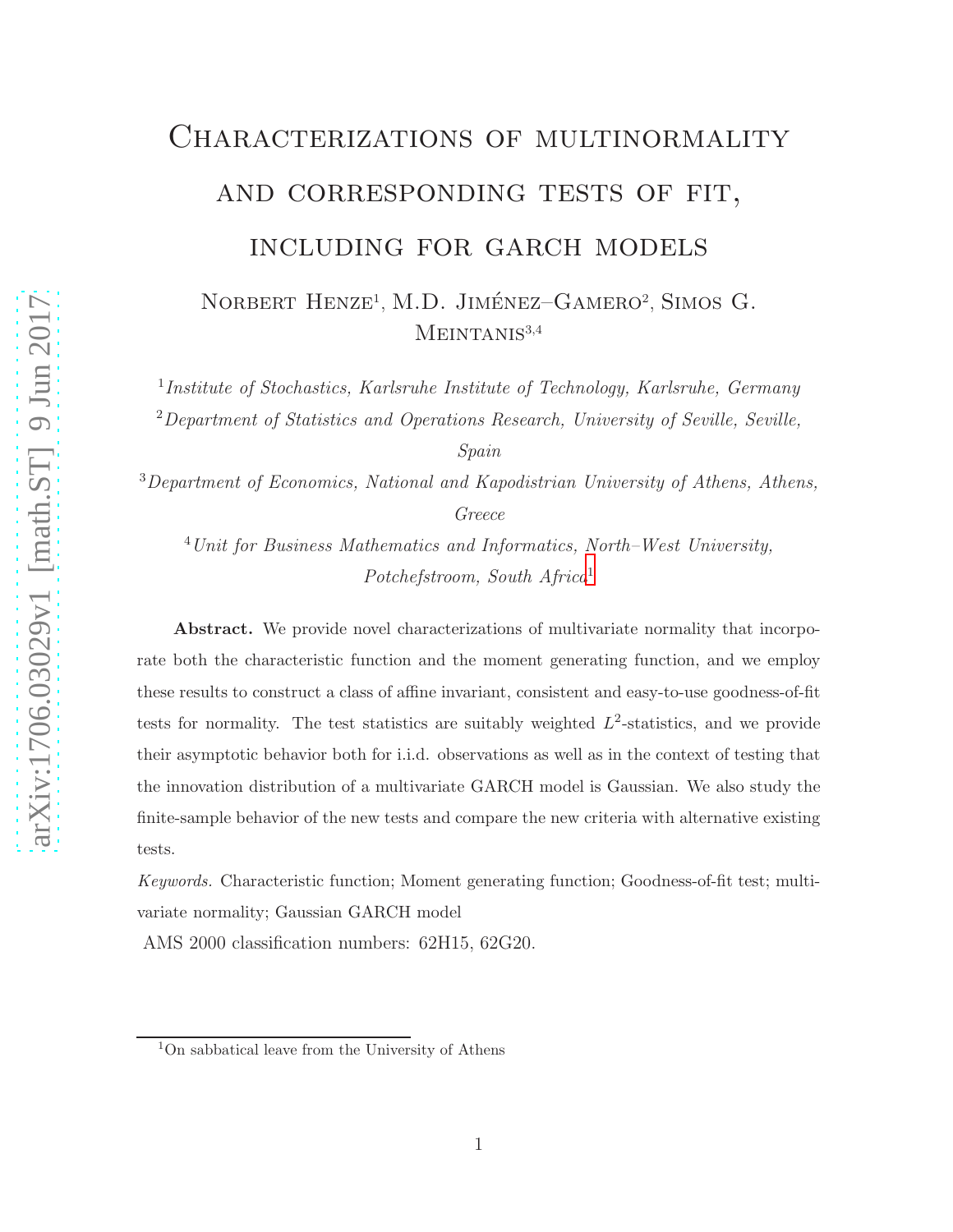### 1 Introduction

Let X be a (univariate) random variable with characteristic function (CF)  $\varphi_X(t)$  =  $\mathbb{E}[\exp(\mathrm{i}tX)], t \in \mathbb{R}$ . Assuming that the moment generating function (MGF)  $M_X(t)$  =  $\mathbb{E}[\exp(tX)]$  of X exists for each  $t \in \mathbb{R}$ , [\[59\]](#page-37-0) proved that the identity

<span id="page-1-0"></span>(1.1) 
$$
\varphi_X(t)M_X(t) - 1 = 0
$$
 for each  $t \in \mathbb{R}$ 

characterizes the zero-mean Gaussian distribution. Notice that, by assuming the existence of the MGF in an interval around zero, the moments of any order are implicitly supposed to exist. A further point is that a CF satisfying [\(1.1\)](#page-1-0) is necessarily realvalued. Hence, the symmetry of the distribution of  $X$  around zero is also implicit in [\(1.1\)](#page-1-0), see [\[44\]](#page-36-0), §3.1.

In the following we extend the characterization in [\(1.1\)](#page-1-0) to non-centered random variables and to random vectors of arbitrary dimension. We then construct a goodnessof-fit test for multivariate normality based on a suitable weighted  $L^2$ -statistic in which both the CF and the MGF are estimated nonparametrically. Several variants of this test criterion are also suggested. Furthermore, we work out the asymptotics of our test statistics in the context of independent and identically distributed (i.i.d.) random vectors, thus obtaining a new test for multivariate normality, but also in the context of GARCH-type dependence. The latter test provides a novel method for assessing the celebrated question whether a Gaussian GARCH driven volatility process is adequate for explaining the heavy tails that are often observed with financial time series.

The rest of the paper unfolds as follows. In Section [2](#page-2-0) we prove the above-mentioned extension of [\(1.1\)](#page-1-0). On the basis of the resulting characterization, Section [3](#page-3-0) suggests two new classes of affine invariant and easily computable statistics for testing for multivariate normality. Section [4](#page-6-0) shows that a 'certain limit statistic' of one of these classes is a linear combination of two well-known measures of multivariate skewness, while the other is related to Mardia's multivariate sample kurtosis. In Section [5](#page-8-0) we derive the limit null distribution of the new test statistics in the i.i.d. setting. Section [6](#page-9-0) addresses the question of consistency of the new tests against general alternatives. Section [7](#page-10-0) considers this criterion in the context of multivariate GARCH models in order to test for normality of innovations, and it provides the pertaining large sample theory. Sec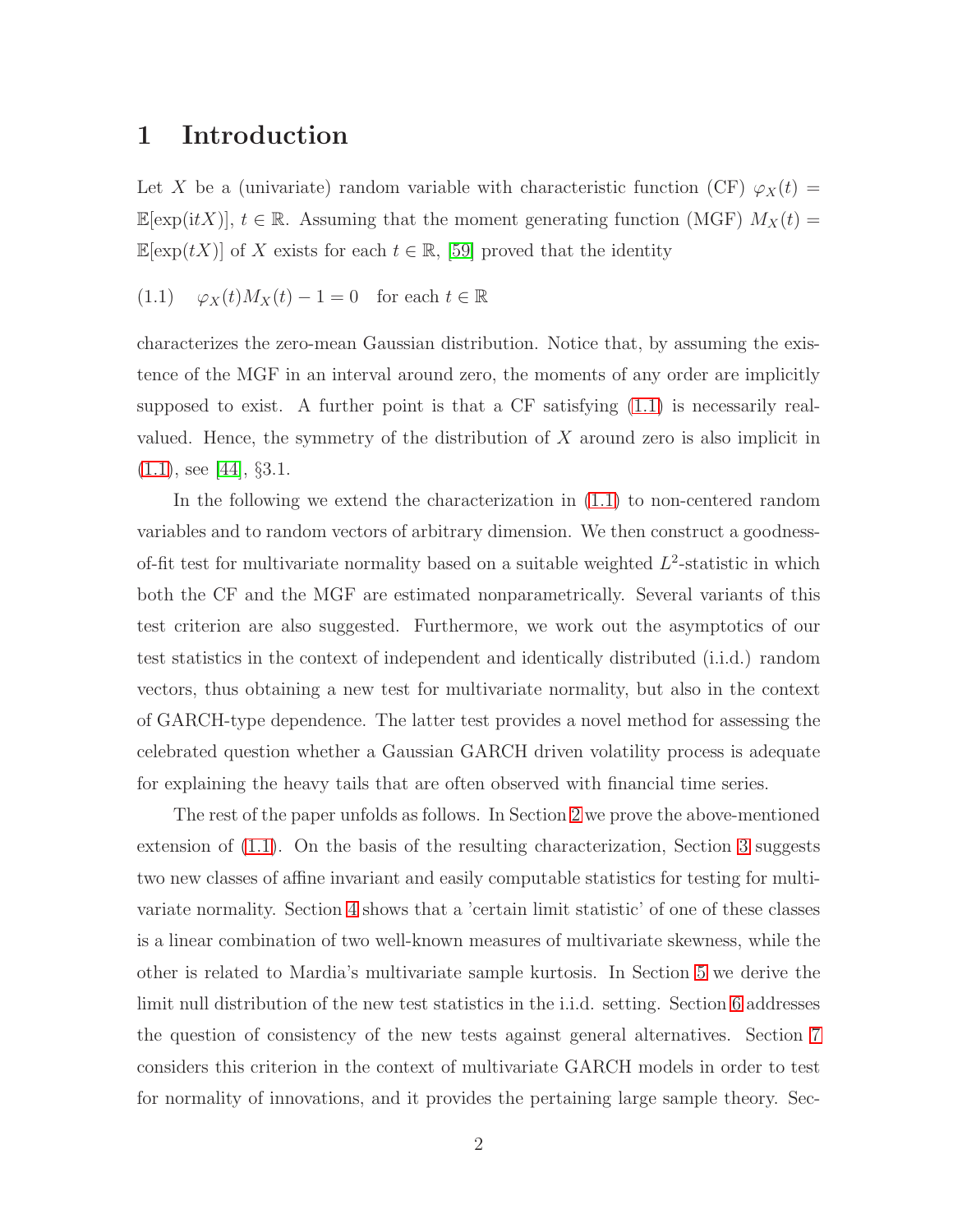tion [8](#page-15-0) presents a Monte Carlo study that compares the new tests with competing ones. The article concludes with discussions in Section [9.](#page-20-0) The majority of proofs has been postponed to Section [10.](#page-21-0)

Throughout the paper, the letter d stands for dimension, and both random and nonrandom vectors are understood as column vectors; the transpose of a vector x will be denoted by  $x^{\perp}$ ; all random elements are supposed to be defined on the same probability space  $(\Omega, \mathcal{A}, \mathbb{P})$ ; for any matrix  $A = (a_{kj})$ , we will use the norm defined by  $||A|| = \sum_{k,j} |a_{kj}|$ ; if A is a vector,  $||A||$  denotes the Euclidean norm. If A is a square matrix,  $||A||_2$  stands for the spectral norm of A. The unit matrix of order d will be denoted by  $I_d$ . Finally,  $Re(z) = a$  is the real part of a complex number  $z = a + ib$ .

# <span id="page-2-0"></span>2 Characterizations of multinormality

<span id="page-2-2"></span>Let X be a *d*-variate non-degenerate random vector with CF  $\varphi_X(t) = \mathbb{E}[\exp(it^{\top} X)]$  and MGF  $M_X(t) = \mathbb{E}[\exp(t^{\top} X)] < \infty$ ,  $t \in \mathbb{R}^d$ . We then have the following characterization.

<span id="page-2-1"></span>Proposition 2.1 The identity

$$
(2.1) \quad \varphi_X(t) M_X(t) - e^{(i+1)t^{\top} \mu} = 0 \quad \text{for each } t \in \mathbb{R}^d
$$

holds true for some  $\mu \in \mathbb{R}^d$  if, and only if, X follows some normal distribution with  $mean \mu$ .

Proof. The "if" part is trivial. To prove the converse implication, suppose that [\(2.1\)](#page-2-1) holds. Fix  $a \in \mathbb{R}^d$  and put  $Y_a = a^{\top}(X - \mu)$ . We have  $\varphi_{Y_a}(t) = e^{-ita^{\top}\mu} \varphi_X(ta)$ ,  $M_{Y_a}(t) = e^{-ta^\top \mu} M_X(ta)$ . Hence, [\(2.1\)](#page-2-1) implies  $\varphi_{Y_a}(t) M_{Y_a}(t) - 1 = 0$  for each  $t \in \mathbb{R}$ . In view of  $(1.1)$ , it follows that  $Y_a$  has some zero-mean normal distribution. Moreover, the variance of  $Y_a$  is equal to  $a^{\dagger} \Sigma a$ , where  $\Sigma$  denotes the covariance matrix of X. Hence,  $a^{\dagger} X = Y_a + a^{\dagger} \mu$  has a normal distribution with mean  $a^{\dagger} \mu$  and variance  $a^{\dagger} \Sigma a$ . Since a was arbitrary, a well-known characterization of the multivariate normal distribution (see for instance [\[52\]](#page-37-1),  $\S 8a.1-\S 8a.2$ ) yields the assertion.

<span id="page-2-3"></span>The following result will be used in the construction of the test statistics and in order to prove consistency of one of our tests.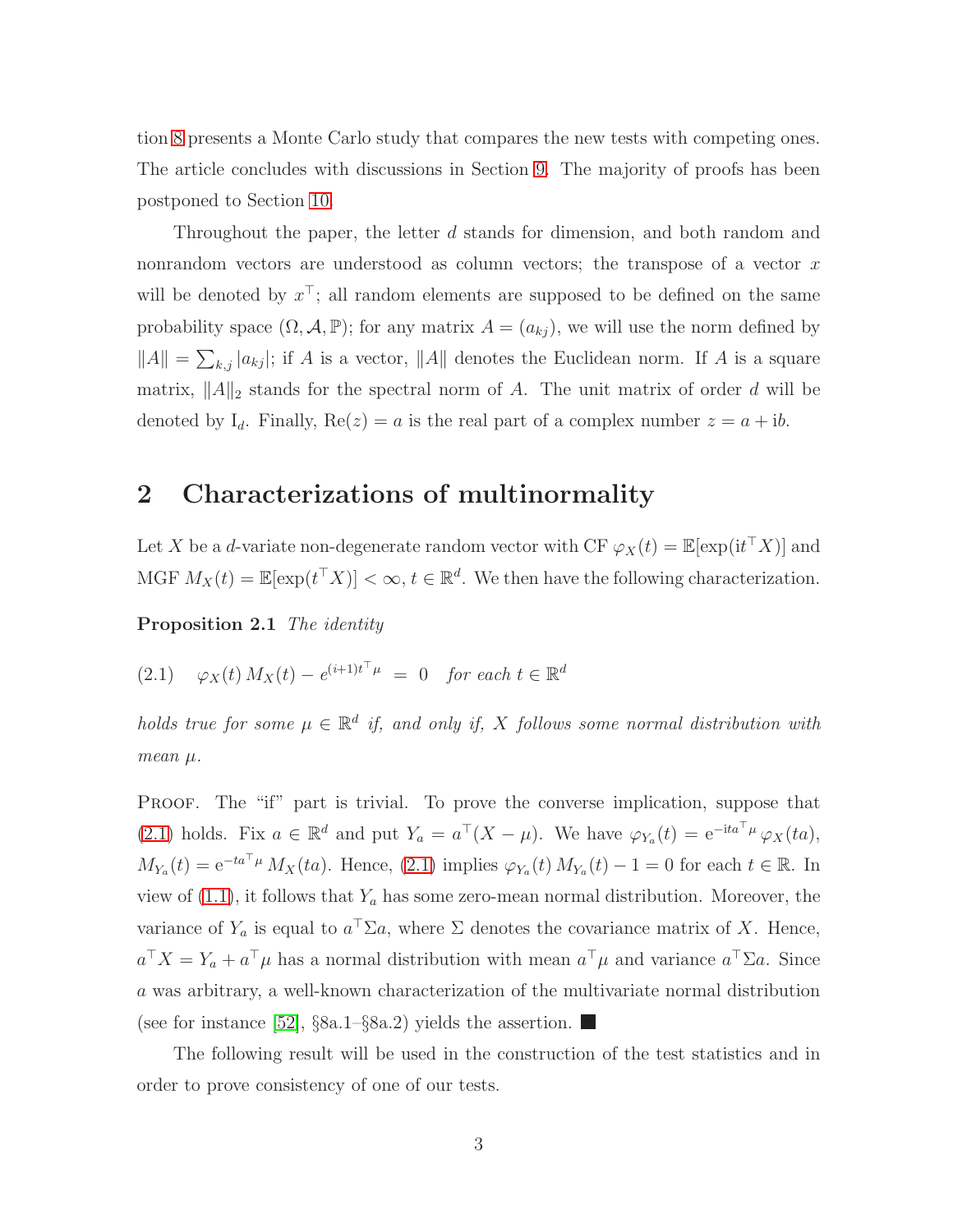<span id="page-3-1"></span>**Corollary 2.2** Assume that  $\mathbb{E}X = 0$  and put  $R_X(t) := Re \varphi_X(t)$ . Then

(2.2) 
$$
R_X(t) M_X(t) - 1 = 0
$$
 for each  $t \in \mathbb{R}^d$ 

holds true if, and only if, X follows a zero-mean normal distribution.

<span id="page-3-2"></span>**PROOF.** Since the "if" part is obviously true, suppose that  $(2.2)$  holds. Replace t with  $-t$  to get

<span id="page-3-3"></span>(2.3) 
$$
R_X(t) M_X(t) = 1 = R_X(-t) M_X(-t)
$$
 for each  $t \in \mathbb{R}^d$ .

However,  $R_X(t) = R_X(-t)$ , and since, by [\(2.2\)](#page-3-1),  $R_X(t) \neq 0$ , [\(2.3\)](#page-3-2) yields

(2.4) 
$$
M_X(t) = M_X(-t)
$$
 for each  $t \in \mathbb{R}^d$ .

Noticing that  $M_X(-t) = M_{-X}(t)$ , [\(2.4\)](#page-3-3) gives  $M_X = M_{-X}$  which, by uniqueness of the MGF, shows that the law of X is symmetric around zero, since X and  $-X$  have the same distribution. Hence  $R_X = \varphi_X$ , and Proposition [2.1](#page-2-2) completes the proof.  $\blacksquare$ 

# <span id="page-3-0"></span>3 New tests for multivariate normality

In this section, we assume that  $X_1, X_2, \ldots, X_n, \ldots$  are i.i.d. copies of a d-dimensional random vector  $X$ , the distribution of which is assumed to be absolutely continuous with respect to d-dimensional Lebesgue measure. Writing  $N_d(\mu, \Sigma)$  for the d-dimensional normal distribution with mean vector  $\mu$  and non-degenerate covariance matrix  $\Sigma$  and  $\mathcal{N}_d$  for the class of all non-degenerate d-variate normal distributions, a classical problem is to test the null hypothesis

 $H_0$ : The law of X belongs to  $\mathcal{N}_d$ ,

against general alternatives. Since the class  $\mathcal{N}_d$  is closed with respect to full rank affine transformations, any genuine test statistic  $T_n = T_n(X_1, ..., X_n)$  based on  $X_1, ..., X_n$ should also be invariant with respect to such transformations, i.e., we should have

$$
T_n(AX_1 + b, \ldots, AX_n + b) = T_n(X_1, \ldots, X_n)
$$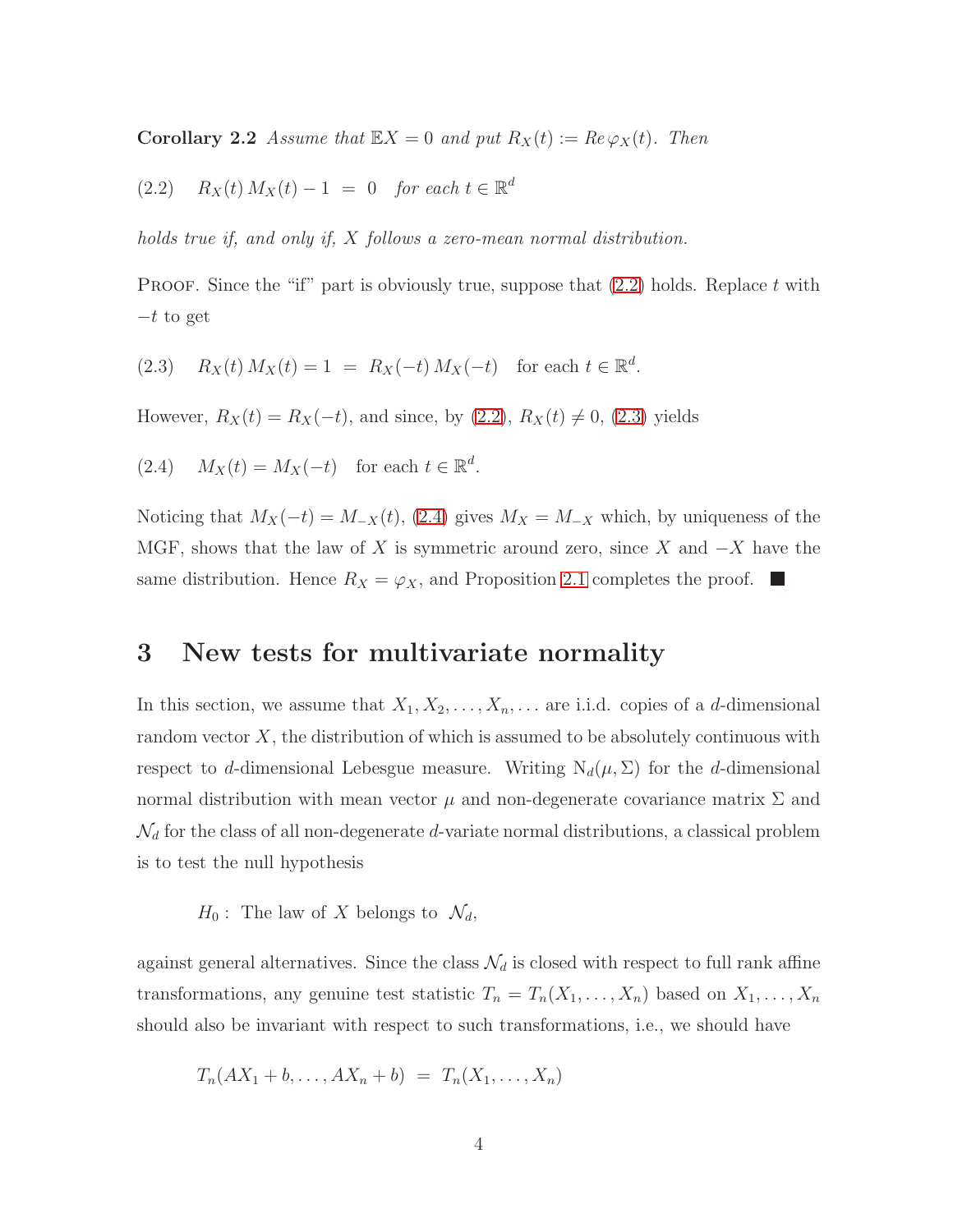for each nonsingular  $d \times d$ -matrix A and each  $b \in \mathbb{R}^d$ , see [\[31\]](#page-35-0) for an account on the importance of affine invariance in connection with testing for multivariate normality. Writing  $\overline{X}_n = n^{-1} \sum_{j=1}^n X_j$  for the sample mean and  $S_n = n^{-1} \sum_{j=1}^n (X_j - \overline{X}_n)(X_j - \overline{X}_n)$  $X_n$ <sup> $\top$ </sup> for the sample covariance matrix of  $X_1, \ldots, X_n$ , a necessary and sufficient condition for a test statistic  $T_n$  to be affine invariant is that it is based on the Mahanalobis angles and distances

<span id="page-4-1"></span>
$$
(3.1) \t Y_{n,i}^{\top} Y_{n,j} = (X_i - \overline{X}_n)^{\top} S_n^{-1} (X_j - \overline{X}_n), \t i, j \in \{1, ..., n\},
$$

where

$$
Y_{n,j} = S_n^{-1/2}(X_j - \overline{X}_n), \qquad j = 1, \ldots, n,
$$

are the so-called *scaled residuals* of  $X_1, \ldots, X_n$ , see [\[31\]](#page-35-0). Here,  $S_n^{-1/2}$  denotes the unique symmetric square root of  $S_n$  which, due to the absolute continuity of the distribution of X, exists with probability one if  $n \geq d+1$ , see [\[16\]](#page-34-0). The latter condition is tacitly assumed to hold in what follows.

Recall that in view of Corollary [2.2,](#page-2-3) we have  $R_X(t) M_X(t) - 1 = 0$  for each  $t \in \mathbb{R}^d$ if, and only if, the distribution of  $X$  is centered normal. Since the scaled residuals  $Y_{n,1}, \ldots, Y_{n,n}$  provide an empirical standardization of  $X_1, \ldots, X_n$ , it seems tempting to introduce the empirical cosine transform

<span id="page-4-3"></span>(3.2) 
$$
R_n(t) := \frac{1}{n} \sum_{j=1}^n \cos(t^{\top} Y_{n,j}), \quad t \in \mathbb{R}^d
$$
,

<span id="page-4-4"></span>and the empirical moment generating function

(3.3) 
$$
M_n(t) := \frac{1}{n} \sum_{j=1}^n \exp(t^{\top} Y_{n,j}), \quad t \in \mathbb{R}^d
$$
,

<span id="page-4-0"></span>of  $Y_{n,1}, \ldots, Y_{n,n}$  and to base a test of  $H_0$  on the weighted  $L^2$ -statistic

$$
(3.4) \quad T_{n,\gamma} := \int_{\mathbb{R}^d} U_n^2(t) w_{\gamma}(t) dt,
$$

<span id="page-4-2"></span>where

$$
(3.5) \t U_n(t) := \sqrt{n} (R_n(t) M_n(t) - 1), \t t \in \mathbb{R}^d,
$$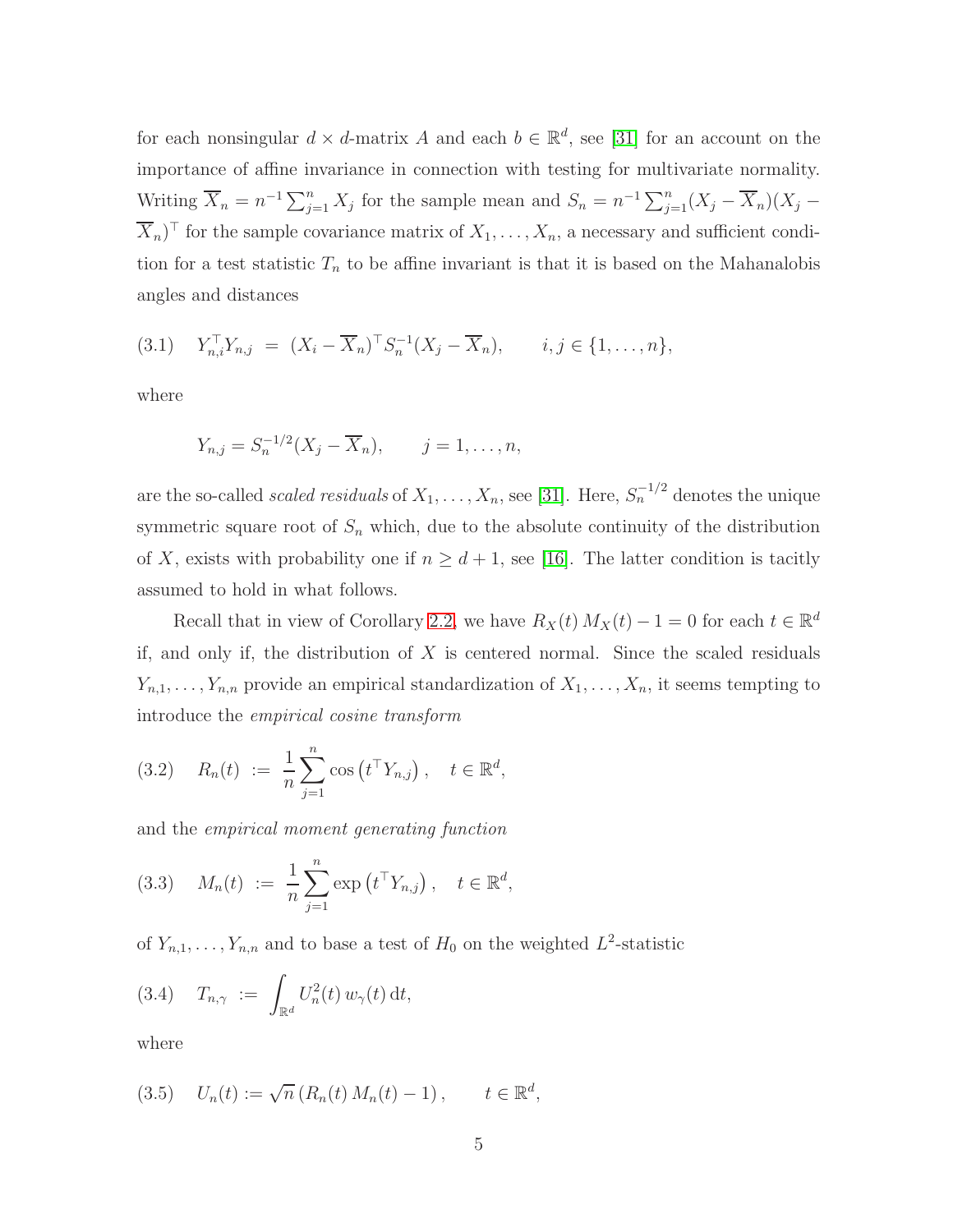<span id="page-5-2"></span>
$$
(3.6) \quad w_{\gamma}(t) \; = \; \exp\left(-\gamma \|t\|^2\right),
$$

and  $\gamma > 0$  is some positive parameter. In principle, we could replace  $w_{\gamma}$  in [\(3.4\)](#page-4-0) with a more general weight function satisfying some general conditions. The above special choice, however, leads to a test criterion with certain extremely appealing features. To this end, putting  $Y_{jk}^{\pm} = Y_{n,j} \pm Y_{n,k}$ , routine calculations give the representation

<span id="page-5-0"></span>
$$
(3.7) \t T_{n,\gamma} = \left(\frac{\pi}{\gamma}\right)^{d/2} \left\{ \frac{1}{2n^3} \sum_{j,k,\ell,m=1}^n \left[ \exp\left(\frac{\|Y_{jk}^+\|^2 - \|Y_{\ell m}^-\|^2}{4\gamma}\right) \cos\left(\frac{Y_{jk}^+ Y_{\ell m}^-}{2\gamma}\right) \right. \\ \left. + \exp\left(\frac{\|Y_{jk}^+\|^2 - \|Y_{\ell m}^+\|^2}{4\gamma}\right) \cos\left(\frac{Y_{jk}^+ Y_{\ell m}^+}{2\gamma}\right) \right] \\ \left. - \frac{2}{n} \sum_{j,k=1}^n \exp\left(\frac{\|Y_{n,j}\|^2 - \|Y_{n,k}\|^2}{4\gamma}\right) \cos\left(\frac{Y_{n,j}^+ Y_{n,k}^-}{2\gamma}\right) + n \right\},
$$

which is amenable to computational purposes. Being a function of  $Y_{n,i}^{\dagger}Y_{n,j}$  figuring in [\(3.1\)](#page-4-1), the statistic  $T_{n,\gamma}$  is affine invariant. Rejection of  $H_0$  is for large values of  $T_{n,\gamma}$ .

<span id="page-5-3"></span>In view of the fact that  $T_{n,\gamma}$  contains a fourfold sum which implies  $O(n^4)$  additions to compute  $T_{n,\gamma}$ , we also studied another statistic, which is

(3.8) 
$$
\widetilde{T}_{n,\gamma} := \int_{\mathbb{R}^d} U_n(t) w_{\gamma}(t) dt.
$$

<span id="page-5-1"></span>A simple calculation shows that  $\widetilde{T}_{n,\gamma}$  takes the form

$$
(3.9) \quad \widetilde{T}_{n,\gamma} = \left(\frac{\pi}{\gamma}\right)^{d/2} \sqrt{n} \left(\frac{1}{n^2} \sum_{j,k=1}^n \exp\left(\frac{\|Y_{n,j}\|^2 - \|Y_{n,k}\|^2}{4\gamma}\right) \cos\left(\frac{Y_{n,j}^\top Y_{n,k}}{2\gamma}\right) - 1\right)
$$

and hence is much faster to compute than  $T_{n,\gamma}$ .

We close this section by noting that tests for normality based on the empirical CF date back to  $[19]$ . For multivariate normality the first contribution is by  $[11]$ , with later contributions by [\[4\]](#page-34-2), [\[34\]](#page-36-1), [\[33\]](#page-35-2), [\[18\]](#page-35-3), [\[51\]](#page-37-2), [\[1\]](#page-33-0), and [\[55\]](#page-37-3). For review material on the empirical CF we refer to [\[58\]](#page-37-4). On the other hand, the approach based on the empirical MGF is certainly less popular, and it appears to include only a few entries. In the multivariate case we refer to the test of [\[13\]](#page-34-3) for bivariate exponentiality testing, the extension of [\[21\]](#page-35-4) of the  $T_3$ -plot of [\[27\]](#page-35-5) for testing normality and to [\[48\]](#page-36-2) for testing skew-normality. In the univariate case we refer to  $[47]$  and  $[60]$ , with the lacking theory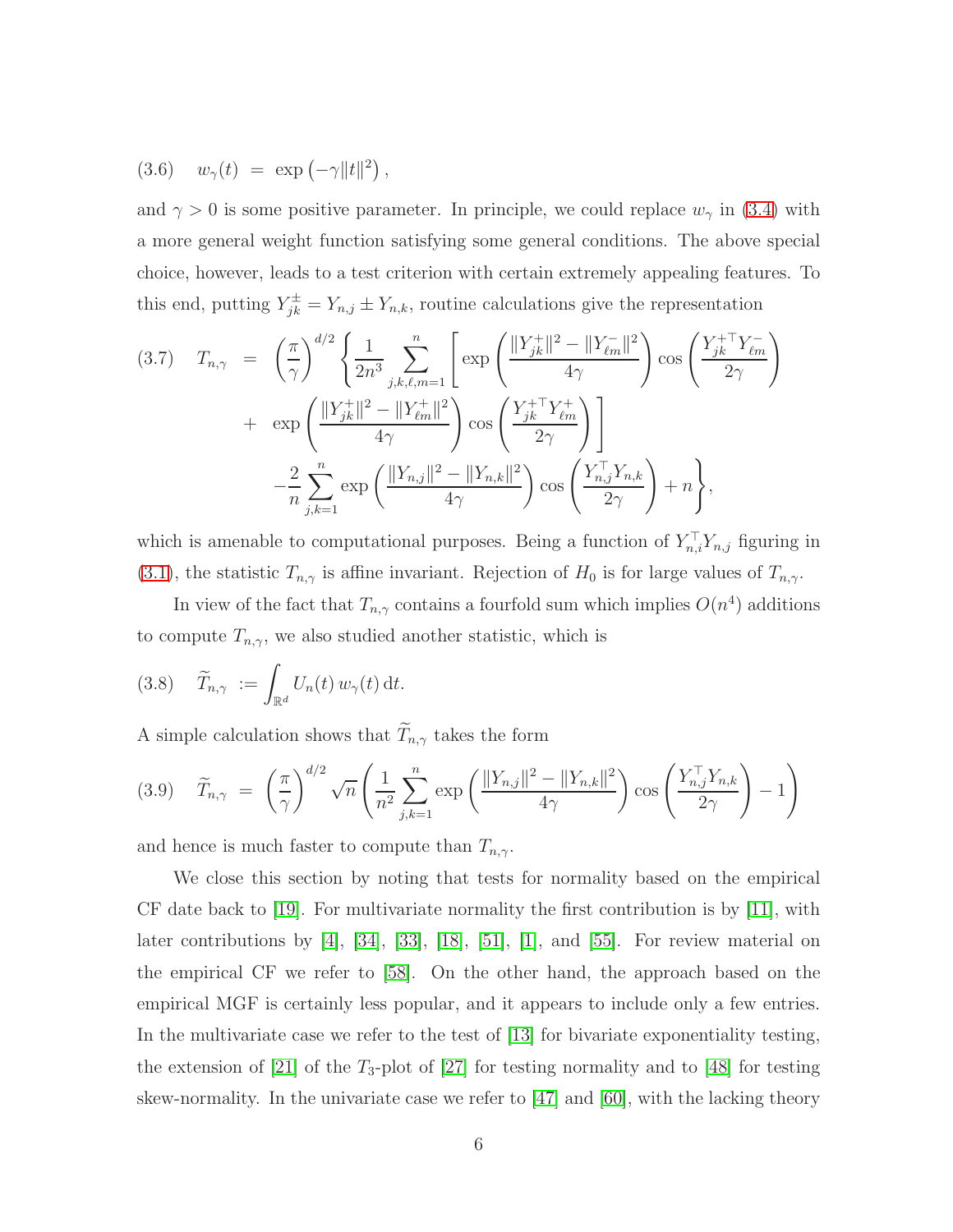<span id="page-6-0"></span>of the latter test provided by [\[32\]](#page-35-6). Finally, for a recent general account of weighted  $L^2$ -statistics such as ours we refer to [\[5\]](#page-34-4).

# 4 The case  $\gamma \to \infty$

<span id="page-6-1"></span>In this section, we show that the statistic  $T_{n,\gamma}$ , after a suitable scaling, approaches a linear combination of two well-known measures of multivariate skewness as  $\gamma \to \infty$ . Likewise,  $\widetilde{T}_{n,\gamma}$  is connected with a time-honored measure of multivariate kurtosis.

Theorem 4.1 We have

$$
\lim_{\gamma \to \infty} \gamma^{3+d/2} \frac{96T_{n,\gamma}}{n\pi^{d/2}} = 2b_{1,d} + 3\widetilde{b}_{1,d},
$$

where

$$
b_{1,d} = \frac{1}{n^2} \sum_{j,k=1}^n (Y_{n,j}^\top Y_{n,k})^3, \qquad \widetilde{b}_{1,d} = \frac{1}{n^2} \sum_{j,k=1}^n Y_{n,j}^\top Y_{n,k} ||Y_{n,j}||^2 ||Y_{n,k}||^2,
$$

are multivariate sample skewness in the sense of [\[46\]](#page-36-4) and [\[49\]](#page-36-5), respectively.

PROOF. From  $(3.7)$  and

$$
\exp(y) = 1 + y + \frac{y^2}{2} + \frac{y^3}{6} + O(y^4), \qquad \cos(y) = 1 - \frac{y^2}{2} + O(y^4)
$$

as  $y \rightarrow 0$ , the result follows by tedious but straightforward calculations, using the relations  $\sum_{j=1}^{n} Y_{n,j} = 0$ ,  $\sum_{j=1}^{n} ||Y_{n,j}||^2 = nd$ ,  $\sum_{j,k=1}^{n} ||Y_{n,j} + Y_{n,k}||^2 = 2n^2d$ ,

$$
\sum_{j,k=1}^{n} ||Y_{n,j} + Y_{n,k}||^{4} = 2n^{2} \left( \frac{1}{n} \sum_{j=1}^{n} ||Y_{n,j}||^{4} + d^{2} + 2d \right),
$$
  

$$
\sum_{j,k=1}^{n} ||Y_{n,j} + Y_{n,k}||^{4} Y_{n,j}^{\top} Y_{n,k} = 8 \sum_{j,k=1}^{n} (Y_{n,j}^{\top} Y_{n,k})^{2} ||Y_{n,j}||^{2} + 4n^{2} b_{1,d} + 2n^{2} \widetilde{b}_{1,d}
$$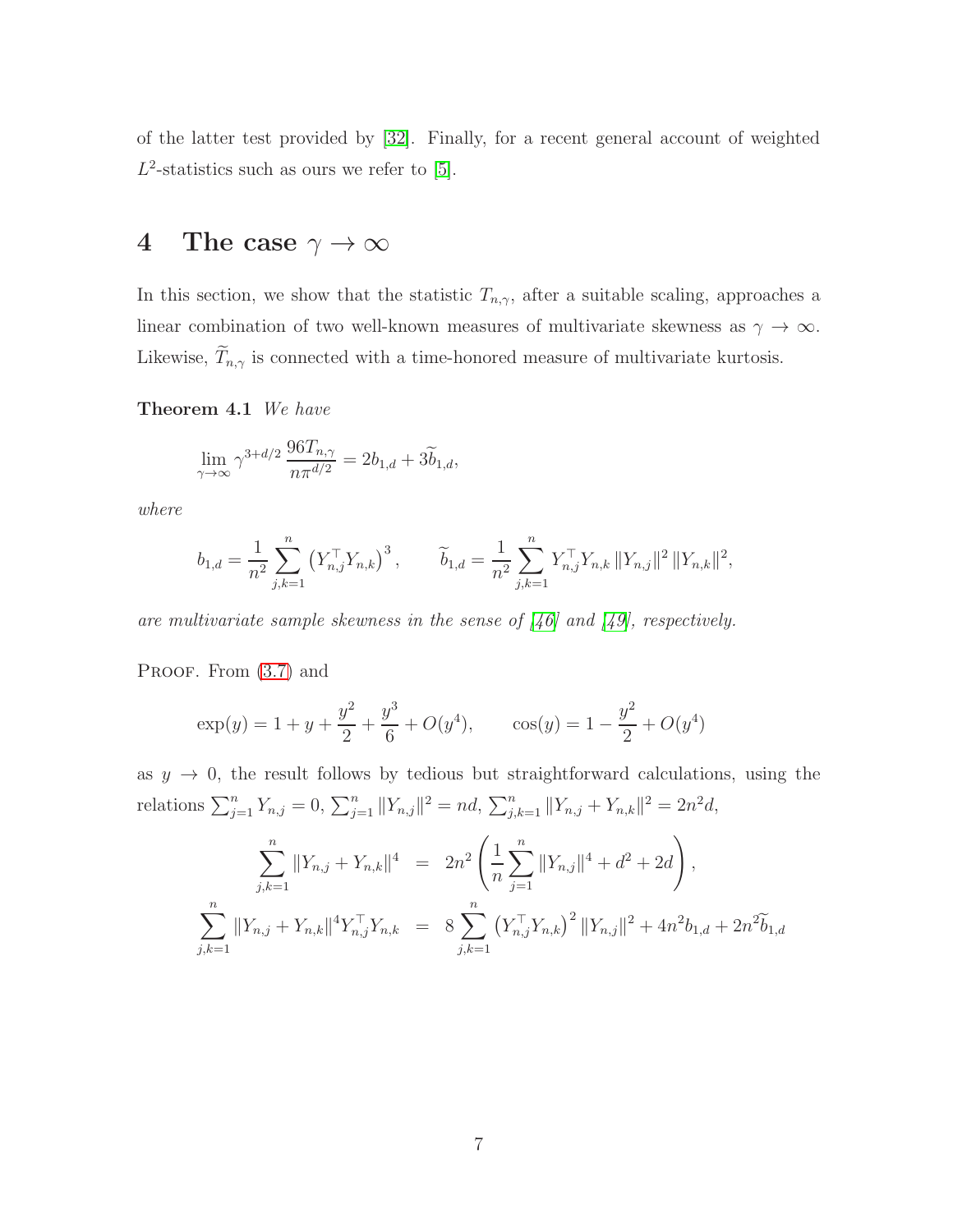as well as (writing  $tr(D)$  for the trace of a square matrix D)

$$
\sum_{j,k=1}^{n} (Y_{n,j}^{\top} Y_{n,k})^{2} ||Y_{n,j}||^{2} = \sum_{j,k=1}^{n} \text{tr} (Y_{n,j}^{\top} Y_{n,k} Y_{n,k}^{\top} Y_{n,j} || Y_{n,j} ||^{2})
$$
  
\n
$$
= \text{tr} \left( \sum_{k=1}^{n} Y_{n,k} Y_{n,k}^{\top} \sum_{j=1}^{n} Y_{n,j} Y_{n,j}^{\top} || Y_{n,j} ||^{2} \right)
$$
  
\n
$$
= \text{tr} \left( n I_{d} \sum_{j=1}^{n} Y_{n,j} Y_{n,j}^{\top} || Y_{n,j} ||^{2} \right)
$$
  
\n
$$
= n \sum_{k=1}^{n} \text{tr} (Y_{n,j}^{\top} Y_{n,j} || Y_{n,j} ||^{2})
$$
  
\n
$$
= n \sum_{j=1}^{n} || Y_{n,j} ||^{4}.
$$

<span id="page-7-1"></span>Remark 4.2 Theorem [4.1](#page-6-1) parallels Theorem 2.1 of [\[30\]](#page-35-7), who showed that the BHEP statistic for testing for multivariate normality, after suitable rescaling, approaches  $2b_{1,d} + 3\tilde{b}_{1,d}$  as a smoothing parameter (called  $\beta$  in that paper) tends to 0. Since  $\beta$ and  $\gamma$  are related by  $\beta = \gamma^{-1/2}$ , this corresponds to letting  $\gamma$  tend to infinity.

<span id="page-7-0"></span>Theorem 4.3 We have

$$
\lim_{\gamma \to \infty} \gamma^{2+d/2} \frac{16\widetilde{T}_{n,\gamma}}{\sqrt{n}\pi^{d/2}} = b_{2,d} - d(d+2),
$$

where

$$
b_{2,d} = \frac{1}{n} \sum_{j=1}^{n} ||Y_{n,j}||^4
$$

is multivariate sample kurtosis in the sense of [\[46\]](#page-36-4).

PROOF. From  $(3.9)$  we have

$$
\gamma^{d/2} \frac{\widetilde{T}_{n,\gamma}}{\sqrt{n} \pi^{d/2}} = \frac{1}{n^2} \sum_{i,j=1}^n \left\{ \left( 1 + \frac{\|Y_{n,i}\|^2 - \|Y_{n,j}\|^2}{4\gamma} + \frac{(\|Y_{n,i}\|^2 - \|Y_{n,j}\|^2)^2}{32\gamma^2} \right) \times \left( 1 - \frac{\left(Y_{n,i}^\top Y_{n,j}\right)^2}{8\gamma^2} \right) + O\left(\gamma^{-3}\right) \right\} - 1
$$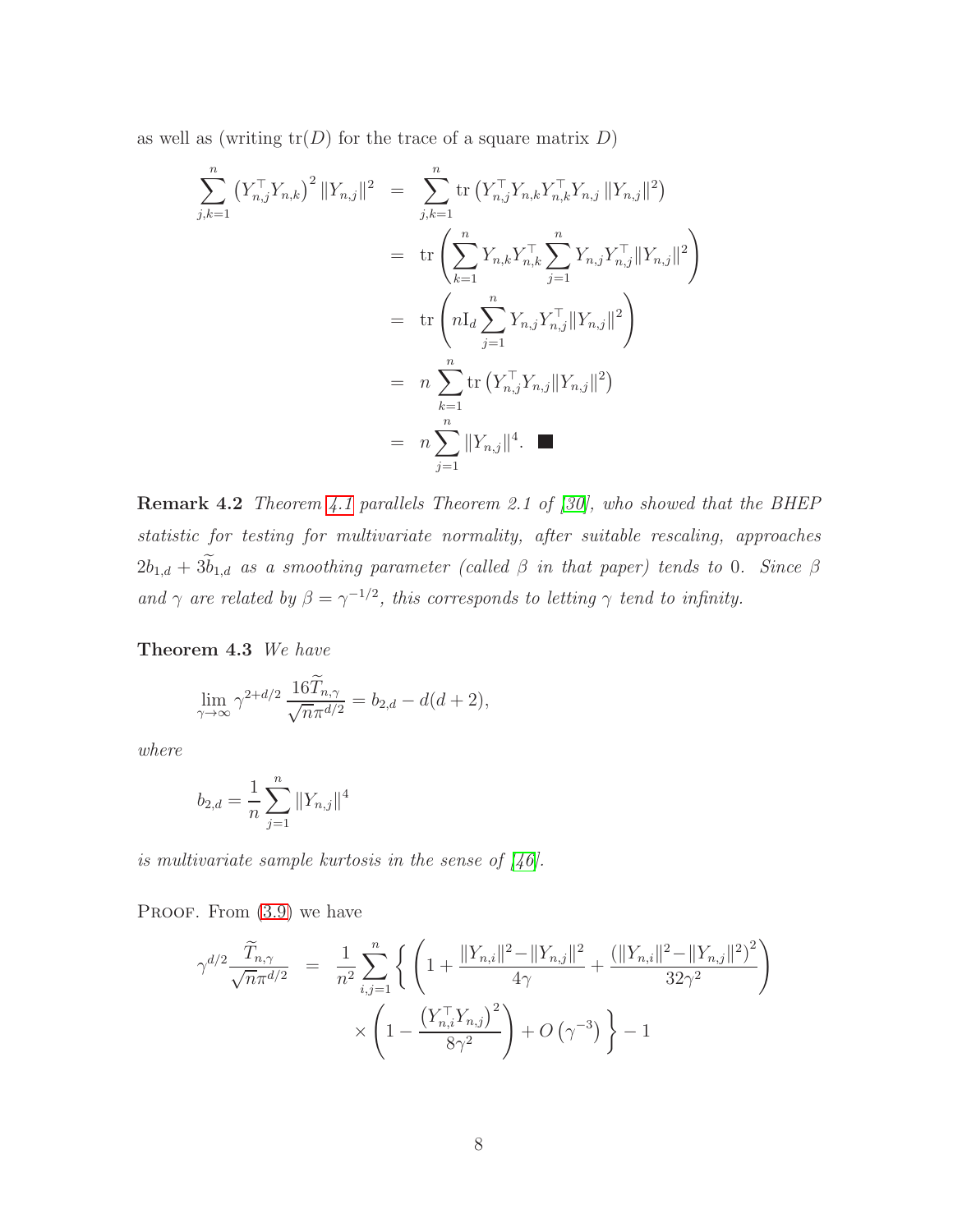as  $\gamma \to \infty$ . Since  $\sum_{i,j} (||Y_{n,i}||^2 - ||Y_{n,j}||^2) = 0$  and  $\sum_{i,j} (Y_{n,i}^{\top} Y_{n,j})^2 = n^2 d$ , the result follows by straightforward calculations.

Notice that  $d(d+2)$  is the value of theoretical multivariate kurtosis in the sense of [\[46\]](#page-36-4) attained by any non-degenerate d-variate normal distribution. In this sense the limit statistic of Theorem [4.3](#page-7-0) maybe termed "excess kurtosis".

# <span id="page-8-0"></span>5 Asymptotic null distribution in the i.i.d. case

In this section we consider the case that  $X_1, X_2, \ldots$  are i.i.d. d-dimensional random vectors with some non-degenerate normal distribution. Notice that the process  $U_n$  given in [\(3.5\)](#page-4-2) is a random element of the separable Hilbert space  $L^2 := L^2(\mathbb{R}^d, \mathcal{B}^d, w_\gamma(t)dt)$ of (equivalence classes of) measurable functions  $f : \mathbb{R}^d \to \mathbb{R}$  that are square integrable with respect to the finite measure on the  $\sigma$ -field  $\mathcal{B}^d$  of Borel sets of  $\mathbb{R}^d$  given by the weight function  $w_{\gamma}$  defined in [\(3.6\)](#page-5-2). The inner product and the resulting norm in L<sup>2</sup> will be denoted by  $\langle f, g \rangle = \int_{\mathbb{R}^d} f(t) g(t) w_{\gamma}(t) dt$ ,  $||f||_{\mathcal{L}^2} = \sqrt{\langle f, f \rangle}$ , respectively.

<span id="page-8-1"></span>With this notation, the test statistics  $T_{n,\gamma}$  and  $\widetilde{T}_{n,\gamma}$  given in [\(3.4\)](#page-4-0) and [\(3.8\)](#page-5-3), respectively, take the form

 $(5.1)$   $T_{n,\gamma} = ||U_n||_{\mathcal{L}}^2$  $L^2$ 

<span id="page-8-2"></span>and

$$
(5.2) \quad \widetilde{T}_{n,\gamma} = \langle U_n, 1 \rangle.
$$

<span id="page-8-3"></span>Writing  $\sqrt[n]{\longrightarrow}$ " for convergence in distribution of random vectors and stochastic processes, the main result of this section is as follows.

#### **Theorem 5.1** (Convergence of  $U_n$  under  $H_0$ )

Suppose that X has some non-degenerate d-variate normal distribution, and that  $\gamma > 1$ in [\(3.6\)](#page-5-2). Then there is a centered Gaussian random element W of  $L^2$  having covariance kernel

$$
C(s,t) = e^{s^{\top}t} + \frac{1}{2} \left( e^{s^{\top}t} + e^{-s^{\top}t} \right) + 2 \cos \left( s^{\top}t \right) - s^{\top}t - 4
$$
  
so that  $U_n \xrightarrow{\mathcal{D}} W$  as  $n \to \infty$ .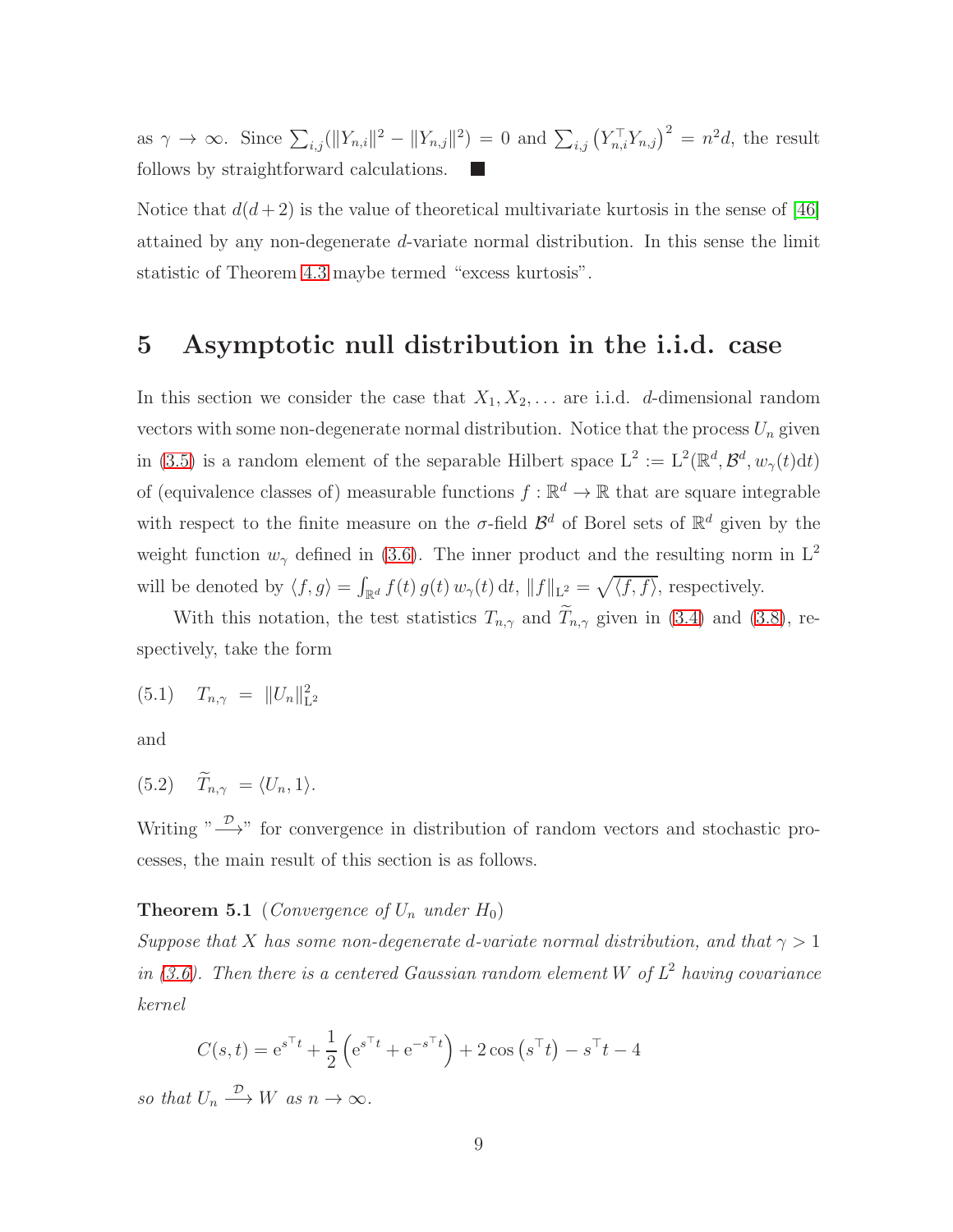<span id="page-9-1"></span>In view of [\(5.1\)](#page-8-1) and [\(5.2\)](#page-8-2), Theorem [5.1](#page-8-3) and the Continuous Mapping Theorem immediately yield the following corollary.

Corollary 5.2 Under the assumptions of Theorem [5.1,](#page-8-3) we have

a) 
$$
T_{n,\gamma} \xrightarrow{\mathcal{D}} ||W||_{L^2}^2
$$
 as  $n \to \infty$ ,  
b)  $\widetilde{T}_{n,\gamma} \xrightarrow{\mathcal{D}} N(0,\sigma^2)$  as  $n \to \infty$ , with  $\sigma^2 = \int_{\mathbb{R}^d} \int_{\mathbb{R}^d} C(s,t) e^{-\gamma(||s||^2 + ||t||^2)} ds dt$ .

**Remark 5.3** Routine calculations show that  $\sigma^2$  in Corollary [5.2](#page-9-1) (b) has the following expression:  $\sigma^2 = 2\pi^d(\gamma^2 - 0.25)^{-d/2} + 2\pi^d(\gamma^2 + 0.25)^{-d/2} - 4\pi^d\gamma^{-d}$ .

**Remark 5.4** It is well-known that the distribution of  $||W||_{L^2}^2$  is that of  $\sum_{j=1}^{\infty} \lambda_j N_j^2$ , where  $\lambda_1, \lambda_2, \ldots$  are the positive eigenvalues of the integral operator  $f \mapsto Af$  on  $L^2$  asso-ciated with the kernel C given in Theorem [5.1,](#page-8-3) i.e.,  $(Af)(t) = \int C(s, t) f(s) \exp(-\gamma ||t||^2) ds$ , and  $N_1, N_2, \ldots$  are i.i.d. standard normal random variables. We did not succeed in obtaining explicit solutions of this equation. However, since

$$
\mathbb{E}||W||_{L^2}^2 = \int_{\mathbb{R}^d} C(t, t) \exp(-\gamma ||t||^2) dt
$$

(see [\[53\]](#page-37-6), p. 213), tedious but straighforward manipulations of integrals yield

<span id="page-9-3"></span>
$$
\mathbb{E}||W||_{L^{2}}^{2} = \frac{3}{2} \left(\frac{\pi}{\gamma - 1}\right)^{d/2} + \frac{1}{2} \left(\frac{\pi}{\gamma + 1}\right)^{d/2} - \left(4 + \frac{d}{2\gamma}\right) \left(\frac{\pi}{\gamma}\right)^{d/2} + 2 \left[\sqrt{\frac{\pi}{\gamma}} \frac{\cos\left(\frac{\tan^{-1}(1/\gamma)}{2}\right)}{(1 + (1/\gamma^{2}))^{1/4}}\right] \sum_{q=0}^{d} (-1)^{q} \left(\frac{d}{2q}\right) \left(\tan\left(\frac{\tan^{-1}(1/\gamma)}{2}\right)\right)^{2q},
$$
\n(5.3)

<span id="page-9-0"></span>where  $|\cdot|$  denotes the integer part of a given number.

# 6 Consistency

<span id="page-9-2"></span>The next result shows that the test for multivariate normality based on  $T_{n,\gamma}$  is consistent against general alternatives.

**Theorem 6.1** Suppose X has some absolutely continuous distribution, and that  $M_X(t) =$  $\mathbb{E}[\exp(t^{\top} X)] < \infty$ ,  $t \in \mathbb{R}^d$ . Then we have

$$
\liminf_{n \to \infty} \frac{T_{n,\gamma}}{n} \ge \int_{\mathbb{R}^d} \left( R_X(t) M_X(t) - 1 \right)^2 w_{\gamma}(t) dt
$$

almost surely.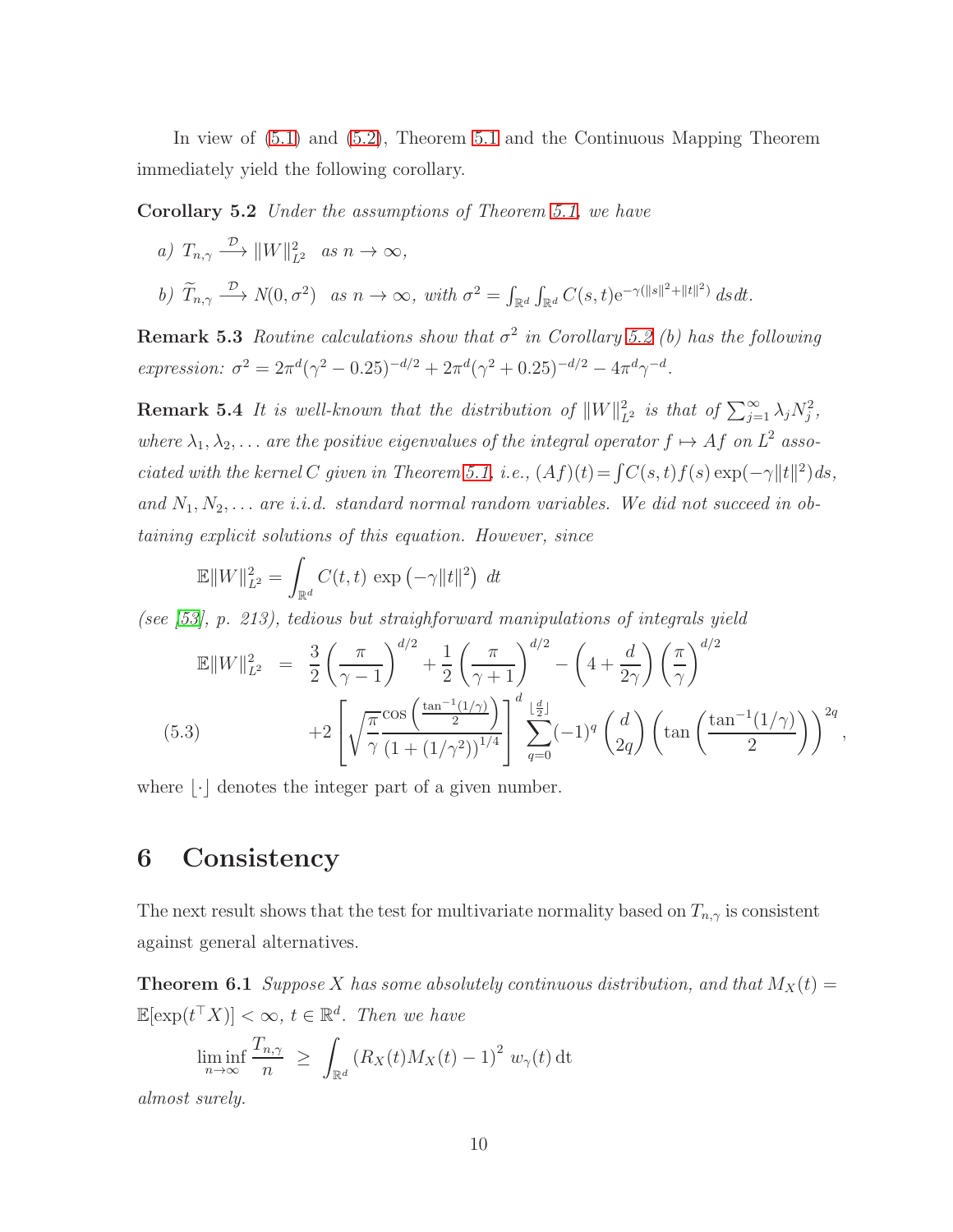PROOF. Because of affine invariance we may w.l.o.g. assume  $\mathbb{E}X = 0$  and  $\mathbb{E}XX^{\top} = I_d$ . With  $\Delta_{n,j}$  given in [\(10.3\)](#page-22-0), notice that

<span id="page-10-1"></span>
$$
\xi_n := \max_{j=1,\dots,n} \|\Delta_{n,j}\| \le \|S_n^{-1/2} - I_d\|_2 \cdot \max_{j=1,\dots,n} \|X_j\| + \|S_n^{-1/2}\|_2 \|\overline{X}_n\|
$$

which, by Theorem 5.2. of [\[6\]](#page-34-5), implies

(6.1)  $\lim_{n \to \infty} \xi_n = 0$  P-a.s.

Fix  $K > 0$ , and recall  $R_n(t)$ ,  $M_n(t)$ , from [\(3.2\)](#page-4-3), [\(3.3\)](#page-4-4), respectively. With  $R_n^{\circ}(t)$ ,  $M_n^{\circ}(t)$ given in [\(10.2\)](#page-22-1), [\(10.4\)](#page-22-2) yields

$$
\max_{\|t\| \le K} |M_n(t) - M_n^{\circ}(t)| \le \max_{\|t\| \le K} M_n(t) \left( K \xi_n + \frac{1}{2} K^2 \xi_n^2 e^{K \xi_n} \right).
$$

By [\(6.1\)](#page-10-1) and the strong law of large numbers in the Banach space of continuous functions on  $\{t \in \mathbb{R}^d : ||t|| \leq K\}$ , we have  $\lim_{n \to \infty} \max_{||t|| \leq K} |M_n(t) - M_n^{\circ}(t)| = 0$  P-a.s. Since  $\max_{\|t\| \le K} |R_n(t) - R_n^{\circ}(t)| \le K\xi_n$ , [\(6.1\)](#page-10-1) implies  $\lim_{n \to \infty} \max_{\|t\| \le K} |R_n(t) - R_n^{\circ}(t)| =$ 0 P-a.s. In view of

$$
R_n(t)M_n(t) - 1 = (R_n(t) - R_n^{\circ}(t))(M_n(t) - M_n^{\circ}(t)) + M_n^{\circ}(t)(R_n(t) - R_n^{\circ}(t))
$$
  
+
$$
R_n^{\circ}(t)(M_n(t) - M_n^{\circ}(t)) + R_n^{\circ}(t)M_n^{\circ}(t) - 1,
$$

the strong law of large numbers in Banach spaces and Fatou's lemma yield

$$
\liminf_{n \to \infty} \frac{T_{n,\gamma}}{n} \ge \int_{\{t: \|t\| \le K\}} (R_X(t) M_X(t) - 1)^2 w_{\gamma}(t) dt
$$

almost surely. Since  $K$  is arbitrary, the assertion follows.

In view of Corollary [2.2](#page-2-3) and Theorem [6.1,](#page-9-2) the test that rejects the null hypothesis  $H_0$  for large values of  $T_{n,\gamma}$  is consistent against each alternative distribution the MGF of which exists on  $\mathbb{R}^d$ . We conjecture that this test is consistent against *any* alternative distribution. However, in view of the reasoning of [\[12\]](#page-34-6), the behavior of  $T_{n,\gamma}$  against heavy-tailed alternatives is a non-trivial problem.

# <span id="page-10-0"></span>7 Testing for normality in GARCH models

<span id="page-10-2"></span>Consider the multivariate GARCH (MGARCH) model

$$
(7.1) \quad X_j = \Sigma_j^{1/2}(\theta)\varepsilon_j, \ j \in \mathbb{Z},
$$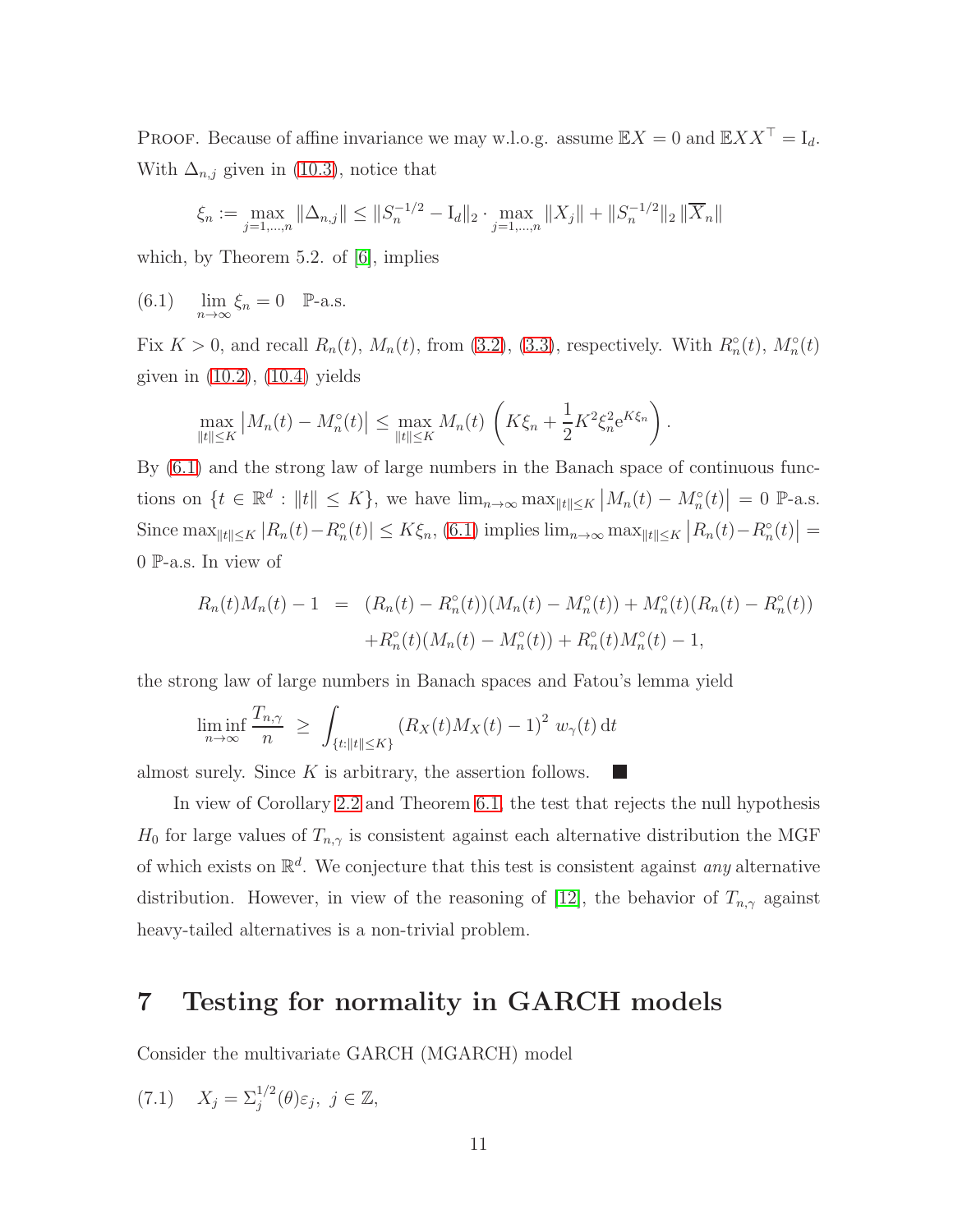where  $\theta \in \Theta \subseteq \mathbb{R}^v$ , is an v-dimensional vector of unknown parameters. The unobservable random errors  $\varepsilon_j$ ,  $j \in \mathbb{Z}$ , also referred to as *innovations*, are i.i.d. copies of a d-dimensional random vector  $\varepsilon$ , which is assumed to have mean zero and unit covariance matrix. Moreover,  $\Sigma_j(\theta) = \Sigma(X_{j-1}, X_{j-2}, \ldots; \theta)$  is a  $d \times d$  symmetric and positive definite matrix, which is the conditional variance matrix of  $X_j$ , given the past information. On the basis of the observations  $X_j$ ,  $j = 1, \ldots, n$ , driven by equation [\(7.1\)](#page-10-2), we wish to test the null hypothesis

#### $H_{0,G}$ : The law of  $\varepsilon$  is  $N_d(0, I_d)$ .

Notice that  $H_{0,G}$  is equivalent to the hypothesis that, conditionally on  $\{X_{j-1}, X_{j-2}, \ldots\}$ , the law of  $X_j$  is  $N_d(0, \Sigma_j(\theta))$ , for some  $\theta \in \Theta$ . The difference with the i.i.d. setting is that, on the one hand, the innovations in [\(7.1\)](#page-10-2) are already assumed to be centered at zero. On the other hand however, the covariance matrix  $\Sigma_j(\theta)$  of  $X_j$ , unlike the i.i.d. case, here is allowed to be time-varying in a way that depends on the unknown parameter  $\theta$  as well as on past observations.

For univariate GARCH models [\[39\]](#page-36-6), [\[42\]](#page-36-7), [\[26\]](#page-35-8) and [\[14\]](#page-34-7) suggested specification tests for the innovation distribution. However, with the exception of [\[2\]](#page-33-1), corresponding tests are still scarce in the multivariate case. We now take some time to emphasize the importance of testing the null hypothesis of normality in GARCH models. First, notice that acceptance of the null hypothesis  $H_{0,G}$  implies the validity of the classical Gaussian MGARCH model, which has been a benchmark for modelling certain economic and financial quantities. Although even today the normal distribution is most commonly used in applications, since the time of [\[45\]](#page-36-8) and [\[20\]](#page-35-9) there is empirical evidence that, for example, the distribution of financial variables is heavy-tailed, even after filtering the volatility clustering phenomenon produced by model [\(7.1\)](#page-10-2). In order to capture this empirical so-called stylized fact, several authors suggested alternative innovation distributions,such as the (multivariate) Student-t distribution  $([57], [2], \text{ and } [15]),$  $([57], [2], \text{ and } [15]),$  $([57], [2], \text{ and } [15]),$  $([57], [2], \text{ and } [15]),$  $([57], [2], \text{ and } [15]),$  $([57], [2], \text{ and } [15]),$  $([57], [2], \text{ and } [15]),$ thestable distribution  $([8], [50], \text{ and } [23])$  $([8], [50], \text{ and } [23])$  $([8], [50], \text{ and } [23])$  $([8], [50], \text{ and } [23])$  $([8], [50], \text{ and } [23])$  $([8], [50], \text{ and } [23])$  $([8], [50], \text{ and } [23])$ , and the Laplace distribution  $([56], [9])$  $([56], [9])$  $([56], [9])$  $([56], [9])$  $([56], [9])$ . In this connection, it is well-known that having erroneously accepted the normality assumption for the GARCH-residuals resulting from the estimation of model [\(7.1\)](#page-10-2), leads to incorrect inferential procedures, such as assessment of standard risk measures like the value at risk (VaR); see for instance [\[54\]](#page-37-10). The preceding discussion provides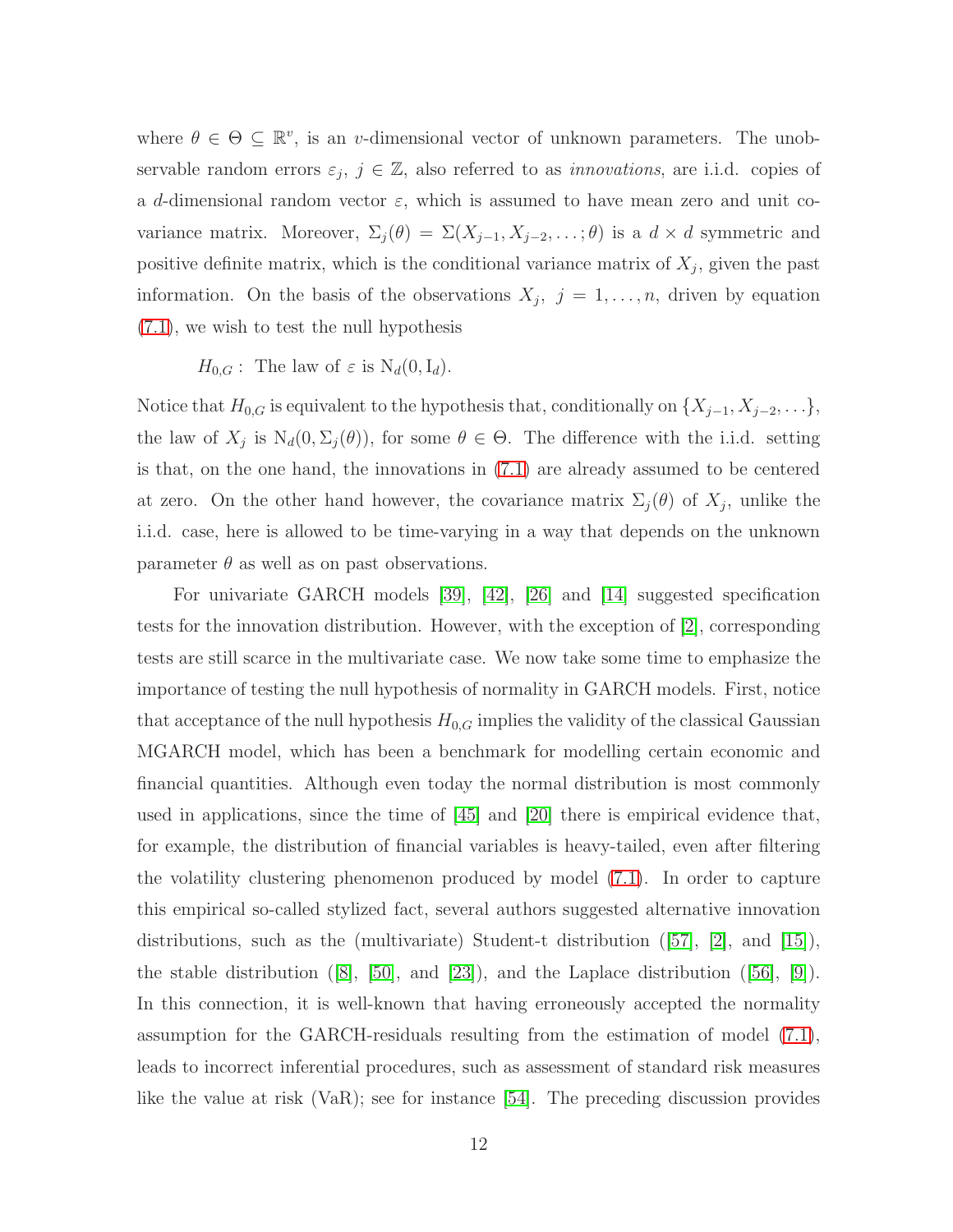the ground on the basis of which the null hypothesis  $H_{0,G}$  could be considered as highly relevant, particularly in statistical modelling with a view towards financial applications.

Notice that although  $H_{0,G}$  is about the distribution of  $\varepsilon$ , the innovations themselves are unobservable in the context of model [\(7.1\)](#page-10-2). Hence any decision regarding the null hypothesis  $H_{0,G}$  should be based on residuals

(7.2) 
$$
\widetilde{\varepsilon}_j(\widehat{\theta}_n) = \widetilde{\Sigma}_j^{-1/2}(\widehat{\theta}_n)X_j, \ j = 1, \ldots, n.
$$

Here, the matrix  $\tilde{\Sigma}_j(\cdot)$ , apart from a suitable estimator  $\hat{\theta}_n$  that will be detailed later, also depends on specific initial values  $\{X_j, j \leq 0\}$  of  $X_j$  which, under certain conditions, are asymptotically irrelevant. Let  $U_n^G$  be defined as  $U_n$  in [\(3.5\)](#page-4-2) by replacing  $Y_{n,j}$ with  $\tilde{\varepsilon}_j(\theta_n)$ ,  $j = 1, \ldots, n$ . The value of the test statistics  $T_{n,\gamma}^G$  and  $\tilde{T}_{n,\gamma}^G$  are defined as in [\(3.4\)](#page-4-0) and [\(3.8\)](#page-5-3), respectively, with  $U_n$  changed for  $U_n^G$ .

In order to derive the asymptotic null distribution of  $U_n^G$  we will make the following assumptions  $(A.1)$ – $(A.6)$ , which will be commented on at the end of this section for specific instances of MGARCH models. In the sequel,  $C > 0$  and  $\varrho$ ,  $0 < \varrho < 1$ , denote generic constants, the values of which may vary across the text, and  $\theta_0$  stands for the true value of  $\theta$ .

- (A.1) The estimator  $\widehat{\theta}_n$  satisfies  $\sqrt{n}(\widehat{\theta}_n \theta_0) = O_{\mathbb{P}}(1)$ .
- (A.2)  $\sup_{\theta \in \Theta} \left\| \tilde{\Sigma}_{j}^{-1/2}(\theta) \right\| \leq C, \quad \sup_{\theta \in \Theta} \left\| \Sigma_{j}^{-1/2}(\theta) \right\| \leq C \quad \text{a.s.}$
- $(A.3) \ \sup_{\theta \in \Theta} ||\sum_{j}^{1/2}$  $j^{1/2}(\theta) - \tilde{\Sigma}_j^{1/2}(\theta) \| \le C \varrho^j.$
- (A.4)  $\mathbb{E} \|X_j\|^{\varsigma} < \infty$  and  $\mathbb{E} \left\| \sum_{j=1}^{1/2} \right\|$  $\left\Vert \frac{1}{2}(\theta_{0})\right\Vert$  $\frac{s}{s} < \infty$  for some  $\varsigma > 0$ .
- (A.5) For each sequence  $x_1, x_2, \ldots$  of vectors of  $\mathbb{R}^d$ , the function  $\theta \mapsto \Sigma^{1/2}(x_1, x_2, \ldots; \theta)$ admits continuous second-order derivatives.
- (A.6) For some neighborhood  $V(\theta_0)$  of  $\theta_0$ , there exist  $p > 1$ ,  $q > 2$  and  $r > 1$  so that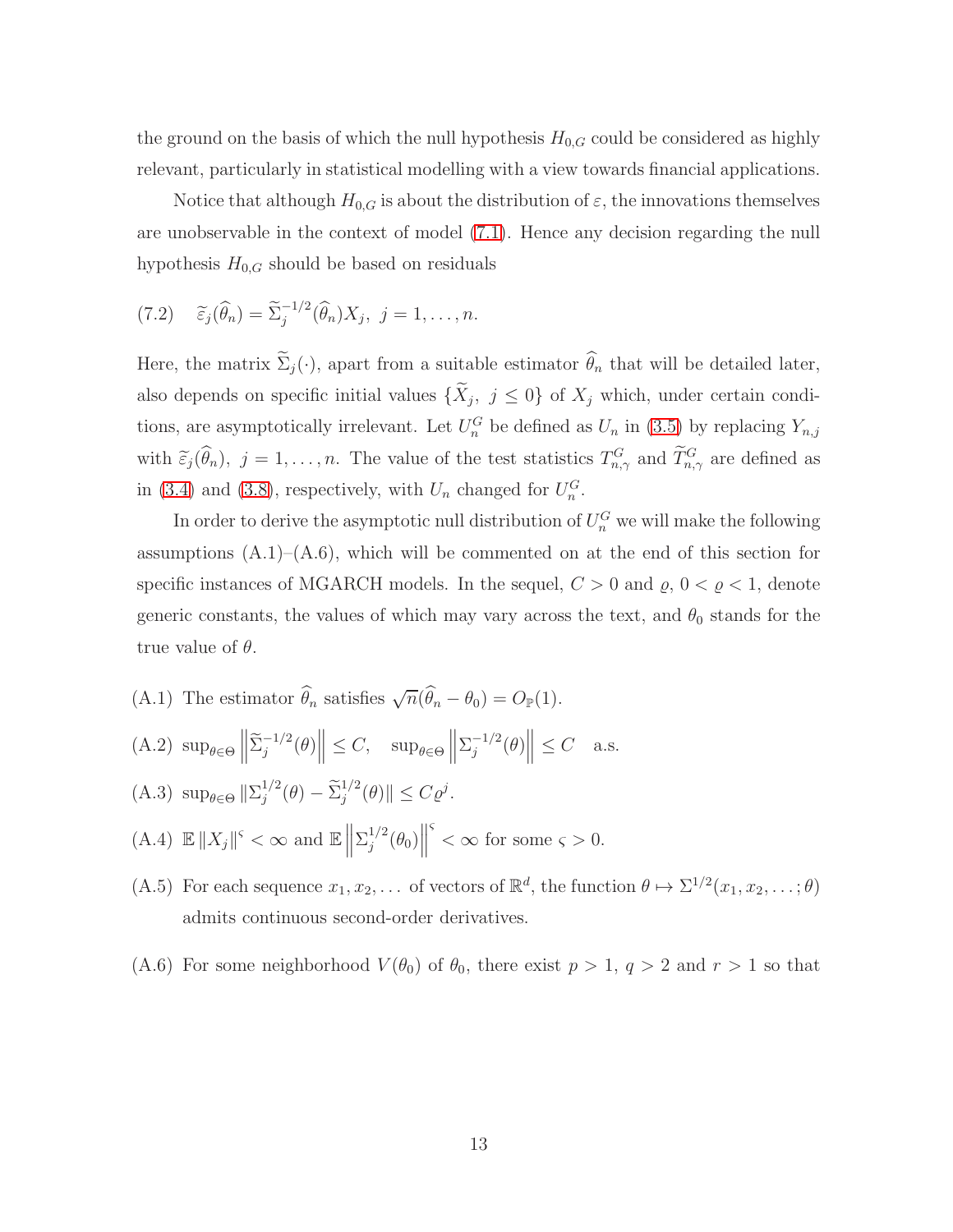$2p^{-1} + 2r^{-1} = 1$  and  $4q^{-1} + 2r^{-1} = 1$ , and

$$
\label{eq:4.13} \begin{split} &\mathbb{E}\sup_{\theta\in V(\Theta)}\left\|\sum_{k,\ell=1}^{v}\Sigma_{j}^{-1/2}(\theta)\frac{\partial^{2}\Sigma_{j}^{1/2}(\theta)}{\partial\theta_{k}\partial\theta_{\ell}}\right\|^{p}<\infty,\\ &\mathbb{E}\sup_{\theta\in V(\Theta)}\left\|\sum_{k=1}^{v}\Sigma_{j}^{-1/2}(\theta)\frac{\partial\Sigma_{j}^{1/2}(\theta)}{\partial\theta_{k}}\right\|^{q}<\infty,\\ &\mathbb{E}\sup_{\theta\in V(\Theta)}\left\|\Sigma_{j}^{1/2}(\theta_{0})\Sigma_{j}^{-1/2}(\theta)\right\|^{r}<\infty. \end{split}
$$

<span id="page-13-0"></span>The next result gives the asymptotic null distribution of  $U_n^G$ .

**Theorem 7.1** (Convergence of  $U_n^G$  under  $H_{0,G}$ )

Let  $\{X_j\}$  be a strictly stationary process satisfying [\(7.1\)](#page-10-2), with  $X_j$  being measurable with respect to the sigma-field generated by  $\{\varepsilon_u, u \leq j\}$ . Assume that  $(A.1)$ – $(A.6)$  hold. Then under the null hypothesis  $H_{0,G}$ , there is a centered Gaussian random element  $W_G$ of  $L^2$  having covariance kernel

$$
C_G(s,t) = e^{s^{\top}t} + \frac{1}{2} \left( e^{s^{\top}t} + e^{-s^{\top}t} \right) + 2 \cos \left( s^{\top}t \right) - 4
$$

so that  $U_n^G \longrightarrow W_G$  as  $n \to \infty$ .

<span id="page-13-1"></span>From Theorem [7.1](#page-13-0) and the Continuous Mapping Theorem we have the following corollary.

**Corollary 7.2** Under the assumptions of Theorem [7.1,](#page-13-0) and for  $\gamma > 1$  in [\(3.6\)](#page-5-2) we have

a) 
$$
T_{n,\gamma}^G \xrightarrow{\mathcal{D}} ||W_G||_{L^2}^2
$$
 as  $n \to \infty$ ,  
b)  $\widetilde{T}_{n,\gamma}^G \xrightarrow{\mathcal{D}} N(0, \sigma_G^2)$  as  $n \to \infty$ , where  $\sigma_G^2 = \int_{\mathbb{R}^d} \int_{\mathbb{R}^d} C_G(s, t) e^{-\gamma (||s||^2 + ||t||^2)} ds dt$ .

<span id="page-13-2"></span>Remark 7.3 Notice that the covariance kernels in Theorems [5.1](#page-8-3) and [7.1](#page-13-0) only differ by the term  $s<sup>†</sup>t$ . This difference is due to the fact that for the MGARCH case the innovations (and thus the data) are assumed to have zero mean. Hence, there is no centering involved. Second, since  $\int_{\mathbb{R}^d} \int_{\mathbb{R}^d} s^{\top} t e^{-\gamma(||s||^2 + ||t||^2)} ds dt = 0$ , it follows that  $\sigma^2 =$  $\sigma_G^2$ , and thus  $T_{n,\gamma}$  and  $T_{n,\gamma}^G$  both have the same asymptotic null distribution. Perhaps the most surprising fact is that the limit null distribution of  $U_n^G$  does not depend on the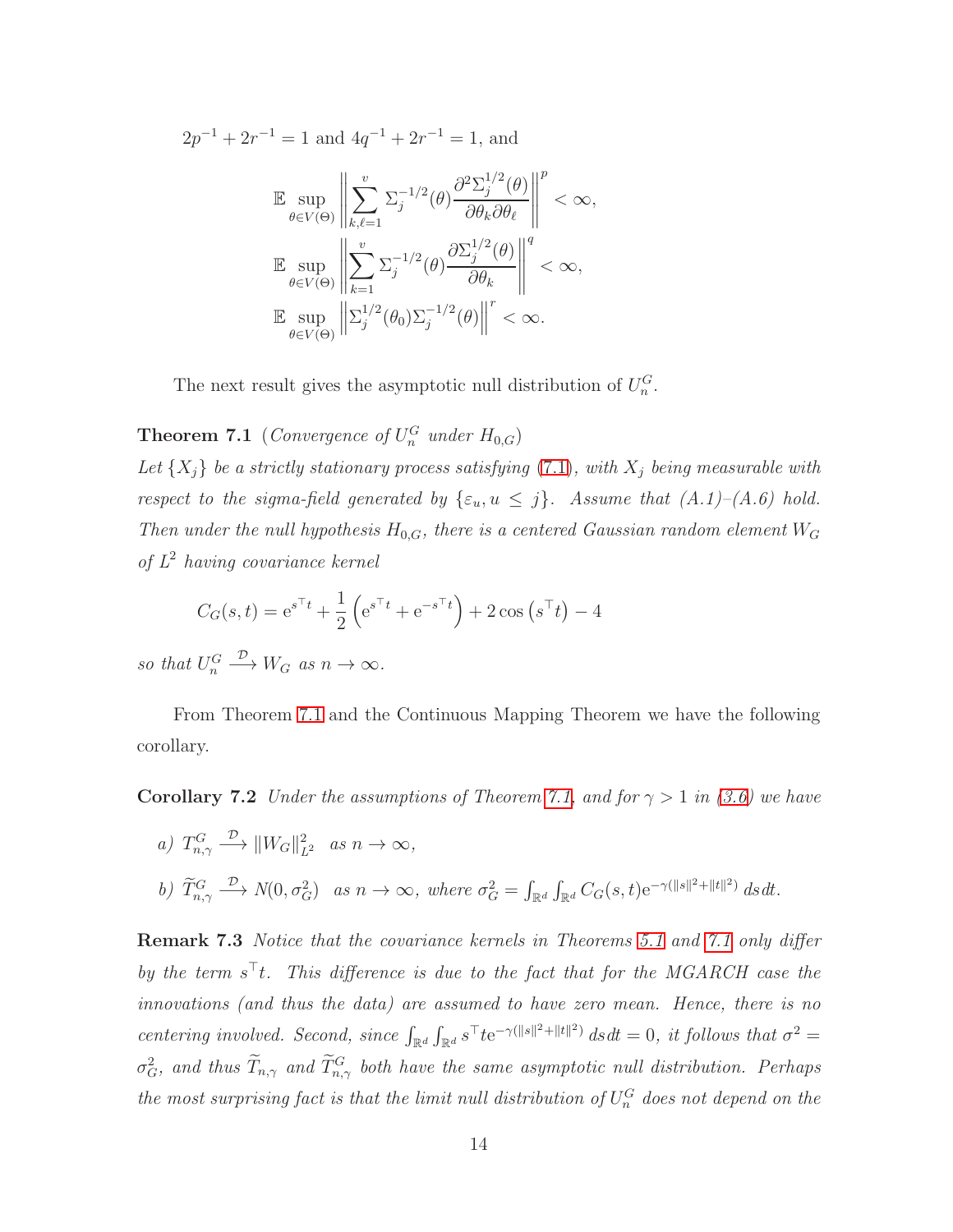estimation of the parameter  $\theta$ , in contrast to the GARCH version of the normality test of [\[33\]](#page-35-2), studied in [\[39\]](#page-36-6), [\[37\]](#page-36-9) and [\[38\]](#page-36-10) for the usual (linear) univariate GARCH model. We underline that these observations refer to the asymptotic null distribution alone and that for finite sample sizes, the null distribution of both  $T_{n,\gamma}^G$  and  $\tilde{T}_{n,\gamma}^G$  do depend on the estimation of the parameter  $\theta$  as well as on the true value of this parameter.

**Remark 7.4** [\[10\]](#page-34-11), [\[43\]](#page-36-11), [\[3\]](#page-34-12) and [\[25\]](#page-35-11), among others, have shown that mild regularity conditions quarantee that the quasi maximum likelihood estimator  $(QMLE)$ , defined by

$$
\widehat{\theta}_n = \arg \max_{\theta \in \Theta} \mathcal{L}_n(\theta),
$$
  

$$
\mathcal{L}_n(\theta) = -\frac{1}{2} \sum_{j=1}^n \widetilde{\ell}_j(\theta), \quad \widetilde{\ell}_j(\theta) = X_j^\top \widetilde{\Sigma}_j^{-1}(\theta) X_j + \log \left| \widetilde{\Sigma}_j(\theta) \right|,
$$

satisfies (A.1) for general MGARCH, or for particular specifications.

There are many MGARCH parametrizations for the matrix  $\Sigma_i(\theta)$ , see, e.g., [\[24\]](#page-35-12). One of the most widely used MGARCH models is the Constant Conditional Correlation (CCC) model proposed by  $[7]$  and extended by [\[36\]](#page-36-12). That model decomposes the conditional covariance matrix [\(7.1\)](#page-10-2) into conditional standard deviations and a conditional correlation matrix, according to  $\Sigma_i(\theta_0) = D_i(\theta_0)R_0D_i(\theta_0)$ . Here,  $D_i(\theta_0)$  and  $R_0$  are  $d \times d$  matrices, with  $R_0$  being a correlation matrix and  $D_j(\theta_0)$  is a diagonal matrix so that  $\sigma_j(\theta) = diag\{D_j^2(\theta)\}\$  with

$$
\sigma_j(\theta) = b + \sum_{k=1}^p B_k X_{j-k}^{(2)} + \sum_{k=1}^q \Gamma_k \sigma_{j-k}(\theta)
$$

and  $X_j^{(2)} = X_j \odot X_j$ , where  $\odot$  denotes the Hadamard product, that is, the element by element product. Moreover, b is a vector of dimension d and has positive elements, while  ${B_k}_{k=1}^p$  and  ${\{\Gamma_k\}}_{k=1}^q$  are  $d \times d$  matrices with non-negative elements. Under certain weak assumptions, the QMLE for the parameters in this model satisfies  $(A.1)$ , and  $(A.2)$ – $(A.6)$  also hold (see [\[24\]](#page-35-12) and [\[22\]](#page-35-13)).

**Remark 7.5** Similar results for the consistency against alternatives to those stated in the i.i.d case can be given now. To save space we omit them.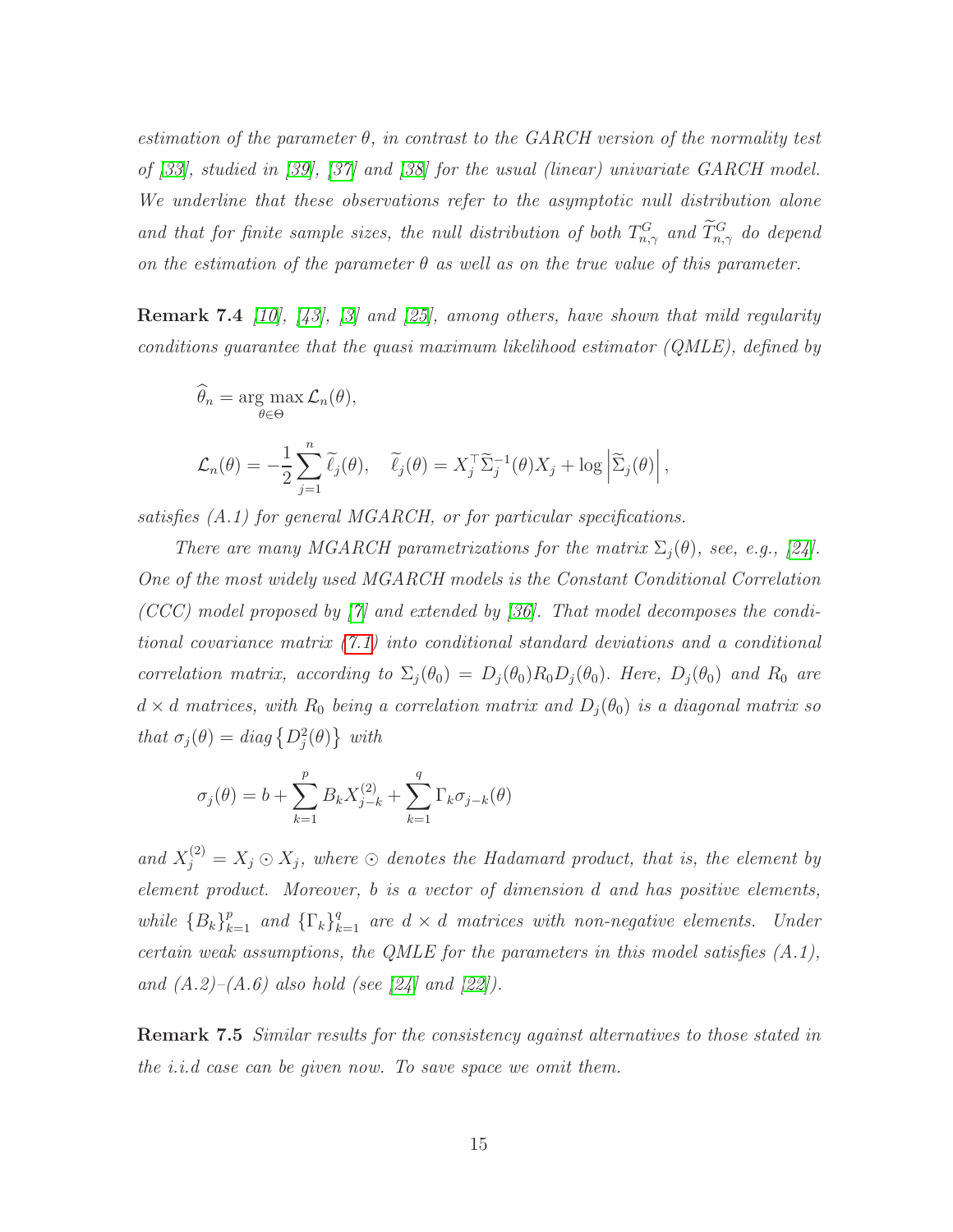|                |                  |          | $\gamma$ |        |        |          |      |      |      |  |  |
|----------------|------------------|----------|----------|--------|--------|----------|------|------|------|--|--|
| d              | $\boldsymbol{n}$ | $\alpha$ | 1.2      | 1.3    | 1.4    | 1.5      | 2.0  | 2.5  | 3.0  |  |  |
| $\overline{2}$ | 20               | 0.05     | 7.95     | 5.62   | 3.94   | 2.71     | 0.80 | 0.31 | 0.15 |  |  |
|                |                  | 0.10     | 4.38     | 2.94   | 2.08   | 1.53     | 0.46 | 0.19 | 0.10 |  |  |
|                | 50               | 0.05     | 12.62    | 7.19   | 4.82   | 3.74     | 1.06 | 0.43 | 0.21 |  |  |
|                |                  | 0.10     | 6.39     | 4.06   | 2.81   | 2.00     | 0.62 | 0.26 | 0.13 |  |  |
|                | 100              | 0.05     | 14.37    | 8.11   | 5.22   | 3.60     | 1.04 | 0.44 | 0.22 |  |  |
|                |                  | 0.10     | 6.97     | 4.31   | 2.98   | $2.15\,$ | 0.67 | 0.29 | 0.14 |  |  |
| 3              | 20               | 0.05     | 22.71    | 13.73  | 9.20   | 6.75     | 1.84 | 0.70 | 0.33 |  |  |
|                |                  | 0.10     | 13.37    | 8.44   | 5.80   | 4.29     | 1.22 | 0.48 | 0.23 |  |  |
|                | 50               | 0.05     | 50.43    | 24.12  | 14.41  | 9.17     | 2.36 | 0.93 | 0.45 |  |  |
|                |                  | 0.10     | 23.51    | 12.45  | 7.92   | 5.63     | 1.54 | 0.63 | 0.31 |  |  |
|                | 100              | 0.05     | 65.97    | 28.84  | 16.20  | 9.81     | 2.35 | 0.95 | 0.46 |  |  |
|                |                  | 0.10     | 28.58    | 15.06  | 9.07   | 6.02     | 1.61 | 0.66 | 0.33 |  |  |
| $\overline{5}$ | 20               | 0.05     | 124.67   | 63.48  | 37.98  | 25.23    | 5.99 | 2.18 | 0.98 |  |  |
|                |                  | 0.10     | 74.76    | 41.77  | 26.13  | 17.49    | 4.44 | 1.67 | 0.77 |  |  |
|                | 50               | 0.05     | 670.14   | 222.95 | 100.01 | 54.12    | 8.46 | 3.05 | 1.41 |  |  |
|                |                  | 0.10     | 264.18   | 105.49 | 50.71  | 29.23    | 5.72 | 2.17 | 1.03 |  |  |
|                | 100              | 0.05     | 1501.74  | 428.77 | 157.74 | 73.21    | 9.13 | 3.22 | 1.48 |  |  |
|                |                  | 0.10     | 514.14   | 170.50 | 71.73  | 36.88    | 5.98 | 2.27 | 1.09 |  |  |

<span id="page-15-1"></span>Table 1: Critical points for  $(\gamma/\pi)^{d/2}T_{n,\gamma}$ .

# <span id="page-15-0"></span>8 Monte Carlo results

This section describes and summarizes the results of some simulation experiments. All computations have been performed using programs written in the R language.

#### 8.1 Numerical experiments for i.i.d. data

Upper quantiles of the null distribution of  $T_{n,\gamma}$  have been approximated by generating 10,000 samples from a law  $N_d(0, I_d)$ . Table [1](#page-15-1) displays some critical values. Looking at this table we see that the speed of convergence to the asymptotic null distribution depends on the data dimension and the value of  $\gamma$ .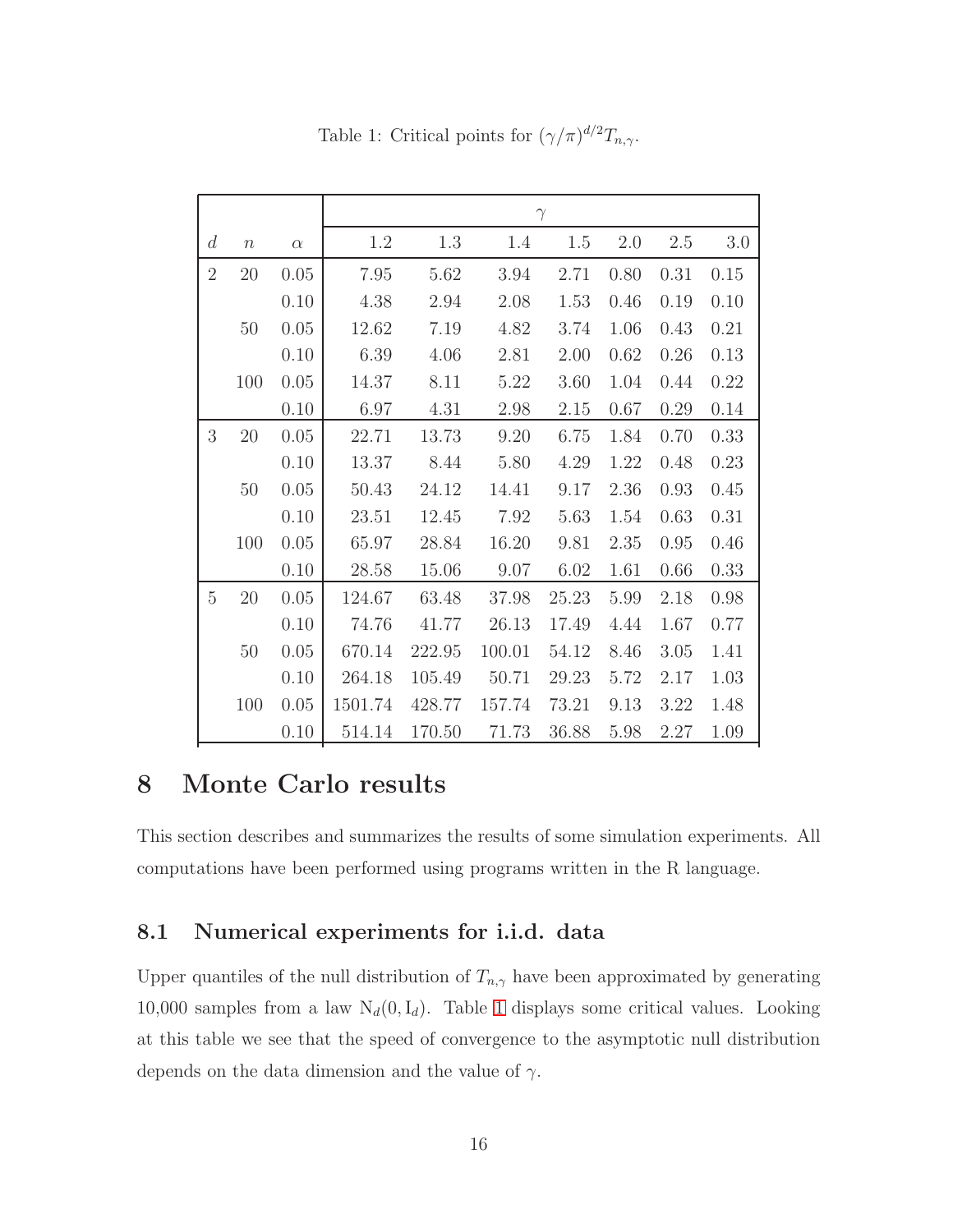A natural competitor of the test based on  $T_{n,\gamma}$  is the CF-based test studied in [\[33\]](#page-35-2) (HW-test), since this test is simple to compute as well as affine invariant and has been shown to have good power performance vis– $\acute{a}$ -vis competitors. Since, according to [\[35\]](#page-36-13), the global power function of any nonparametric test is flat on balls of alternatives except for alternatives coming from a finite-dimensional subspace, each test has a high power only against a specific set of alternatives. So, we carried out an extensive simulation study to compare their powers against a wide range of alternatives, with the aim of detecting those for which the test based on  $T_{n,\gamma}$  is more powerful than the HW-test. As expected from Theorem [4.1](#page-6-1) and Remark [4.2,](#page-7-1) for large  $\gamma$  and small  $\beta$ both tests behave very closely. For non-heavy-tailed distributions, we observed that the power of the proposed test is either similar or a bit less than that of the HW-test; for heavy-tailed distributions, however, the new test outperforms the HW-test. This observation can be appreciated by looking at Table [2,](#page-17-0) which displays the empirical power calculated by generating 1,000 samples (in each case), for the significance level  $\alpha = 0.05$ , from the following heavy-tailed alternatives:  $(LA)$  the multivariate symmet-ricLaplace distribution ([\[40\]](#page-36-14));  $(GN_{\theta})$  the multivariate  $\beta$ -generalized distribution ([\[29\]](#page-35-14)), that coincides with the normal distribution for  $\theta = 2$  and has heavy tails for  $0 < \theta < 2$ ;  $(ASE_{\theta})$  the  $\theta$ -stable and elliptically-contoured distribution;  $(T_{\theta})$  multivariate student-t with  $\theta$  degrees of freedom.

As shown in Corollary [5.2,](#page-9-1) the test statistic  $\widetilde{T}_{n,\gamma}$  is asymptotically normal with zero mean under the null hypothesis. We carried out some simulations to assess the normal approximation to the null distribution of  $T_{n,\gamma}$ , and observed that it requires very large values of n, which depend on the value of  $\gamma$  and the data dimension. Table [3](#page-18-0) exhibits the empirical power, for significance level  $\alpha = 0.05$ , against some heavy-tailed and light-tailed distributions. We write  $PII_a$  for the Pearson type II distribution with parameter a, and  $U(0, 1)^d$  for the uniform distribution on the d-dimensional cube. In Table [3](#page-18-0) the one-sided test that rejects  $H_0$  for large values of  $\widetilde{T}_{n,\gamma}$  is codified as "one" while the two-sided test that rejects  $H_0$  for large values of  $|\widetilde{T}_{n,\gamma}|$  is codified as "two" with critical points calculated by simulation. Such results were calculated by generating 1,000 samples of size  $n = 100$  in each case. For very heavy-tailed distributions, the new test is clearly more powerful than the HW-test. In these cases, the one-sided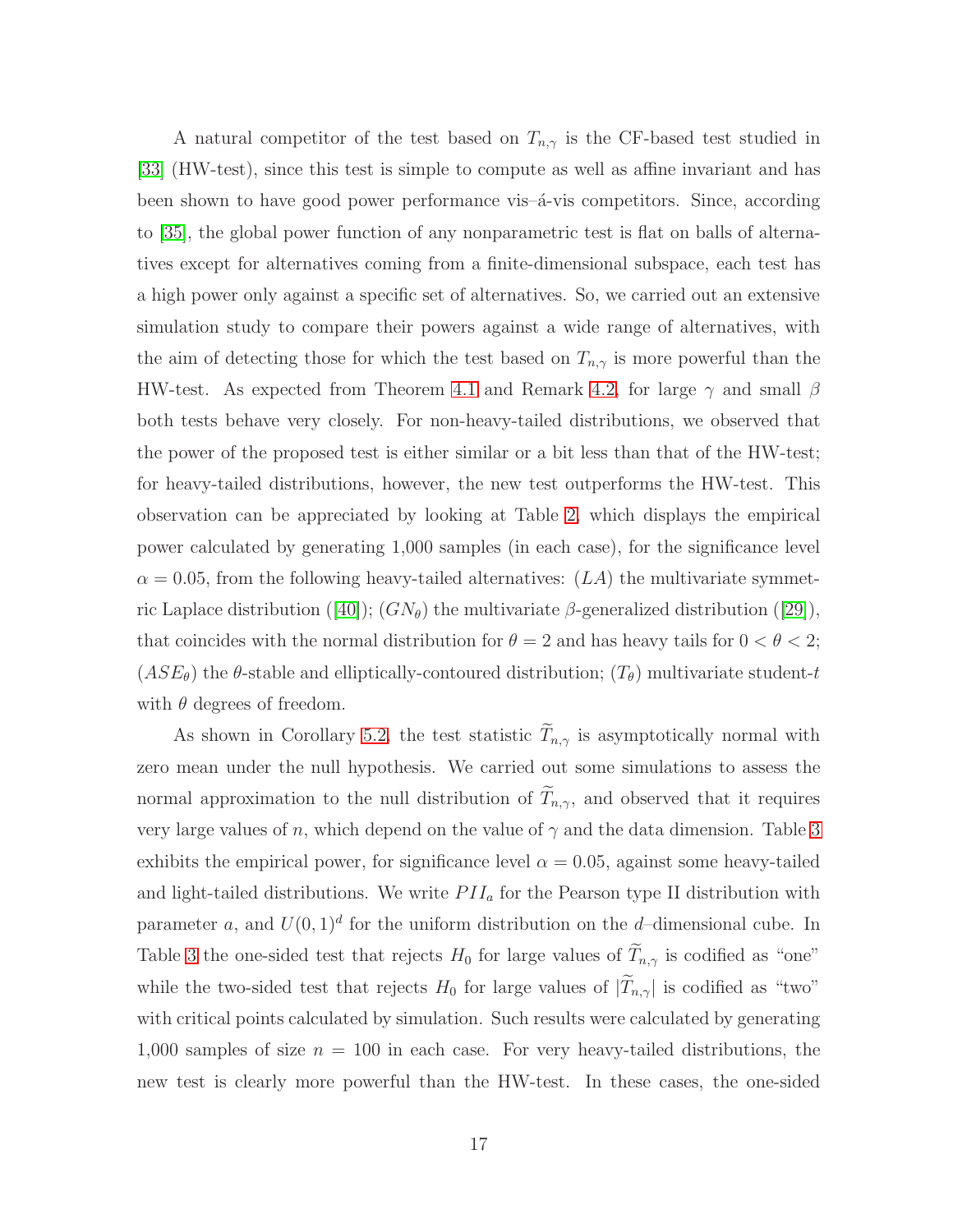<span id="page-17-0"></span>

|                     |                  |      |      | Test based on $T_{n,\gamma}$ | HW-test |          |      |          |      |
|---------------------|------------------|------|------|------------------------------|---------|----------|------|----------|------|
|                     |                  |      |      | $\gamma$                     | $\beta$ |          |      |          |      |
|                     | $\boldsymbol{d}$ | 1.3  | 1.4  | 1.5                          | 2.0     | 2.5      | 0.1  | 0.5      | 1.0  |
| LA                  | $\overline{2}$   | 83.6 | 83.8 | 82.8                         | 82.0    | 81.1     | 59.5 | 75.3     | 82.5 |
|                     | 3                | 91.9 | 92.8 | 93.8                         | 93.7    | 92.8     | 77.0 | 89.5     | 94.2 |
|                     | 5                | 96.9 | 97.6 | 97.9                         | 99.0    | 98.8     | 96.0 | 98.6     | 99.4 |
| $T_5$               | $\overline{2}$   | 66.7 | 67.2 | 65.9                         | 65.5    | 65.0     | 52.9 | 56.2     | 50.0 |
|                     | 3                | 75.5 | 76.6 | 78.3                         | 78.7    | 78.0     | 67.5 | 69.9     | 59.6 |
|                     | 5                | 87.1 | 88.2 | 88.6                         | 91.0    | 91.5     | 86.0 | 88.0     | 78.1 |
| $T_{10}$            | $\overline{2}$   | 31.4 | 33.7 | 34.1                         | 32.4    | 33.2     | 25.8 | 23.9     | 18.5 |
|                     | 3                | 38.4 | 40.0 | 40.0                         | 41.3    | 41.3     | 33.7 | 31.7     | 22.3 |
|                     | 5                | 47.9 | 50.1 | 50.6                         | 51.6    | 55.4     | 51.1 | 45.3     | 27.4 |
| $GN_1$              | $\overline{2}$   | 87.7 | 87.8 | 85.7                         | 83.5    | 82.1     | 59.6 | 74.5     | 87.5 |
|                     | 3                | 91.3 | 92.6 | 93.1                         | 92.1    | 91.4     | 72.0 | 88.6     | 95.9 |
|                     | 5                | 92.2 | 93.4 | 94.7                         | 96.5    | 96.3     | 86.4 | 95.2     | 97.9 |
| $GN_{1.5}$          | $\overline{2}$   | 51.8 | 52.2 | 49.4                         | 46.9    | 45.3     | 29.0 | $35.9\,$ | 49.3 |
|                     | 3                | 56.2 | 58.5 | 60.7                         | 59.0    | 56.3     | 38.9 | 48.5     | 66.6 |
|                     | $\overline{5}$   | 50.1 | 53.4 | $55.1\,$                     | 61.5    | 59.9     | 46.1 | 55.7     | 66.5 |
| $ASE_{1.75}$        | $\overline{2}$   | 75.6 | 75.8 | 75.5                         | 75.4    | 75.8     | 68.5 | 69.2     | 60.9 |
|                     | 3                | 82.6 | 82.6 | 83.0                         | 83.2    | 83.6     | 79.2 | 78.5     | 68.2 |
|                     | 5                | 89.0 | 89.1 | 89.4                         | 90.6    | $90.7\,$ | 88.1 | 86.0     | 74.0 |
| ASE <sub>1.85</sub> | $\overline{2}$   | 56.1 | 56.1 | 55.5                         | 56.2    | 56.3     | 50.3 | 48.8     | 39.5 |
|                     | 3                | 63.2 | 63.7 | 64.4                         | 64.1    | 63.6     | 57.5 | 55.5     | 42.8 |
|                     | $\rm 5$          | 76.0 | 76.5 | 76.6                         | 78.2    | 78.1     | 72.6 | 68.1     | 48.9 |

Table 2: Percentage of rejection for nominal level  $\alpha = 0.05$  and  $n = 50$ .

test gives slightly better results than the two-sided one. For distribution with very light tails, the one-sided test fails (same behaviour as the "quadratic" statistic), but the two-sided test is more powerful than the HW-test. These numerical results are in agreement with the statement of Theorem [4.3,](#page-7-0) which asserts that  $\widetilde{T}_{n,\gamma}$  is close to a sample kurtosis measure.

#### 8.2 Numerical experiments for GARCH models

Since usual practical applications of MGARCH models involve rather large sample sizes, this subsection studies the finite sample size behavior of the test based on  $\tilde{T}_{n,\gamma}^G$ . With this aim, we must first specify a form for  $\Sigma_j(\theta)$ . In our simulations we considered a bivariate CCC–GARCH(1,1) model with

$$
b = \left(\begin{array}{c} 0.1 \\ 0.1 \end{array}\right), \ B_1 = \left(\begin{array}{c} 0.3 & 0.1 \\ 0.1 & 0.2 \end{array}\right), \ \Gamma_1 = \left(\begin{array}{c} 0.2 & 0.1 \\ 0.01 & 0.3 \end{array}\right), \ R = \left(\begin{array}{c} 1 & r \\ r & 1 \end{array}\right),
$$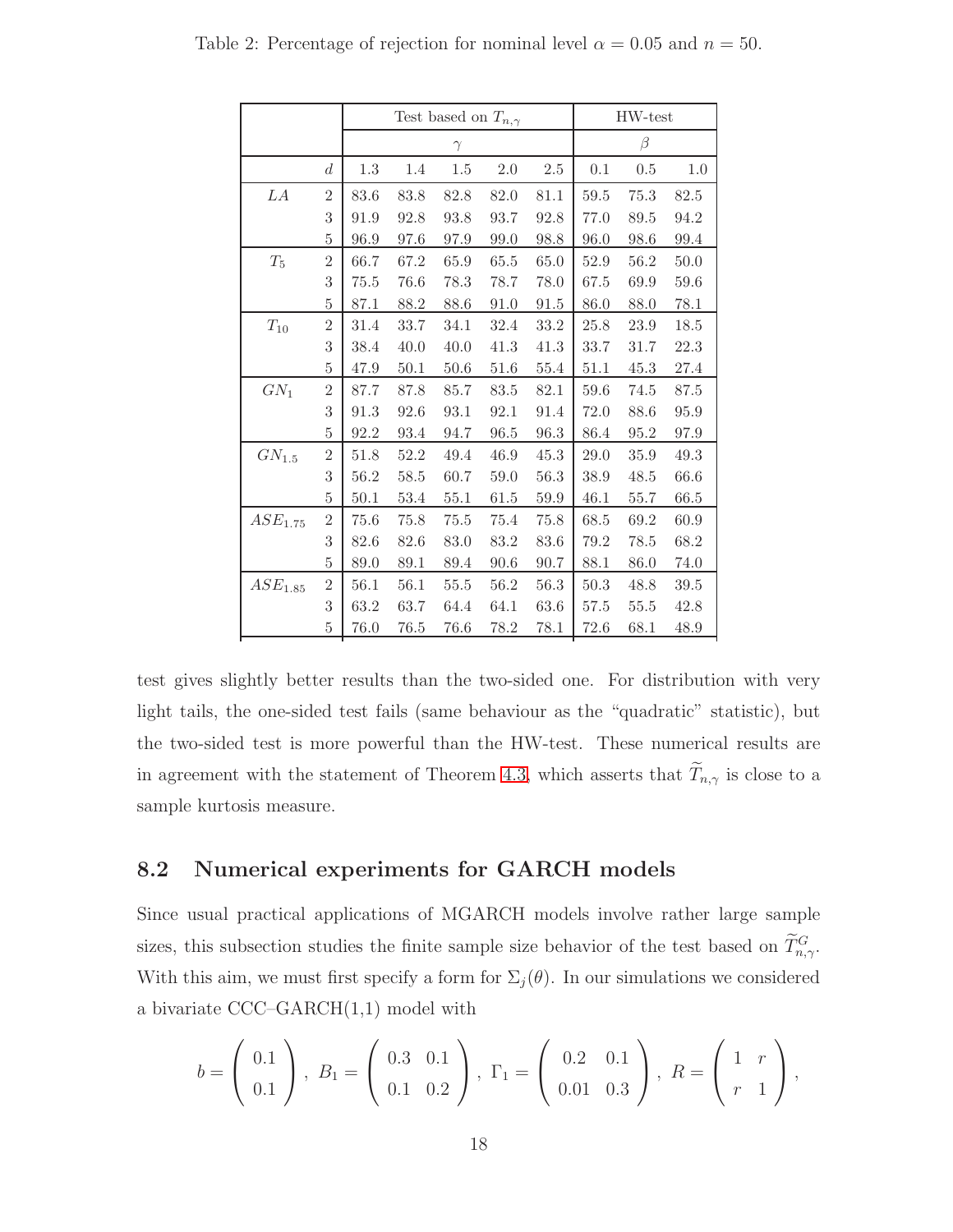|                     |                  |                           | Test based on $\widetilde{T}_{n,\gamma}$ |          | HW-test  |          |         |          |          |      |  |  |
|---------------------|------------------|---------------------------|------------------------------------------|----------|----------|----------|---------|----------|----------|------|--|--|
|                     |                  |                           |                                          |          | $\gamma$ |          |         |          | $\beta$  |      |  |  |
|                     | $\boldsymbol{d}$ |                           | 1.3                                      | 1.4      | 1.5      | $2.0\,$  | $2.5\,$ | 0.1      | 0.5      | 1.0  |  |  |
| $T_{10}$            | $\overline{2}$   | one                       | 57.0                                     | 57.0     | $57.1\,$ | $57.7\,$ | 57.9    | 33.3     | 34.8     | 27.1 |  |  |
|                     |                  | two                       | 46.1                                     | 46.1     | 46.2     | 46.4     | 46.4    |          |          |      |  |  |
|                     | 3                | one                       | 74.9                                     | 74.7     | 74.6     | 74.4     | 74.1    | 44.7     | 47.4     | 38.9 |  |  |
|                     |                  | two                       | 64.7                                     | 64.7     | 64.8     | $65.5\,$ | 65.3    |          |          |      |  |  |
|                     | 5                | one                       | 92.9                                     | 92.7     | 92.8     | 92.7     | 92.8    | 68.4     | 69.4     | 54.4 |  |  |
|                     |                  | two                       | 88.0                                     | 88.3     | 88.3     | 87.9     | 87.8    |          |          |      |  |  |
| ASE <sub>1.95</sub> | $\overline{2}$   | one                       | 38.1                                     | 38.6     | 38.8     | 39.1     | 39.1    | $32.1\,$ | 29.0     | 21.0 |  |  |
|                     |                  | two                       | 33.9                                     | 34.1     | 34.2     | 34.4     | 34.5    |          |          |      |  |  |
|                     | 3                | one                       | 45.8                                     | 46.1     | 46.3     | 46.6     | 46.5    | 39.9     | $35.9\,$ | 24.3 |  |  |
|                     |                  | two                       | 41.5                                     | 41.6     | 41.6     | 41.9     | 41.8    |          |          |      |  |  |
|                     | 5                | one                       | 56.1                                     | 56.0     | 55.8     | 56.2     | 56.2    | 50.2     | 42.6     | 27.9 |  |  |
|                     |                  | $\mathop{\text{\rm two}}$ | $52.4\,$                                 | $52.4\,$ | $52.3\,$ | $52.1\,$ | 518     |          |          |      |  |  |
| $U(0, 1)^d$         | $\overline{2}$   | one                       | 0.0                                      | 0.0      | 0.0      | 0.0      | 0.0     | $2.0\,$  | $28.3\,$ | 97.4 |  |  |
|                     |                  | two                       | 99.9                                     | 100.0    | 100.0    | 100.0    | 100.0   |          |          |      |  |  |
|                     | 3                | one                       | 0.0                                      | 0.0      | 0.0      | 0.0      | 0.0     | 0.0      | 27.0     | 98.0 |  |  |
|                     |                  | two                       | 100.0                                    | 100.0    | 100.0    | 100.0    | 100.0   |          |          |      |  |  |
|                     | 5                | one                       | 0.0                                      | 0.0      | 0.0      | 0.0      | 0.0     | 0.0      | 22.4     | 95.8 |  |  |
|                     |                  | two                       | 100.0                                    | 100.0    | 100.0    | 100.0    | 100.0   |          |          |      |  |  |
| PII <sub>4</sub>    | $\overline{2}$   | one                       | 0.0                                      | 0.0      | 0.0      | 0.0      | 0.0     | 3.0      | $1.7\,$  | 11.6 |  |  |
|                     |                  | two                       | 47.8                                     | 48.0     | 48.2     | 48.1     | 48.6    |          |          |      |  |  |
|                     | 3                | one                       | 0.0                                      | 0.0      | 0.0      | 0.0      | 0.0     | $0.2\,$  | $1.7\,$  | 17.9 |  |  |
|                     |                  | two                       | 72.7                                     | 73.2     | 73.9     | 74.8     | 75.0    |          |          |      |  |  |
|                     | 5                | one                       | 0.0                                      | 0.0      | 0.0      | 0.0      | 0.0     | 0.0      | 2.7      | 32.6 |  |  |
|                     |                  | two                       | $93.9\,$                                 | 94.5     | 94.8     | $95.3\,$ | 95.6    |          |          |      |  |  |

<span id="page-18-0"></span>Table 3: Percentage of rejection for nominal level  $\alpha = 0.05$  and  $n = 100$ .

for  $r = 0, 0.3$ , and a trivariate bivariate CCC–GARCH $(1,1)$  model with  $b = (0.1, 0.1, 0.1)'$ ,

|  |  | $B_1 = \left(\begin{array}{ccc} 0.3 & 0.1 & 0.1 \\ 0.1 & 0.2 & 0.1 \\ 0.1 & 0.1 & 0.1 \end{array}\right), \ \Gamma_1 = \left(\begin{array}{ccc} 0.2 & 0.1 & 0.01 \\ 0.01 & 0.3 & 0.1 \\ 0.01 & 0.01 & 0.1 \end{array}\right), \ R = \left(\begin{array}{ccc} 1 & r & r \\ r & 1 & r \\ r & r & 1 \end{array}\right)$ |  |  |  |  |
|--|--|----------------------------------------------------------------------------------------------------------------------------------------------------------------------------------------------------------------------------------------------------------------------------------------------------------------------|--|--|--|--|
|  |  |                                                                                                                                                                                                                                                                                                                      |  |  |  |  |

and  $r$  as before.

As shown in Corollary [7.2,](#page-13-1) the test statistic  $\overline{T}_{n,\gamma}^G$  is asymptotically normal with zero mean under the null hypothesis. We have computed the actual level for the one-sided test that rejects  $H_{0,G}$  if  $T_{n,\gamma}^G/\sigma > u_{1-\alpha}$  and for the two-sided test rejecting  $H_{0,G}$  when  $|T_{n,\gamma}^G/\sigma| > u_{1-\alpha/2}$  by generating 5,000 samples from the above bivariate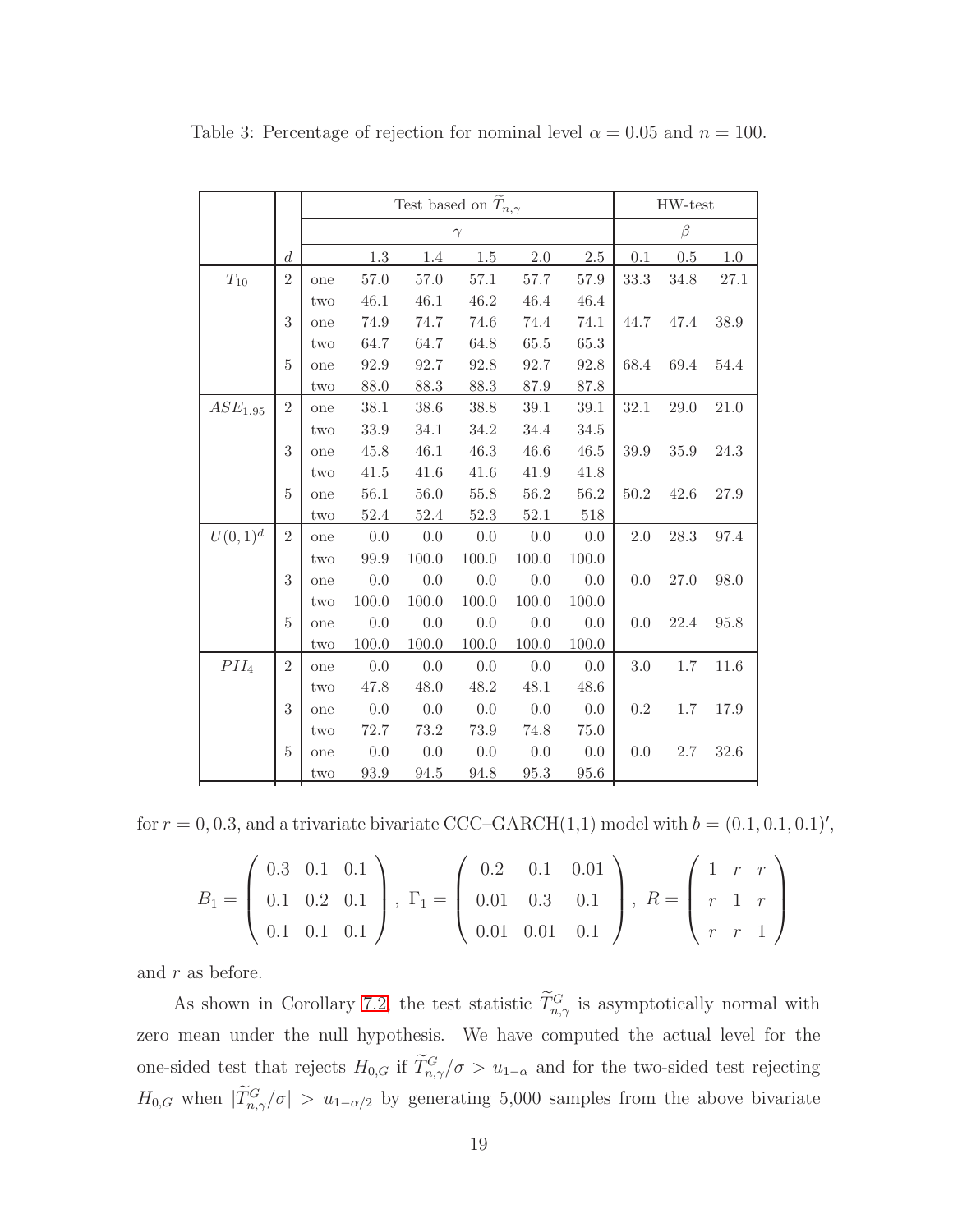$CCC-GARCH(1,1)$  model. The results are not reported in order to save space. We nevertheless have the following observations: The quality of the normal approximation strongly depends on the model parameter values, being conservative for  $r = 0.0$  and a bit liberal for  $r = 0.3$ . As in the i.i.d.-case, rather large sample sizes are required for the normal approximation to work. In addition, the normal approximation gives actual levels closer to the nominal ones for the two-sided test. Nevertheless, as discussed before, there is empirical evidence that in typical applications the innovations have heavy-tailed distributions, and we have learnt from the i.i.d. setting that in such a case, the one-sided test is more powerful than the two-sided one. So, for moderate sample sizes, we should resort to another null distribution approximation.

In view of the remarks at the end of Remark [7.3,](#page-13-2) and in contrast to the i.i.d.-case, we cannot calculate critical points for each  $n$  by simulation since, in practice, the values of the true parameters involved in the specification of the conditional covariance matrix  $\Sigma_i(\theta)$  are unknown. So, to approximate the null distribution of this test statistic we considered the following conditional resampling scheme, given the data  $X_1, \ldots, X_n$ :

- (i) Calculate  $\theta_n = \theta_n(X_1, \ldots, X_n)$ , the residuals  $\tilde{\varepsilon}_1, \ldots, \tilde{\varepsilon}_n$  and the test statistic  $\hat{T}^G_{n,\gamma} = \hat{T}^G_{n,\gamma}(\widetilde{\varepsilon}_1,\ldots,\widetilde{\varepsilon}_n).$
- (ii) Generate vectors  $\varepsilon_1^*, \ldots, \varepsilon_n^*$  i.i.d. from a  $N_d(0, I_d)$  distribution. Let  $X_j^* = \sum_j^{1/2} (\widehat{\theta}) \varepsilon_j^*$ ,  $j=1,\ldots,n$ .
- (iii) Calculate  $\theta_n^* = \theta_n(X_1^*, \ldots, X_n^*)$ , the residuals  $\tilde{\epsilon}_1^*, \ldots, \tilde{\epsilon}_n^*$ , and approximate the null distribution of  $\overline{T}_{n,\gamma}^G$  by means of the conditional distribution, given the data, of  $T_{n,\gamma}^{G*} = T_{n,\gamma}^G(\widetilde{\varepsilon}_1^*, \ldots, \widetilde{\varepsilon}_n^*).$

In practice, the approximation in step (iii) is carried out by generating a large number of bootstrap replications of the test statistic  $T_{n,\gamma}^G$ , for  $b = 1, \ldots, M$ , whose empirical distribution function is used to estimate the null distribution of  $T_{n,\gamma}^G$ .

In our simulation study, for the distribution of the innovations, we took  $\varepsilon_1, \ldots, \varepsilon_n$ i.i.d. from the distribution of  $\varepsilon$  with  $\varepsilon$  having a  $(N)$  multivariate normal distribution, in order to study the level of the resulting test; and to study the power we considered the following heavy-tailed distributions:  $T_{\theta}$  and  $GN_{\theta}$  (see §8.1), and the asymmetric exponential power distribution  $(AEP)$ , whereby  $(Z_1, \ldots, Z_d)^\top$ , with  $Z_1, \ldots, Z_d$  i.i.d.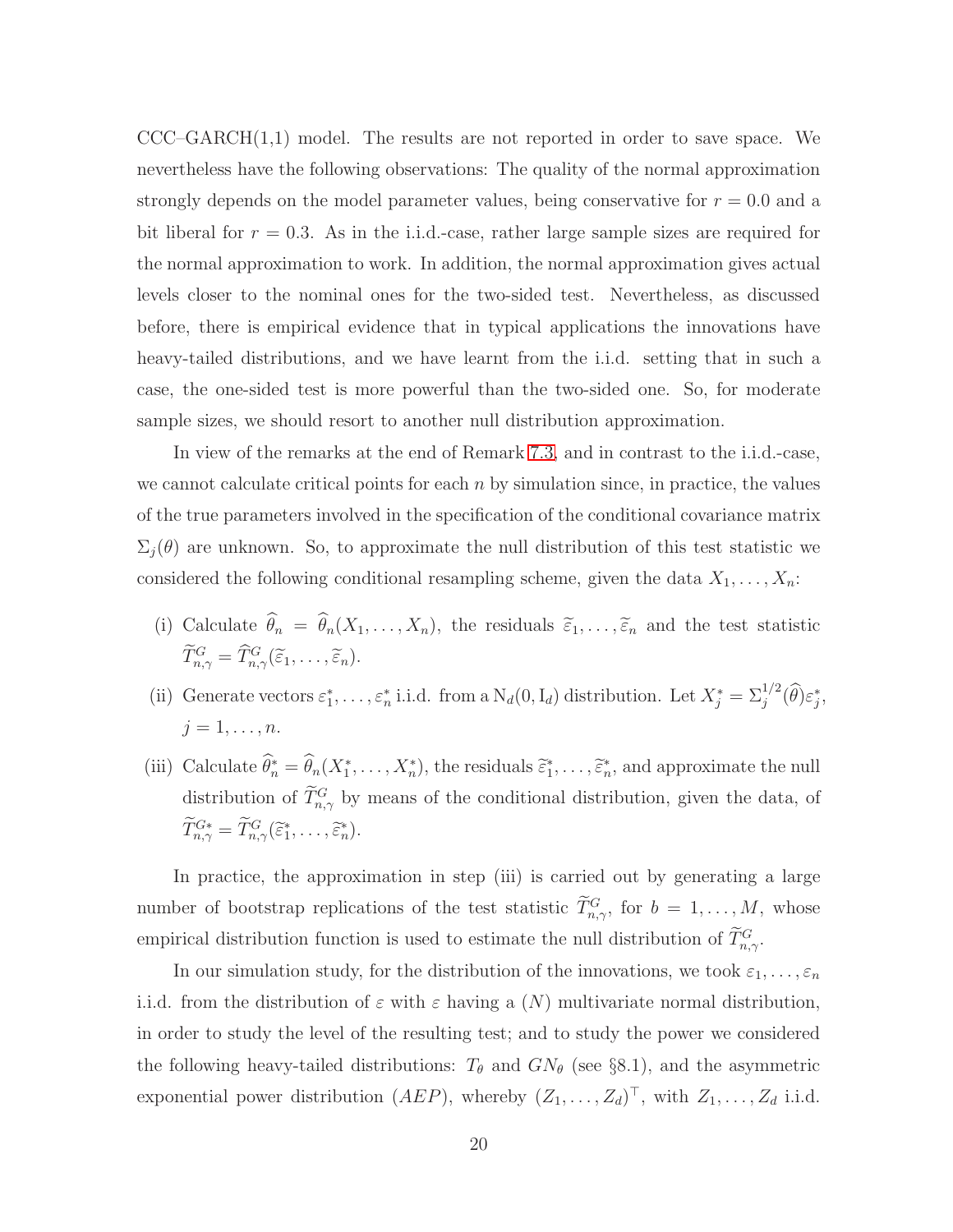froma univariate AEP distribution ([\[61\]](#page-37-11)) with parameters  $\alpha = 0.4$ ,  $p_1 = 1.182$  and  $p_2 = 1.820$ ; these settings gave useful results in practical applications for the errors in GARCH type models. As in the previous subsection, we also calculated the HW-test for several values of  $\beta$  with  $Y_j$  replaced by  $\tilde{\varepsilon}_j$ .

The parameters in the CCC-GARCH models were estimated by QMLE using the package ccgarch of the language R. Table [4](#page-21-1) reports the percentages of rejections for nominal significance level  $\alpha = 0.05$  and sample size  $n = 300$ , for  $r = 0$  and  $r = 0.3$ . In order to reduce the computational burden we adopted the warp-speed method of [\[28\]](#page-35-15) for evaluating the above resampling scheme. With the warp-speed method, rather than computing critical points for each Monte Carlo sample, one resample is generated for each Monte Carlo sample, and the resampling test statistic is computed for that sample. Then the resampling critical values for  $T_{n,\gamma}^G$  are computed from the empirical distribution determined by the resampling replications of  $T^{G*}_{n,\gamma}$ . In our simulations we took 10, 000 Monte Carlo samples for the level and 2, 000 for the power. Looking at Table [4,](#page-21-1) we conclude that the proposed test in most cases outperforms the HW-test by a wide margin.

# <span id="page-20-0"></span>9 Conclusion

We prove new characterizations of the multivariate normal distribution. Based on these characterizations we suggest tests for normality with i.i.d. data as well as tests for the null hypothesis of a classical Gaussian multivariate GARCH model. The new test statistics are simple to implement and in limiting cases yield well-known moment-based criteria of goodness-of-fit. Their asymptotic null distribution is studied and consistency against fixed alternatives is proved. In a series of Monte Carlo experiments the new tests are implemented either based on asymptotic theory or by means of resampling schemes showing that the resulting power is often higher than competitors. For the GARCH case in particular, a conditional resampling version of the procedure shows good power performance against certain heavy-tailed alternatives to the multivariate normal distribution.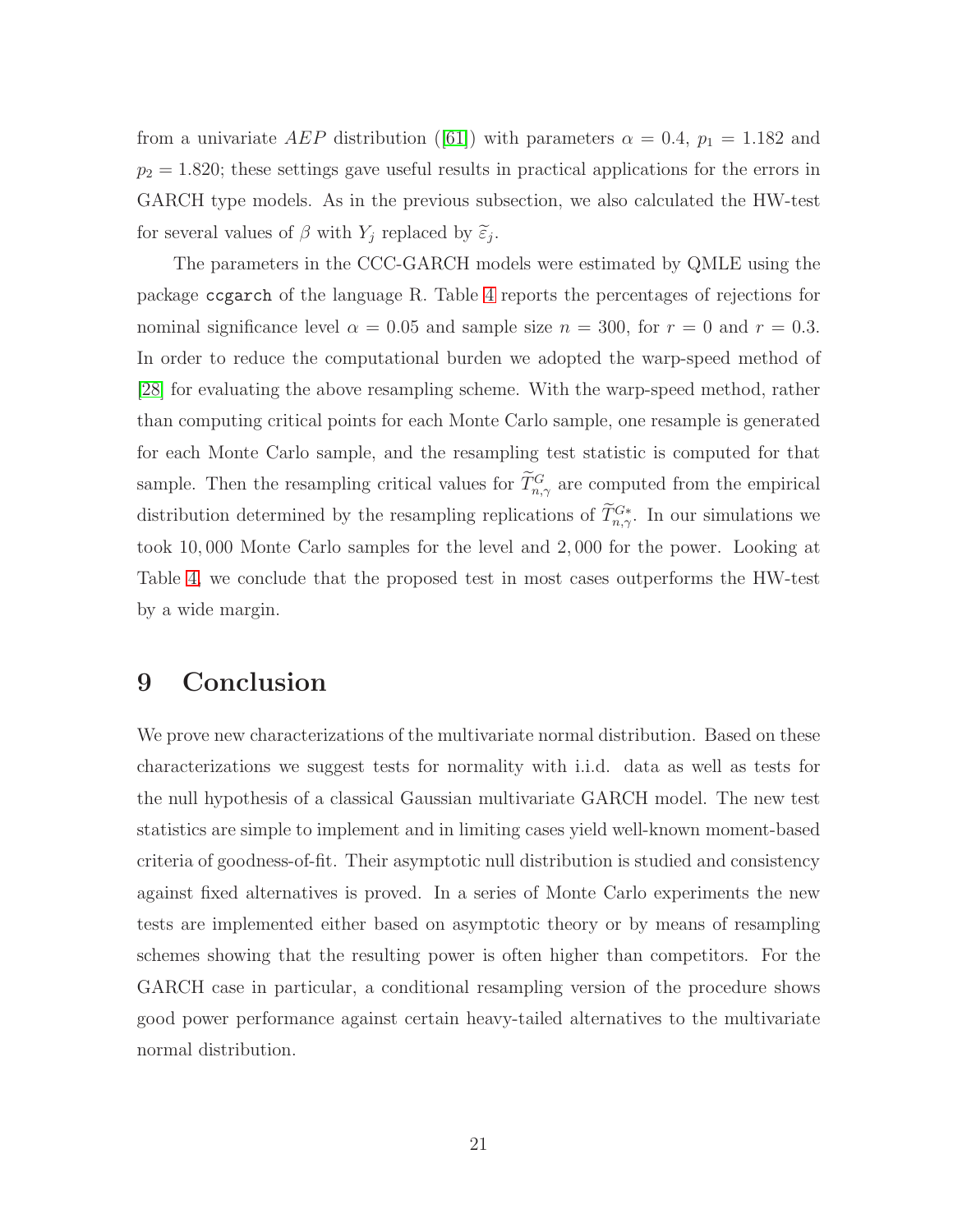|                   |                  |               | Test based on $\widetilde{T}_{n,\gamma}^G$ |       |           |       |           |      |          | HW-test |         |         |
|-------------------|------------------|---------------|--------------------------------------------|-------|-----------|-------|-----------|------|----------|---------|---------|---------|
|                   |                  |               |                                            |       | $\gamma$  |       |           |      |          | $\beta$ |         |         |
|                   | $\boldsymbol{d}$ | $\mathcal{r}$ | 1.2                                        | 1.3   | 1.4       | 1.5   | 2.0       | 0.5  | 1.0      | $1.5\,$ | $2.0\,$ | $2.5\,$ |
| $\cal N$          | $\overline{2}$   | 0.0           | 4.86                                       | 4.86  | 4.90      | 4.82  | 4.68      | 5.33 | $5.27\,$ | 5.04    | 5.02    | 4.88    |
|                   |                  | 0.3           | 4.63                                       | 4.56  | 4.59      | 4.60  | 4.64      | 4.57 | 4.69     | 4.99    | 4.89    | 5.06    |
|                   | 3                | 0.0           | 3.81                                       | 3.77  | 3.75      | 3.81  | 3.88      | 4.68 | 4.68     | 5.01    | 4.98    | 5.03    |
|                   |                  | 0.3           | 6.84                                       | 7.08  | 7.15      | 6.97  | 7.08      | 4.85 | 5.02     | 5.65    | 5.16    | 5.14    |
| $T_{10}$          | $\overline{2}$   | 0.0           | 89.15                                      | 89.05 | 88.85     | 88.70 | 89.05     | 4.40 | 17.00    | 27.75   | 29.10   | 27.70   |
|                   |                  | 0.3           | 81.30                                      | 81.15 | 81.10     | 81.40 | 81.95     | 5.10 | 18.75    | 26.50   | 27.25   | 26.00   |
|                   | 3                | 0.0           | 95.80                                      | 95.90 | 95.80     | 95.80 | 96.05     | 6.15 | 35.10    | 46.90   | 43.20   | 37.05   |
|                   |                  | 0.3           | 16.10                                      | 13.15 | 12.90     | 13.25 | $15.35\,$ | 9.10 | 37.05    | 45.85   | 43.75   | 37.25   |
| ${\it GN}_{1.65}$ | $\overline{2}$   | 0.0           | 48.70                                      | 48.60 | 49.00     | 48.85 | 48.60     | 5.50 | 7.20     | 11.20   | 13.00   | 13.5    |
|                   |                  | 0.3           | 48.15                                      | 47.80 | 47.30     | 47.20 | 46.25     | 4.75 | 7.40     | 12.10   | 13.80   | 14.25   |
|                   | 3                | 0.0           | 59.10                                      | 59.80 | $59.35\,$ | 59.20 | 58.00     | 4.10 | 7.55     | 11.65   | 12.15   | 12.85   |
|                   |                  | 0.3           | 54.55                                      | 54.00 | 54.25     | 54.45 | 53.80     | 4.35 | 8.15     | 11.85   | 12.70   | 11.95   |
| AEP               | $\overline{2}$   | 0.0           | 84.25                                      | 83.90 | 83.60     | 83.55 | 83.40     | 6.90 | 31.10    | 47.40   | 48.95   | 46.10   |
|                   |                  | 0.3           | 77.55                                      | 77.50 | 77.35     | 77.80 | 78.10     | 6.65 | 29.00    | 44.95   | 47.45   | 46.00   |
|                   | $\sqrt{3}$       | 0.0           | 86.45                                      | 86.15 | 86.40     | 86.30 | 86.15     | 6.00 | 29.90    | 44.35   | 44.45   | 37.3    |
|                   |                  | 0.3           | 14.00                                      | 11.85 | 12.25     | 12.25 | 13.15     | 7.00 | 32.80    | 44.00   | 44.90   | 38.00   |

<span id="page-21-1"></span>Table 4: Percentage of rejection for nominal level  $\alpha = 0.05$  and  $n = 300$ .

# <span id="page-21-0"></span>10 Appendix: Technical proofs

Subsection [10.1](#page-21-2) sketches the proofs of theoretical results. Subsection [10.2](#page-29-0) contains some auxiliary results used in the proofs of our main theorems.

#### <span id="page-21-2"></span>10.1 Proofs

PROOF of Theorem [5.1.](#page-8-3) Because of affine invariance of  $T_n$ , we assume without loss of generality that  $\mathbb{E}X_1 = 0$  and  $\mathbb{E}[X_1 X_1^{\top}] = I_d$ . The main idea for showing convergence of the process  $U_n(\cdot) = \sqrt{n}(M_n(\cdot)R_n(\cdot) - 1)$  is as follows: Putting

$$
A_n(t) = \exp(-||t||^2/2) \sqrt{n} (M_n(t) - \exp(||t||^2/2)),
$$
  
\n
$$
B_n(t) = \exp(||t||^2/2) \sqrt{n} (R_n(t) - \exp(-||t||^2/2)),
$$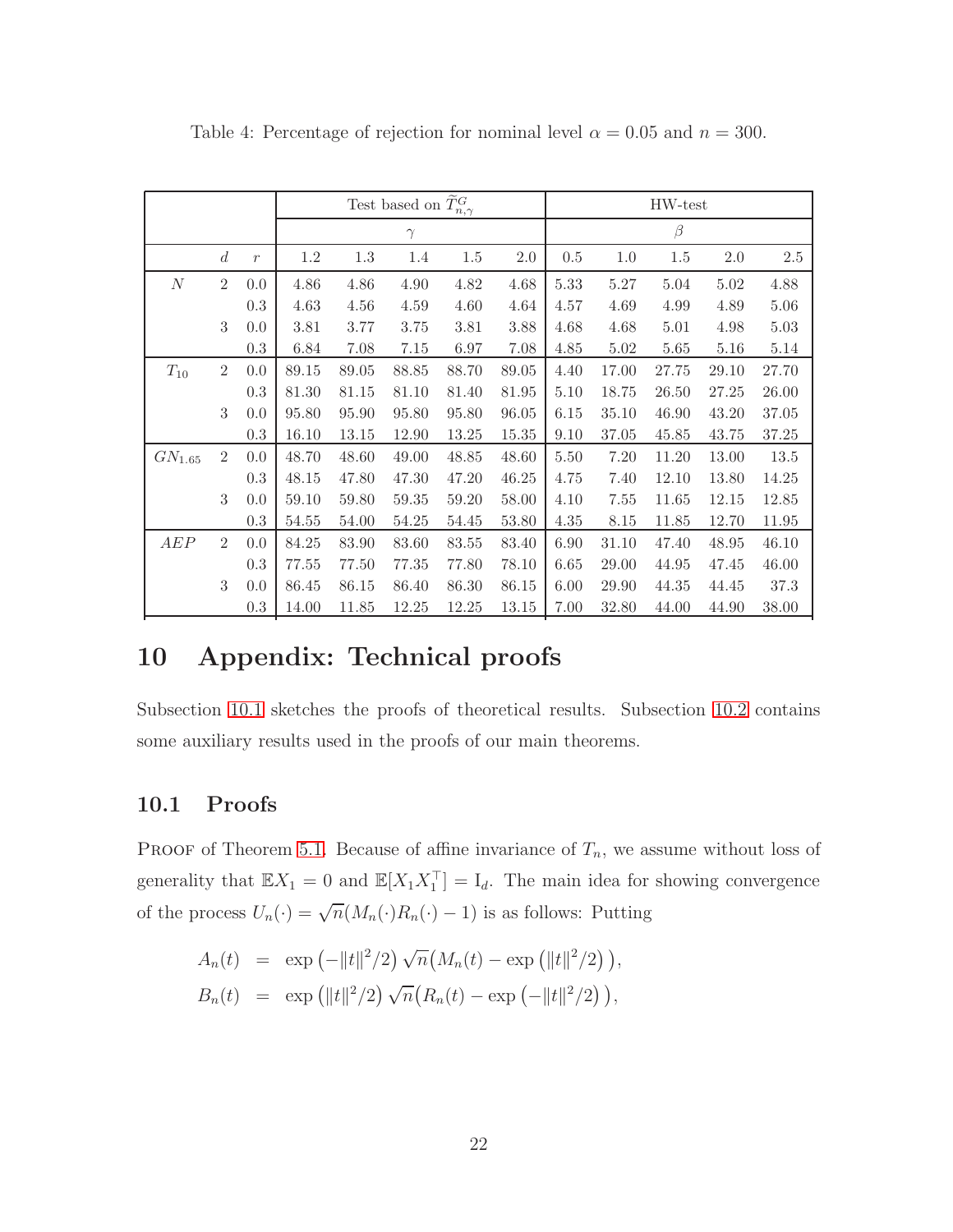<span id="page-22-3"></span>where  $M_n$  and  $R_n$  are given in [\(3.3\)](#page-4-4) and [\(3.2\)](#page-4-3), respectively, the crucial observation, obtained after straightforward computations, is the representation

$$
(10.1) \quad U_n(t) = \frac{1}{\sqrt{n}} A_n(t) B_n(t) + A_n(t) + B_n(t), \quad t \in \mathbb{R}^d.
$$

Hence, the program is to prove  $A_n + B_n \xrightarrow{D} W$  in  $L^2$ . Since the first term on the right-hand side of [\(10](#page-22-3).1) will turn out to be asymptotically negligible, Slutzky's lemma then gives the convergence  $U_n \xrightarrow{D} W$ .

The main problem of dealing with  $A_n + B_n$  is that both  $A_n$  and  $B_n$  are sums of functions of the scaled residuals  $Y_{n,1}, \ldots, Y_{n,n}$  and not of the i.i.d. random vectors  $X_1, \ldots, X_n$ . To make the reasoning transparent, put

<span id="page-22-1"></span>
$$
A_n^{\circ}(t) = \exp(-||t||^2/2) \sqrt{n} (M_n^{\circ}(t) - \exp(||t||^2/2)),
$$
  
\n
$$
B_n^{\circ}(t) = \exp(||t||^2/2) \sqrt{n} (R_n^{\circ}(t) - \exp(-||t||^2/2)),
$$

where, in contrast to  $R_n$  and  $M_n$ ,

$$
(10.2) \ \ R_n^{\circ}(t) \ := \ \frac{1}{n} \sum_{j=1}^n \cos\left(t^{\top} X_j\right), \qquad M_n^{\circ}(t) \ := \ \frac{1}{n} \sum_{j=1}^n \exp\left(t^{\top} X_j\right), \quad t \in \mathbb{R}^d,
$$

are based on  $X_1, \ldots, X_n$ . Notice that  $A_n^{\circ} + B_n^{\circ} = n^{-1/2} \sum_{j=1}^n Z_j$ , where  $Z_j(t) =$  $e^{-||t||^2/2} e^{t^{\top}X_j} - 1 + e^{||t||^2/2} \cos(t^{\top}X_j) - 1, t \in \mathbb{R}^d$ . Since  $\mathbb{E}[Z_1(t)] = 0, t \in \mathbb{R}^d$ , and (due to  $\gamma > 1$ )  $\mathbb{E} \|Z_1\|_{\mathcal{L}}^2$  $L^2 = \int_{\mathbb{R}^d} \mathbb{E}\left[Z_1^2(t)\right] w_{\gamma}(t) dt < \infty$ , a Central Limit Theorem (CLT) in Hilbert spaces (see e.g., [\[41\]](#page-36-15)) shows that there is a centered Gaussian random element  $W^{\circ}$  (say) of  $L^2$ , so that  $A_n^{\circ} + B_n^{\circ} \xrightarrow{D} W^{\circ}$ .

<span id="page-22-0"></span>The idea now is to approximate each of the differences  $A_n(t) - A_n^{\circ}(t)$  and  $B_n(t)$  –  $B_n^{\circ}(t)$  by sums of i.i.d. random variables. To this end, put

$$
(10.3) \quad \Delta_{n,j} = Y_{n,j} - X_j = \left(S_n^{-1/2} - I_d\right)X_j - S_n^{-1/2}\overline{X}_n, \qquad j = 1, \ldots, n.
$$

<span id="page-22-2"></span>A Taylor expansion gives

(10.4) 
$$
e^{t^{\top}Y_{n,j}} - e^{t^{\top}X_j} = e^{t^{\top}X_j} \left( t^{\top} \Delta_{n,j} + \frac{1}{2} \left( t^{\top} \Delta_{n,j} \right)^2 \exp \left( \Theta_{n,j} t^{\top} \Delta_{n,j} \right) \right),
$$

where  $|\Theta_{n,j}| \leq 1$ . It follows that

(10.5) 
$$
A_n(t) - A_n^{\circ}(t) = \exp(-\|t\|^2/2) \sqrt{n} \left( M_n(t) - M_n^{\circ}(t) \right) = V_{n,1}(t) + V_{n,2}(t),
$$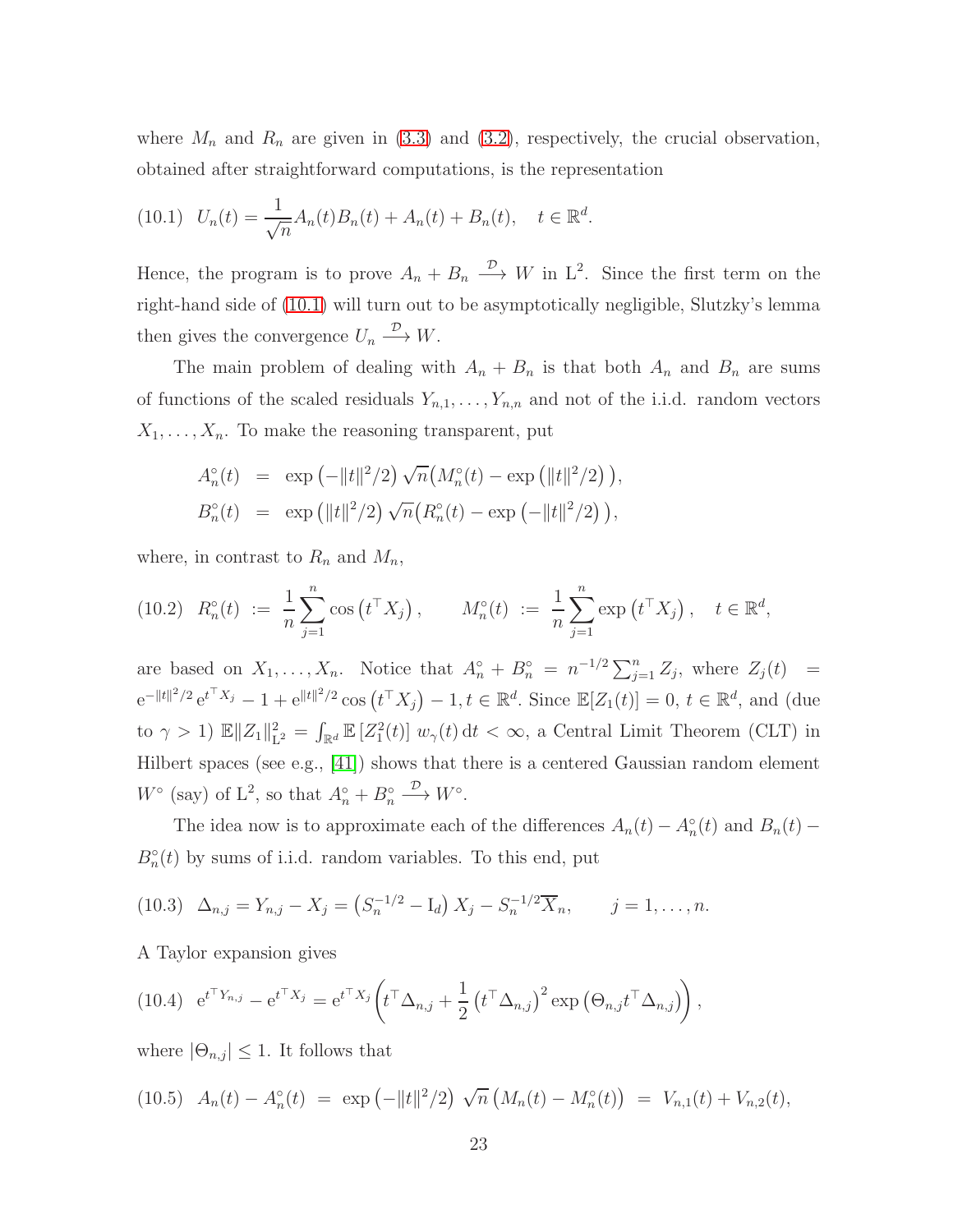where

<span id="page-23-0"></span>(10.6) 
$$
V_{n,1}(t) = \exp(-\|t\|^2/2) \frac{1}{\sqrt{n}} \sum_{j=1}^n e^{t^{\top} X_j} t^{\top} \Delta_{n,j},
$$

(10.7) 
$$
V_{n,2}(t) = \exp(-||t||^2/2) \frac{1}{2} \frac{1}{\sqrt{n}} \sum_{j=1}^n e^{t^{\top} X_j} (t^{\top} \Delta_{n,j})^2 \exp(\Theta_{n,j} t^{\top} \Delta_{n,j}).
$$

By some tedious and delicate estimations, we have  $||V_{n,2}||_1^2$  $L_2^2 = o_{\mathbb{P}}(1)$  (see Proposition [10.3](#page-30-0) in the Appendix), and Proposition [10.4](#page-31-0) yields

$$
V_{n,1}(t) = -\frac{1}{2} \frac{1}{\sqrt{n}} \sum_{j=1}^{n} t^{\top} \left( X_j X_j^{\top} - \mathbf{I}_d \right) t - \frac{1}{\sqrt{n}} \sum_{j=1}^{n} t^{\top} X_j + o_{\mathbb{P}}(1),
$$

where  $o_{\mathbb{P}}(1)$  refers to convergence in  $L^2$ . Likewise, we have

$$
B_n(t) - B_n^{\circ}(t) = \exp \left( ||t||^2 / 2 \right) \sqrt{n} \left( R_n(t) - R_n^{\circ}(t) \right) = W_{n,1}(t) + W_{n,2}(t),
$$

where

<span id="page-23-1"></span>(10.8) 
$$
W_{n,1}(t) = -\exp\left(\|t\|^2/2\right) \frac{1}{\sqrt{n}} \sum_{j=1}^n \sin\left(t^{\top} X_j\right) t^{\top} \Delta_{n,j},
$$
  
\n $W_{n,2}(t) = \exp\left(\|t\|^2/2\right) \frac{1}{2} \frac{1}{\sqrt{n}} \sum_{j=1}^n \Psi_{n,j} \left(t^{\top} \Delta_{n,j}\right)^2$ 

and  $|\Psi_{n,j}| \leq 1$ . Since

$$
|W_{n,2}(t)| \le \exp\left(\|t\|^2/2\right) \, \frac{\|t\|^2}{2} \, \frac{1}{\sqrt{n}} \sum_{j=1}^n \|\Delta_{n,j}\|^2
$$

and  $n^{-1/2} \sum_{j=1}^{n} ||\Delta_{n,j}||^2 = o_{\mathbb{P}}(1)$  (see [\[33\]](#page-35-2), p. 9), it follows that  $||W_{n,2}||_1^2$  $L^2 = o_{\mathbb{P}}(1).$ Moreover, Proposition [10.5](#page-32-0) gives

$$
W_{n,1}(t) = \frac{1}{2} \frac{1}{\sqrt{n}} \sum_{j=1}^{n} t^{\top} (X_j X_j^{\top} - I_d) t + o_{\mathbb{P}}(1).
$$

Summarizing, we have  $A_n(t) + B_n(t) = n^{-1/2} \sum_{j=1}^n Z_j(t) + o_{\mathbb{P}}(1)$ , where

$$
Z_j(t) = \exp(-\|t\|^2/2) e^{t^{\top}X_1} - 1 + \exp(\|t\|^2/2) \cos(t^{\top}X_j) - 1 - t^{\top}X_j.
$$

Since  $\mathbb{E}Z_j(t) = 0, t \in \mathbb{R}^d$ , and, in view of the condition  $\gamma > 1$ ,  $\mathbb{E}||Z_1||_1^2$  $L^2 < \infty$ , a Hilbert space CLT (see [\[41\]](#page-36-15)) yields  $A_n + B_n \xrightarrow{\mathcal{D}} W$  for a centered Gaussian element W of L<sup>2</sup>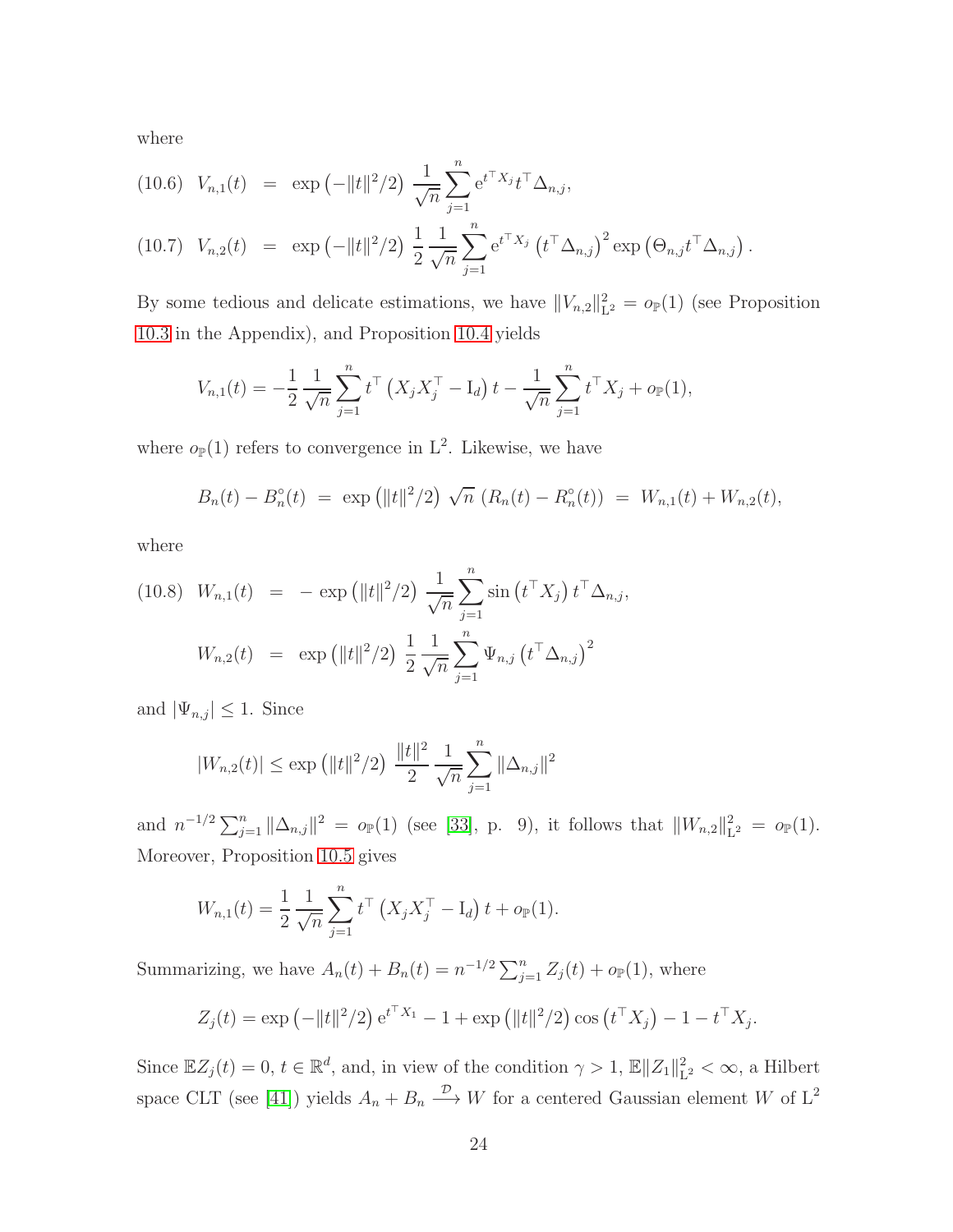having covariance kernel  $C(s,t) = \mathbb{E}[Z_1(s)Z_1(t)]$ . Using

$$
\mathbb{E}\left[\cos\left(s^{\top}X\right)e^{t^{\top}X}\right] = e^{(\|t\|^2 - \|s\|^2)/2} \cos\left(s^{\top}t\right),
$$

$$
\mathbb{E}\left[s^{\top}X e^{t^{\top}X}\right] = s^{\top}t e^{\|t\|^2/2},
$$

$$
\mathbb{E}\left[\cos\left(s^{\top}X\right)\cos\left(t^{\top}X\right)\right] = \frac{1}{2}e^{-(\|s\|^2 + \|t\|^2)/2} \left(e^{s^{\top}t} + e^{-s^{\top}t}\right),
$$

straightforward computations show that  $C(s, t)$  takes the form given in Theorem [5.1.](#page-8-3) As a side-product of the derivations, we see that both  $A_n$  and  $B_n$  converge in distribution and thus are tight sequences in  $L^2$ . Hence, the first term in [\(10.1\)](#page-22-3) is  $o_{\mathbb{P}}(1)$ , which completes the proof of Theorem [5.1.](#page-8-3)  $\blacksquare$ 

**PROOF OF** [\(5.3\)](#page-9-3): Putting  $I_{\gamma}^{(0)} := I_{\gamma}(0,0)$ , we have

$$
\mathbb{E}||W||_{\mathcal{L}^{2}}^{2} = \frac{3}{2}I_{\gamma-1}^{(0)} + \frac{1}{2}I_{\gamma+1}^{(0)} - 4I_{\gamma}^{(0)} - J_{\gamma} + 2K_{\gamma},
$$

where  $J_{\gamma} = \int_{\mathbb{R}^d} ||t||^2 \exp(-\gamma ||t||^2) dt$ ,  $K_{\gamma} = \int_{\mathbb{R}^d} \cos(||t||^2) \exp(-\gamma ||t||^2) dt$ . Straightforward algebra gives  $J_{\gamma} = d j_{\gamma}^{(2)} (j_{\gamma}^{(0)})^{d-1}$ , where

$$
j_{\gamma}^{(m)} = \int_{-\infty}^{\infty} t^m \exp\left(-\gamma t^2\right) dt, \ m = 0, 2.
$$

Invoking

$$
\cos\left(\sum_{\ell=1}^d \theta_\ell\right) = \sum_{q=0}^{\lfloor \frac{d}{2} \rfloor} (-1)^q \sum_{1 \le j_1 < j_2... < j_{2q} \le d} \prod_{k=1}^{2q} \sin \theta_{j_k} \prod_{\ell \ne j_1, j_2,...,j_{2q}}^d \cos \theta_\ell,
$$

we obtain

$$
K_{\gamma} = \sum_{q=0}^{\lfloor \frac{d}{2} \rfloor} (-1)^q \, \binom{d}{2q} \left(\kappa_{\gamma}^{(s)}\right)^{2q} \left(\kappa_{\gamma}^{(c)}\right)^{d-2q},
$$

where  $\kappa_{\gamma}^{(s)} = \int_{-\infty}^{\infty} \sin(t^2) \exp(-\gamma t^2) dt$ ,  $\kappa_{\gamma}^{(c)} = \int_{-\infty}^{\infty} \cos(t^2) \exp(-\gamma t^2) dt$ . Since

$$
j_{\gamma}^{(0)} = \sqrt{\frac{\pi}{\gamma}}, \quad j_{\gamma}^{(2)} = \frac{1}{2\gamma} \sqrt{\frac{\pi}{\gamma}},
$$
  

$$
\kappa_{\gamma}^{(s)} = \sqrt{\frac{\pi}{\gamma}} \frac{\sin((1/2) \tan^{-1}(1/\gamma))}{(1 + (1/\gamma^2))^{1/4}}, \quad \kappa_{\gamma}^{(c)} = \sqrt{\frac{\pi}{\gamma}} \frac{\cos((1/2) \tan^{-1}(1/\gamma))}{(1 + (1/\gamma^2))^{1/4}},
$$

the result follows by simple algebra.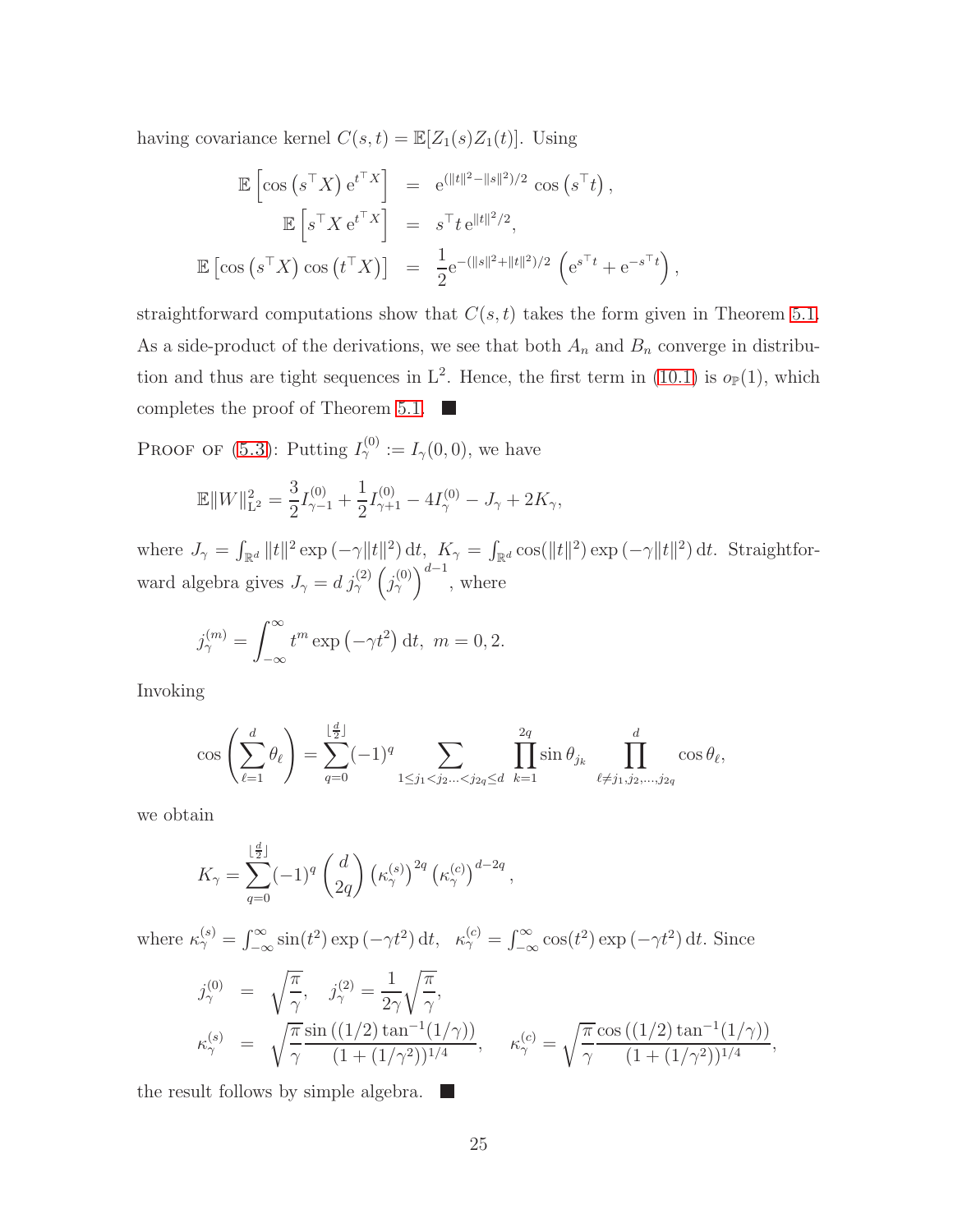PROOF of Theorem [7.1.](#page-13-0) Notice that  $U_n^G$  satisfies an equality similar to that in [\(10.1\)](#page-22-3) with  $A_n$  and  $B_n$  replaced with  $A_n^G$  and  $B_n^G$ , respectively, where

<span id="page-25-0"></span>
$$
A_n^G(t) = \exp(-||t||^2/2)\frac{1}{\sqrt{n}}\sum_{j=1}^n \left[\exp\left(t^\top \widetilde{\varepsilon}_j(\widehat{\theta}_n)\right) - \exp(||t||^2/2)\right],
$$
  

$$
B_n^G(t) = \exp(||t||^2/2)\frac{1}{\sqrt{n}}\sum_{j=1}^n \left[\cos\left(t^\top \widetilde{\varepsilon}_j(\widehat{\theta}_n)\right) - \exp(-||t||^2/2)\right].
$$

To prove the result we will demonstrate that

(10.9) 
$$
A_n^G(t) + B_n^G(t) = \frac{1}{\sqrt{n}} \sum_{j=1}^n \left[ \exp\left(-\frac{\|t\|^2}{2}\right) \exp(t^\top \varepsilon_j) + \exp\left(\frac{\|t\|^2}{2}\right) \cos(t^\top \varepsilon_j) - 2\right] + r_n(t),
$$

with  $||r_n||_{\mathbb{L}^2} = o_{\mathbb{P}}(1)$ , and the result will follow from the CLT in Hilbert spaces. With this aim, we first introduce some notation. Let  $\varepsilon_j(\theta) = \sum_j^{-1/2}(\theta)X_j$ . Notice that  $\varepsilon_j(\theta_0) = \varepsilon_j$ . Let

$$
W_j = \varepsilon_j + \sum_{k=1}^v \frac{\partial}{\partial \theta_k} \varepsilon_j(\theta) \bigg|_{\theta = \theta_0} (\widehat{\theta}_{nk} - \theta_{0k}),
$$

where  $\theta_n = (\theta_{n1}, \dots, \theta_{nv})^{\top}, \theta_0 = (\theta_{01}, \dots, \theta_{0v})^{\top},$  and  $\Delta_{n,j} = \varepsilon_j(\theta_n) - W_j$ . Then

$$
\widetilde{\varepsilon}_j(\widehat{\theta}_n) - W_j = \widetilde{\varepsilon}_j(\widehat{\theta}_n) - \varepsilon_j(\widehat{\theta}_n) + \Delta_{n,j}.
$$

Let  $A_{jk}(\theta) = \sum_{j}^{-1/2} (\theta) \frac{\partial}{\partial \theta}$  $\frac{\partial}{\partial \theta_k} \sum_j^{1/2}$  $j^{1/2}(\theta)$  and  $\mu_k = \mathbb{E}[A_{jk}(\theta)].$  To show [\(10.9\)](#page-25-0) we prove that (a.1)  $\exp(-\|t\|^2/2) \frac{1}{\sqrt{2}}$  $\frac{1}{\overline{n}}\sum_{j=1}^n \exp(t^{\top}W_j) = \frac{1}{\sqrt{n}}$  $\frac{1}{\overline{n}}\sum_{j=1}^n V_j(t) + r_{n,1}(t)$ , with

$$
V_j(t) = \exp(-\|t\|^2/2 + t^{\top} \varepsilon_j) - \sum_{k=1}^{\nu} t^{\top} \mu_k t \sqrt{n} (\theta_{nk} - \theta_{0k}), \quad \|r_{n,1}\|_{\mathcal{L}^2} = o_{\mathbb{P}}(1),
$$

(a.2)  $\exp(||t||^2/2) \frac{1}{\sqrt{2}}$  $\frac{1}{\overline{n}}\sum_{j=1}^n \cos(t^{\top}W_j) = \frac{1}{\sqrt{n}}$  $\frac{1}{\overline{n}}\sum_{j=1}^n Z_j(t) + r_{n,2}(t)$ , with  $Z_j(t) = \exp(||t||^2/2) \cos(t^\top \varepsilon_j) + \sum^v$  $k=1$  $t^{\top} \mu_k t \sqrt{n} (\theta_{nk} - \theta_{0k}), \quad ||r_{n,2}||_{\mathcal{L}^2} = o_{\mathbb{P}}(1),$ 

(b.1)  $||r_{n,3}||_{\mathbb{L}^2} = o_{\mathbb{P}}(1)$ , where  $r_{n,3}(t) = e^{-||t||^2/2} \frac{1}{\sqrt{2}}$  $\frac{1}{n} \sum_{j=1}^n \exp(t^\top W_j) \left( \exp(t^\top \Delta_{n,j}) - 1 \right),$ (b.2)  $||r_{n,4}||_{\mathcal{L}^2} = o_{\mathbb{P}}(1)$ , where  $r_{n,4}(t) = e^{||t||^2/2} \frac{1}{\sqrt{2}}$  $\frac{1}{\sqrt{n}}\sum_{j=1}^n \cos(t^{\top}W_j) \left(\exp(t^{\top}\Delta_{n,j})-1\right),$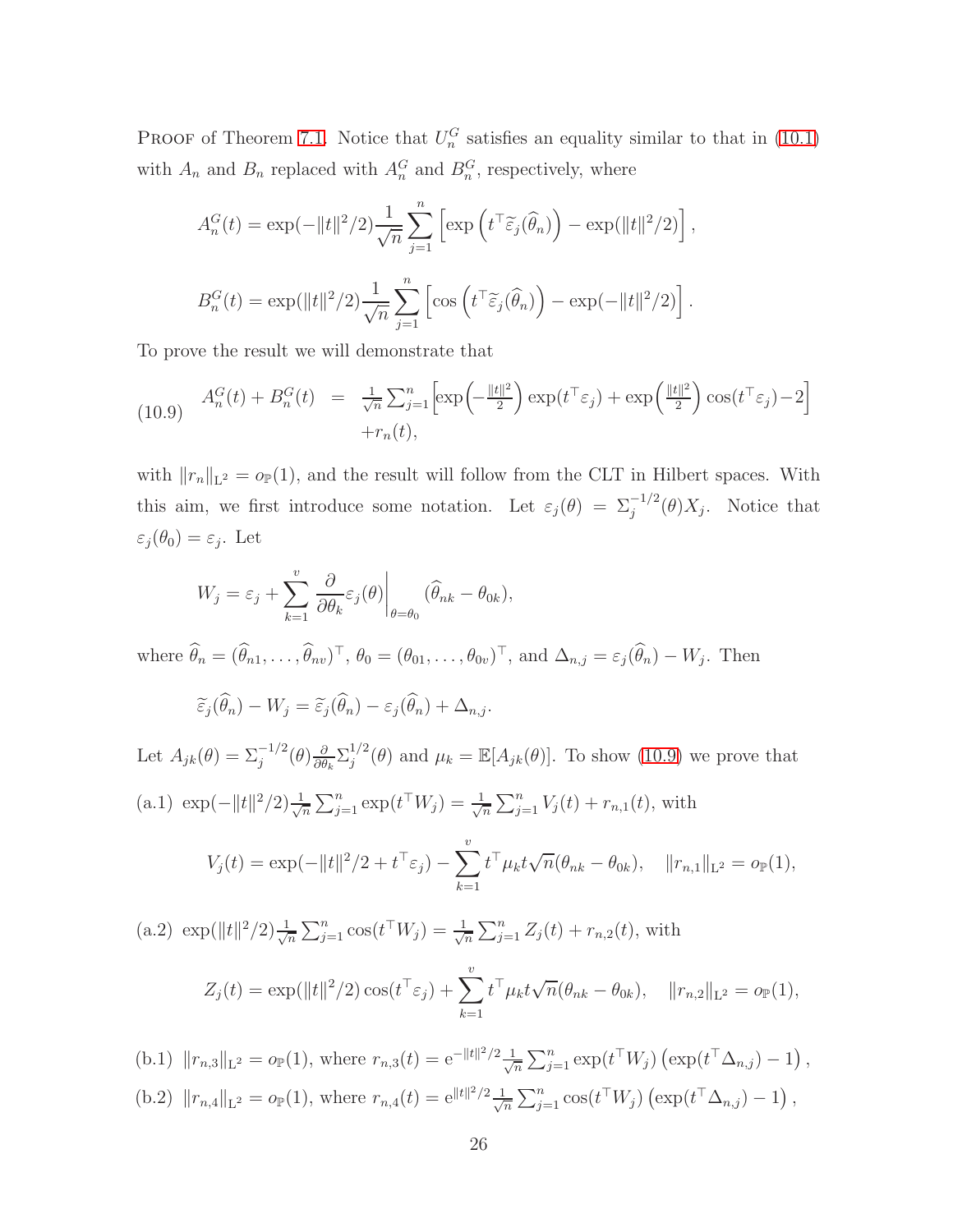(c.1) 
$$
||r_{n,5}||_{\mathcal{L}^2} = o_{\mathbb{P}}(1)
$$
, where  $r_{n,5}(t) = e^{-||t||^2/2} \frac{1}{\sqrt{n}} \sum_{j=1}^n \left[ \exp(\widetilde{\varepsilon}_j(\widehat{\theta}_n)) - \exp(\varepsilon_j(\widehat{\theta}_n)) \right]$ ,  
(c.2)  $||r_{n,6}||_{\mathcal{L}^2} = o_{\mathbb{P}}(1)$ , where  $r_{n,6}(t) = e^{||t||^2/2} \frac{1}{\sqrt{n}} \sum_{j=1}^n \left[ \cos(\widetilde{\varepsilon}_j(\widehat{\theta}_n)) - \cos(\varepsilon_j(\widehat{\theta}_n)) \right]$ .

Proof of (a.1). Notice that  $\frac{\partial}{\partial \theta_k} \varepsilon_j(\theta) \Big|_{\theta=\theta_0} = -A_{jk}(\theta_0) \varepsilon_j$ . A Taylor expansion gives

$$
\frac{1}{\sqrt{n}} \sum_{j=1}^{n} \exp(t^{\top} W_j) = \frac{1}{\sqrt{n}} \sum_{j=1}^{n} \exp(t^{\top} \varepsilon_j)
$$

$$
-\frac{1}{\sqrt{n}} \sum_{j=1}^{n} \exp(t^{\top} \varepsilon_j) t^{\top} \sum_{k=1}^{v} A_{jk}(\theta_0) (\widehat{\theta}_{nk} - \theta_{0k}) \varepsilon_j + \frac{R_{n,1}(t)}{2},
$$

with  $|R_{n,1}| \leq n^{-1/2} R_{n,1,1} R_{n,1,2}$ , where

$$
R_{n,1,1}(t) = \exp\left(\|t\| \max_j \|\sum_{k=1}^v A_{jk}(\theta_0)\| \|\widehat{\theta}_n - \theta_0\| \max_j \|\epsilon_j\|\right),
$$
  

$$
R_{n,1,2}(t) = \sum_{j=1}^n \exp(t^\top \epsilon_j) \left(t^\top \sum_{k=1}^v A_{jk}(\theta_0)(\widehat{\theta}_{nk} - \theta_{0k})\epsilon_j\right)^2.
$$

We have

$$
\exp(-\frac{\|t\|^2}{2})\frac{1}{\sqrt{n}}\sum_{j=1}^n e^{t^\top \varepsilon_j} t^\top \sum_{k=1}^v A_{jk}(\theta_0)(\widehat{\theta}_{nk} - \theta_{0k})\varepsilon_j = t^\top \sum_{k=1}^v \mu_k \sqrt{n}(\theta_{nk} - \theta_{0k})t
$$
  
+ $R_{n,1,3}(t)$ ,

where

$$
R_{n,1,3}(t) = \sum_{k=1}^{v} \sqrt{n}(\hat{\theta}_{nk} - \theta_{0k}) R_{n,1,3,k}(t), \quad R_{n,1,3,k}(t) = \frac{1}{n} \sum_{j=1}^{n} V_{kj}(t),
$$
  

$$
V_{kj}(t) = \exp(-\|t\|^2/2) \exp(t^{\top} \varepsilon_j) t^{\top} A_{jk}(\theta_0) \varepsilon_j - t^{\top} \mu_k t.
$$

By noting that  $\mathbb{E}[V_{kj}] = 0$ ,  $\mathbb{E}[\langle V_{kj}, V_{kr} \rangle] = 0$ ,  $\forall j \neq r$ ,  $\forall k$ , and  $\mathbb{E} \Vert V_{kj} \Vert_{\mathbb{L}}^2$  $L^2_{L^2} < \infty$ , it follows that  $||R_{n,1,3,k}||_{\mathbb{L}^2} = o_{\mathbb{P}}(1), 1 \leq k \leq v$ , and thus  $||R_{n,1,3}||_{\mathbb{L}^2} = o_{\mathbb{P}}(1)$ . Similar calculations show  $\|\exp(-\|t\|^2/2)R_{n,1,2}\|_{\mathbb{L}^2} = O_{\mathbb{P}}(1)$ . Let  $\alpha > 0$  so that  $1/q < \alpha < 1/2$ , where q is as in  $(A.6)$ . Then

$$
\mathbb{P}\left(\max_{j} \left\|\sum_{k=1}^{v} A_{jk}(\theta_0)\right\| > n^{\alpha}\right) \leq n \mathbb{P}\left(\left\|\sum_{k=1}^{v} A_{jk}(\theta_0)\right\| > n^{\alpha}\right)
$$
  

$$
\leq n \frac{\mathbb{E}(\left\|\sum_{k=1}^{v} A_{jk}(\theta_0)\right\|^{r})}{n^{r\alpha}} \to 0 \text{ as } n \to \infty.
$$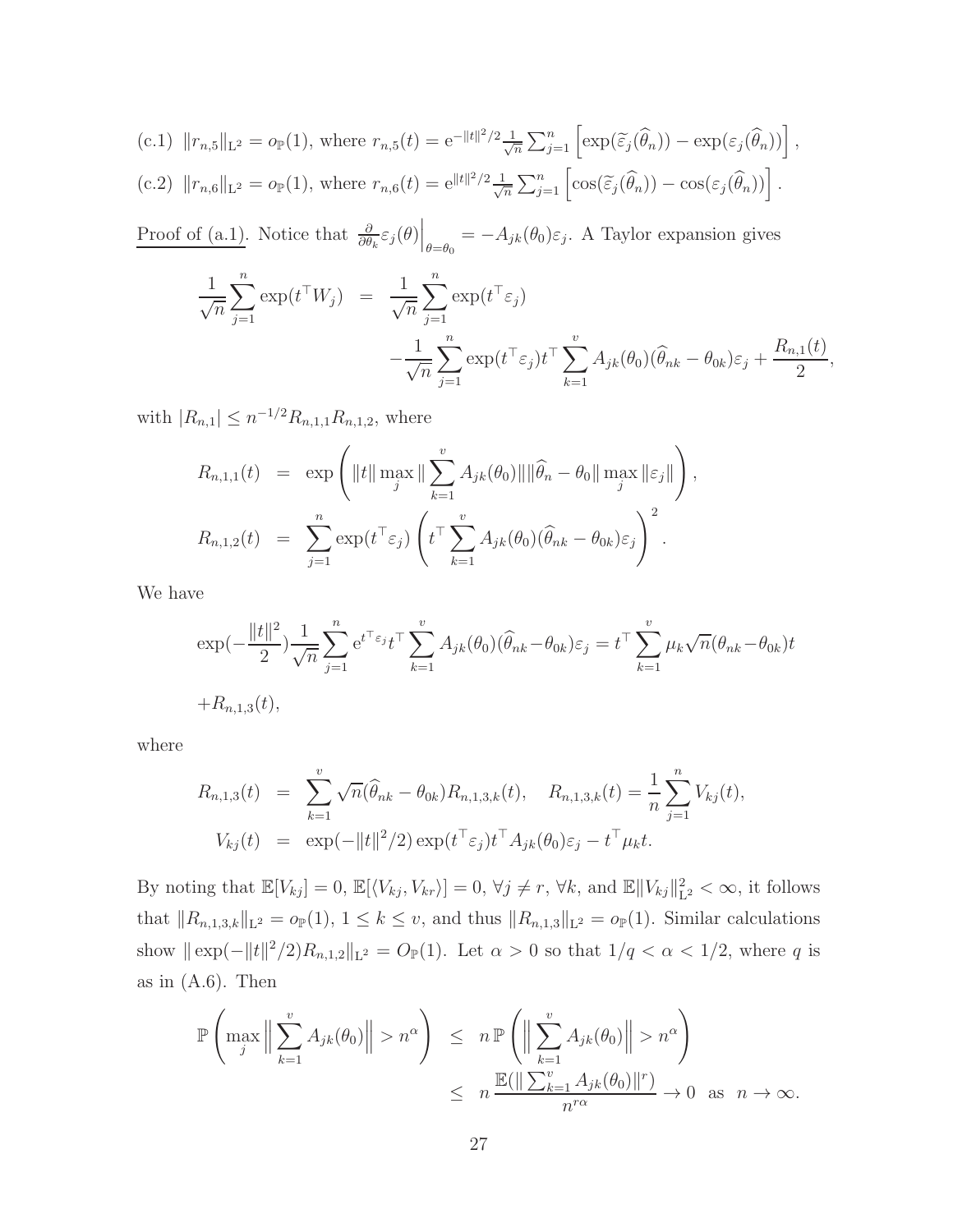This convergence together with (A.1) and Proposition [10.1](#page-29-1) imply

$$
\max_{j} \left\| \sum_{k=1}^{v} A_{jk}(\theta_0) \right\| \left\| \widehat{\theta}_n - \theta_0 \right\| \max_{j} \left\| \varepsilon_j \right\| = o_{\mathbb{P}} \left( \frac{\sqrt{\log(n)}}{n^{0.5-\alpha}} \right)
$$

Therefore, Proposition [10.2](#page-30-1) gives  $\|\exp(-\|t\|^2/2)R_{n,1,1}\|_{\mathbb{L}^2} = O_{\mathbb{P}}(1)$ . As a consequence,  $\|\exp(-\|t\|^2/2)R_{n,1}\|_{\mathbb{L}^2} = o_{\mathbb{P}}(1)$ , and (a.1) follows. Proof of  $(a.2)$ . The proof is similar to that of  $(a.1)$ , so we omit it.

.

Proof of (b.1). Observe that  $\exp(t^{\top} \Delta_{n,j}) - 1 = t^{\top} \Delta_{n,j} \exp(\alpha_{n,j} t^{\top} \Delta_{n,j})$  for some  $\alpha_{n,j} \in$ (0, 1), and

$$
\Delta_{n,j} = \sum_{k,l=1}^{v} \left. \frac{\partial^2}{\partial \theta_k \partial \theta_l} \varepsilon_j(\theta) \right|_{\theta = \widetilde{\theta}_n} (\widehat{\theta}_{nk} - \theta_{0k})(\widehat{\theta}_{nl} - \theta_{0l})
$$

for some  $\hat{\theta}_n$  between  $\hat{\theta}_n$  and  $\theta_0$ . Now (A.1) and (A.6) yield  $\Delta_{n,j} \| \le D_j \| \varepsilon_j \| \|\hat{\theta}_n - \theta_0\|^2$ for large enough n, where  $\mathbb{E}D_j^2 < \infty$ . The Cauchy–Schwarz inequality gives

$$
|r_{n,3}(t)| \le r_{n,3,1}(t)^{1/2} r_{n,3,2}(t)^{1/2},
$$

where

$$
r_{n,3,1}(t) = e^{-||t||^2/2} \frac{1}{\sqrt{n}} \sum_{j=1}^n \exp(t^{\top} W_j),
$$
  

$$
r_{n,3,2}(t) = e^{-||t||^2/2} ||t||^2 ||\sqrt{n}(\widehat{\theta}_n - \theta_0)||^4 \frac{1}{\sqrt{n}n^2} \sum_{j=1}^n D_j^2 ||\varepsilon_j||^2 \exp(2||t|| ||D_j|| ||\varepsilon_j|| ||\widehat{\theta}_n - \theta_0||^2).
$$

Proceeding as in the proof of (a.1), it can be seen that  $r_{n,3,1} = O_{\mathbb{P}}(1)$  (in L<sup>2</sup>) and that  $r_{n,3,2} = o_{\mathbb{P}}(1)$  (in L<sup>2</sup>), showing that  $r_{n,3} = o_{\mathbb{P}}(1)$  (in L<sup>2</sup>).

Proof of  $(b.2)$ . The proof is similar to that of  $(b.1)$  and is thus omitted. Proof of (c.1). Let  $\Lambda_{n,j} = \tilde{\varepsilon}_j(\hat{\theta}_n) - \varepsilon_j(\hat{\theta}_n) = \tilde{\Sigma}_j^{-1/2}(\hat{\theta}_n) \left({\Sigma}_j^{1/2}\right)$  $j^{1/2}(\widehat{\theta}_n) - \widetilde{\Sigma}_j^{1/2}(\widehat{\theta}_n)\right) \Sigma_j^{-1/2}(\widehat{\theta}_n) X_j.$ A Taylor expansion yields

(10.10) 
$$
\exp\left(t^{\top}\tilde{\varepsilon}_{j}(\widehat{\theta}_{n})\right) - \exp\left(t^{\top}\varepsilon_{j}(\widehat{\theta}_{n})\right) = t^{\top}\Lambda_{n,j} \exp\left(t^{\top}\varepsilon_{j}(\widehat{\theta}_{n}) + \alpha_{n,j}t^{\top}\Lambda_{n,j}\right)
$$

for some  $\alpha_{n,j} \in (0,1)$ . By the Cauchy–Schwarz inequality and [\(10.10\)](#page-27-0),

<span id="page-27-0"></span>
$$
\exp(-\|t\|^2/2)\left|\frac{1}{\sqrt{n}}\sum_{j=1}^n\left[\exp\left(t^\top\widetilde{\varepsilon}_j(\widehat{\theta}_n)\right)-\exp\left(t^\top\varepsilon_j(\widehat{\theta}_n)\right)\right]\right|\leq R_{n,1}(t)^{1/2}R_{n,2}(t)^{1/2},
$$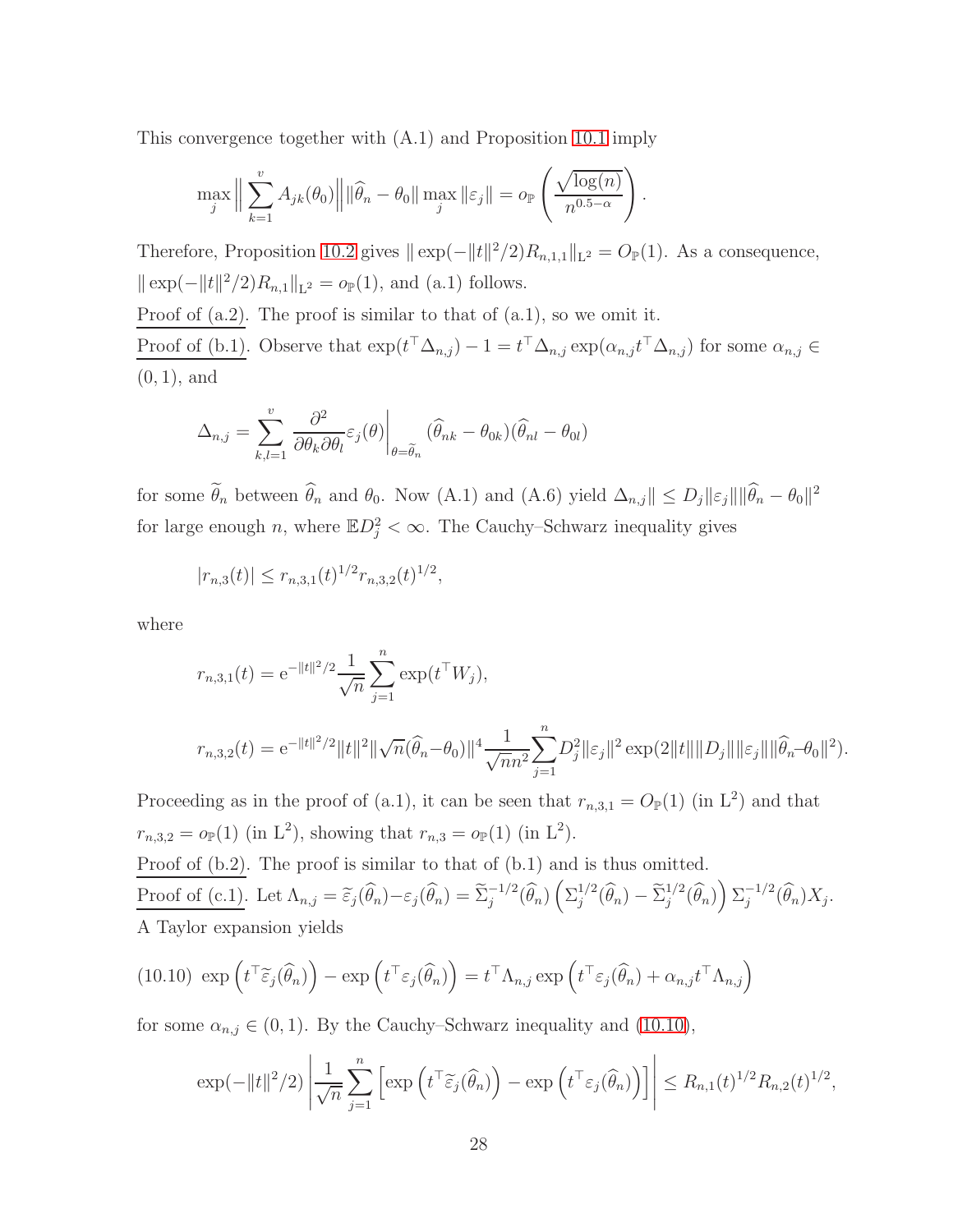where

$$
R_{n,1}(t) = \exp(-||t||^2/2)\frac{1}{\sqrt{n}}\sum_{j=1}^n \exp\left(2t^{\top}\varepsilon_j(\widehat{\theta}_n)\right),
$$
  

$$
R_{n,2}(t) = \exp(-||t||^2/2)\frac{1}{\sqrt{n}}\sum_{j=1}^n ||t||^2||\Lambda_{n,j}||^2 \exp(2||t||||\Lambda_{n,j}||).
$$

Proceeding as in (a.1), we obtain  $||R_{n,1}||_2 = O_{\mathbb{P}}(1)$ . We next show  $||R_{n,2}||_{L^2} = o_{\mathbb{P}}(1)$ , which yields (c.1). To this end, put  $\Lambda_{n,j,k} = ||\Lambda_{n,j}|| + ||\Lambda_{n,k}||$ . From Proposition [10.2,](#page-30-1)

<span id="page-28-2"></span>
$$
||R_{n,2}||_{\mathcal{L}^2}^2 \leq \frac{1}{n} \sum_{j,k=1}^n ||\Lambda_{n,j}||^2 ||\Lambda_{n,k}||^2 \left(K_0 + K_1 \Lambda_{n,j,k}^{d+3}\right) \exp\left(\frac{\Lambda_{n,j,k}^2}{\gamma+1}\right).
$$

Taking into account that for any  $x, y \in \mathbb{R}$  and  $r > 0$ 

(10.11)  $|x + y|^r = c_r(|x|^r + |y|^r),$ 

where  $c_r = 1$  if  $0 < r \le 1$  and  $c_r = 2^{r-1}$ , otherwise, we have

<span id="page-28-0"></span>
$$
||R_{n,2}||_{\mathcal{L}^{2}}^{2} \leq C \left\{ \frac{1}{\sqrt{n}} \sum_{j=1}^{n} ||\Lambda_{n,j}||^{2} \exp \left( \frac{2||\Lambda_{n,j}||^{2}}{\gamma+1} \right) \right\}^{2}
$$
  
+ 
$$
C \left\{ \frac{1}{\sqrt{n}} \sum_{j=1}^{n} ||\Lambda_{n,j}||^{2} \exp \left( \frac{2||\Lambda_{n,j}||^{2}}{\gamma+1} \right) \right\} \left\{ \frac{1}{\sqrt{n}} \sum_{j=1}^{n} ||\Lambda_{n,j}||^{d+5} \exp \left( \frac{2||\Lambda_{n,j}||^{2}}{\gamma+1} \right) \right\}.
$$

We show that each expression within curly brackets is  $o_{\mathbb{P}}(1)$ . From  $(A.2)$  and  $(A.3)$ ,

 $(10.12)$   $\|\Lambda_{n,j}\| \le C\rho^j \|X_j\|.$ 

<span id="page-28-1"></span>As a consequence, (A.4) implies

(10.13)  $\Lambda_{n,j} \to 0$  a.s.

as  $j \to \infty$  for each n, because the upper bound in [\(10.12\)](#page-28-0) does not depend on n (see Exercise 7.2 in [\[24\]](#page-35-12). From [\(10.13\)](#page-28-1), it follows that for each  $M > 1$  and each  $\omega \in \Omega$ , there is an integer  $j_0 = j_0(\omega, M)$  so that  $\exp\left(\frac{2\|\Lambda_{n,j}\|^2}{\gamma+1}\right) \leq M$  for each n and each  $j, k > j_0$ . For  $n > n_0$  and  $r = 2$  or  $r = d + 5$ ,

$$
\frac{1}{\sqrt{n}} \sum_{j=1}^{n} ||\Lambda_{n,j}||^r \exp\left(\frac{2||\Lambda_{n,j}||^2}{\gamma+1}\right) \le T_1 + T_2,
$$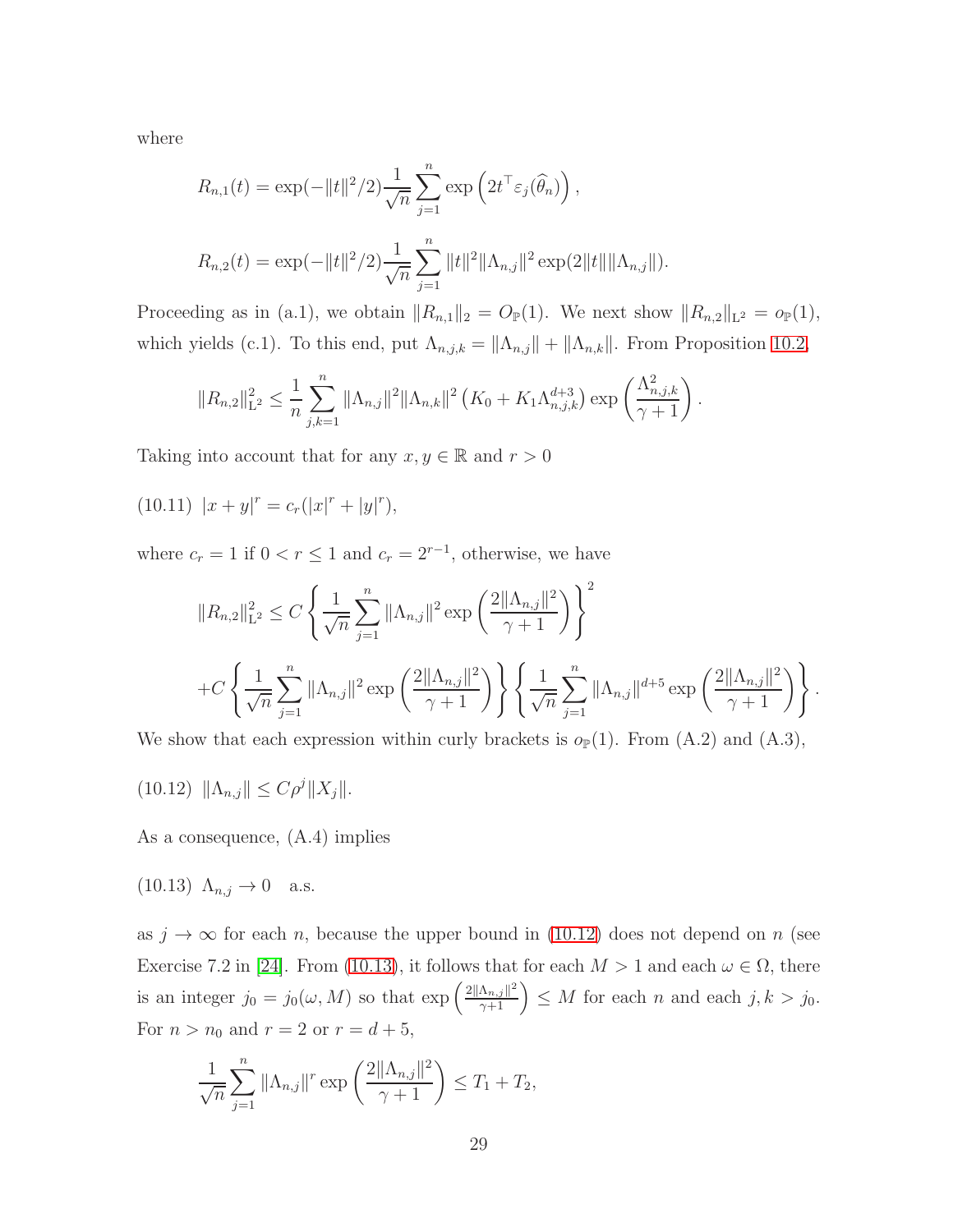where

$$
T_1 = \frac{n_0}{\sqrt{n}} \max_{1 \le j \le n_0} ||\Lambda_{n,j}||^r \exp\left(\frac{2||\Lambda_{n,j}||^2}{\gamma + 1}\right), \quad T_2 = \frac{M}{\sqrt{n}} \sum_{j=n_0+1}^n ||\Lambda_{n,j}||^r.
$$

Let  $0 < \alpha < 1/2$ , and put  $\log^+(x) = \max\{0, \log(x)\}\.$  Then

$$
\mathbb{P}\left(\max_{1\leq j\leq n_0} \|\Lambda_{n,j}\|^r \exp\left(\frac{2\|\Lambda_{n,j}\|^2}{\gamma+1}\right) > n^{\alpha}\right) \leq \sum_{j=1}^{n_0} \mathbb{P}\left(\|\Lambda_{n,j}\|^r \exp\left(\frac{2\|\Lambda_{n,j}\|^2}{\gamma+1}\right) > n^{\alpha}\right)
$$
  

$$
\leq C \sum_{j=1}^{n_0} \frac{\mathbb{E}[\log^+(\|\Lambda_{n,j}\|)^{\zeta/2}] + \mathbb{E}\|\Lambda_{n,j}\|^{\zeta}}{(\log(n))^{\zeta/2}} \leq C \frac{\mathbb{E}\|X_1\|^{\zeta} \sum_{j=1}^{\infty} \rho^{j\zeta}}{(\log(n))^{\zeta/2}},
$$

which implies  $\max_{1 \leq j \leq n_0} ||\Lambda_{n,j}||^r \exp\left(\frac{2||\Lambda_{n,j}||^2}{\gamma+1}\right) = o_{\mathbb{P}}(n^{\alpha})$  and thus  $T_1 = o_{\mathbb{P}}(1)$ . From (A.4) and [\(10.11\)](#page-28-2), for any  $0<\zeta\leq \min\{1,\varsigma\}$  , we have

$$
\mathbb{E}\left(\sum_{j=n_0+1}^n\|\Lambda_{n,j}\|^r\right)^{\zeta/r}\leq \sum_{j=n_0+1}^n\mathbb{E}\|\Lambda_{n,j}\|^{\zeta}\leq \mathbb{E}\|X_1\|^{\zeta}\sum_{j=n_0+1}^\infty \rho^{j\zeta}<\infty.
$$

Since  $\sum_{j=n_0+1}^{n} ||\Lambda_{n,j}||^r$  has finite moment of order  $\zeta/r$ , it is finite almost surely. Thus  $T_2 \to 0$  a.s. as  $n \to \infty$ , which completes the proof of (c.1).

<span id="page-29-0"></span><u>Proof of (c.2)</u>. The proof is similar to that of (c.1) and is thus omitted.

#### <span id="page-29-1"></span>10.2 Some auxiliary results

**Proposition 10.1** Let  $X, X_1, X_2, \ldots$  be i.i.d. d-variate random vectors having the normal distribution  $N_d(0, I_d)$ , and put  $F_n := \max_{1 \leq j \leq n} ||X_j||$ . Then

$$
\lim_{n \to \infty} \mathbb{P}\left(4\sqrt{2\log n} \left(F_n - a_n\right) \le t\right) \ = \ \exp(-\exp(-t)), \qquad t \in \mathbb{R},
$$

where

$$
a_n = \sqrt{2\log n} + \frac{(d-2)\log\log n}{2\sqrt{2\log n}} - \frac{\log\Gamma(d/2)}{\sqrt{2\log n}}.
$$

PROOF. Since  $||X||^2$  has a  $\chi_d^2$ -distribution and thus a Gamma distribution, the distribution of  $F_n^2$  is in the maximum domain of attraction of the Gumbel law. From p. 156 of [\[17\]](#page-34-14) we therefore obtain  $2(F_n^2 - d_n) \longrightarrow G$ , where

$$
d_n = 2\left(\log n + \left(\frac{d}{2} - 1\right)\log\log n - \log\Gamma(d/2)\right)
$$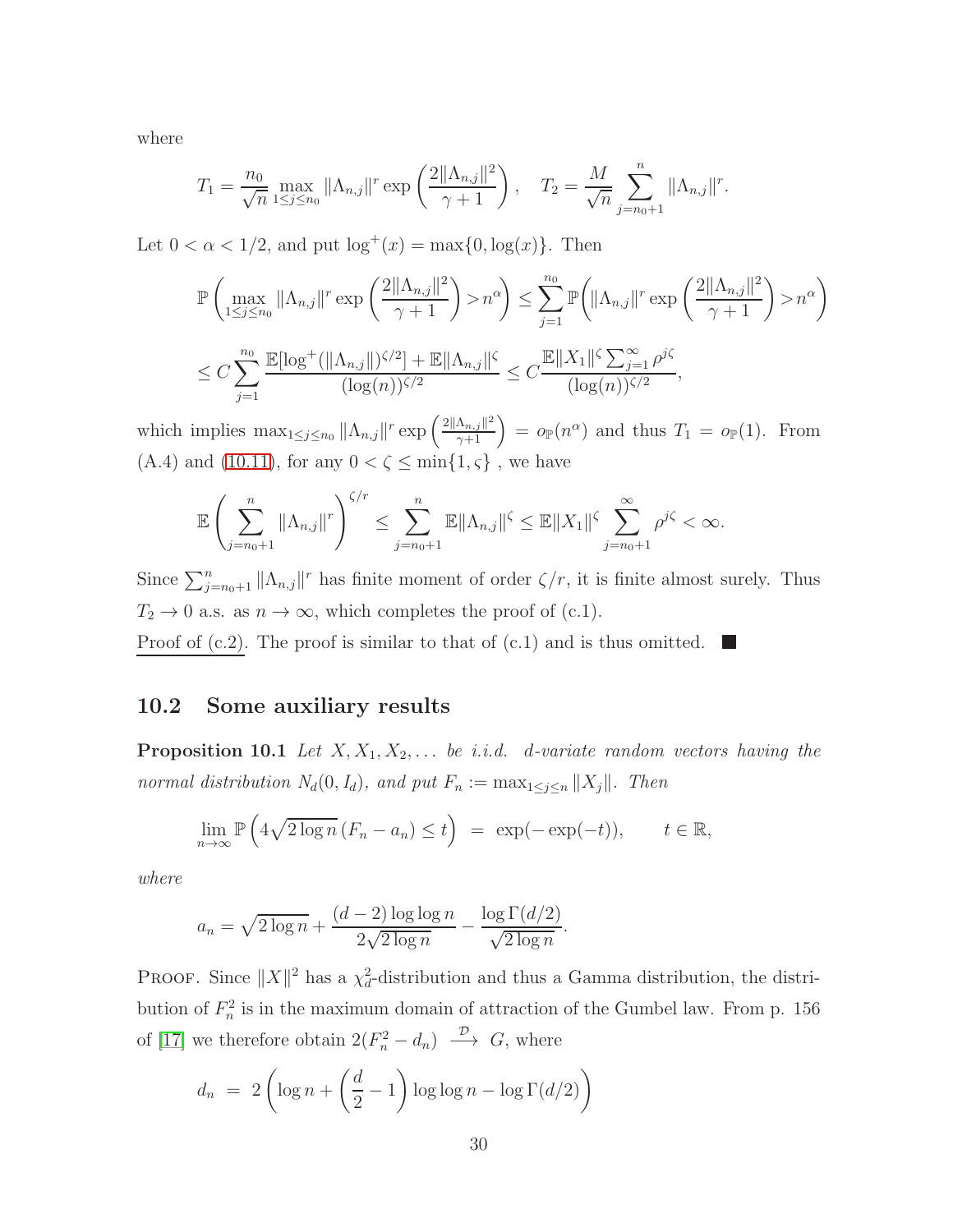and G has a Gumbel distribution. Using  $F_n^2 - d_n = (F_n - \sqrt{d_n})(F_n + \sqrt{d_n})$  together with  $(F_n + \sqrt{d_n})/\sqrt{d_n} \stackrel{\mathbb{P}}{\longrightarrow} 2$  and Sluzky's lemma, we have  $4\sqrt{d_n}(F_n - \sqrt{d_n}) \stackrel{\mathcal{D}}{\longrightarrow} Z$ . Upon noting that  $\sqrt{d_n} = a_n + o(1/\sqrt{2 \log n})$  as  $n \to \infty$ , the assertion follows.

<span id="page-30-1"></span>**Proposition 10.2** Let  $k \in \mathbb{N} \cup \{0\}$  and  $\alpha > 0$ . Then

$$
\int_{\mathbb{R}^d} ||t||^k \exp(-(1+\gamma)||t||^2 + 2\alpha ||t||) dt \le (K_0 + K_1 \alpha^{d+k-1}) \exp\left(\frac{\alpha^2}{1+\gamma}\right)
$$

for some constants  $K_0, K_1$  that depend only on d, k and  $\gamma$ .

PROOF. Using spherical coordinates, the integral equals

<span id="page-30-2"></span>
$$
C_d \exp\left(\frac{\alpha^2}{1+\gamma}\right) \int_0^\infty r^{k+d-1} \exp\left(-(1+\gamma)\left(r-\frac{\alpha}{1+\gamma}\right)^2\right) \mathrm{d}r,
$$

where  $C_d$  is a constant that depends only on d. This last integral, in turn, is equal to  $\frac{1}{2}\sigma\sqrt{2\pi}\mathbb{E}\left[|N|^{k+d-1}\right]$ , where  $\sigma^2 = (2(1+\gamma))^{-1}$  and N has the normal distribution  $N(\mu, \sigma^2)$ , where  $\mu = \alpha/(1+\gamma)$ . From this, the result follows readily.

<span id="page-30-0"></span>**Proposition 10.3** We have  $||V_{n,2}||_{L^2}^2 = o_{\mathbb{P}}(1)$ , where  $V_{n,2}$  is given in [\(10.7\)](#page-23-0).

PROOF. Putting  $F_n := \max_{1 \leq j \leq n} ||X_j||$ , [\(10.3\)](#page-22-0) gives

 $(10.14)$   $|t^{\dagger} \Delta_{n,j}| \leq ||t|| \Delta_n,$ 

<span id="page-30-3"></span>where

$$
(10.15) \ \Lambda_n = \|S_n^{-1/2} - I_d\|_2 F_n + \|S_n^{-1/2}\|_2 \|\overline{X}_n\|.
$$

On the other hand, we have  $(t^{\top} \Delta_{n,j})^2 \leq 2(t^{\top} (S_n^{-1/2} - I_d) X_j)^2 + 2(t^{\top} S_n^{-1/2} \overline{X}_n)^2$ , which implies  $0 \leq V_{n,2}(t) \leq V_{n,2,1}(t) + V_{n,2,2}(t)$ , where

<span id="page-30-4"></span>
$$
V_{n,2,1}(t) = e^{-||t||^{2}/2} \frac{1}{\sqrt{n}} \sum_{j=1}^{n} e^{t^{\top} X_{j}} \left( t^{\top} \left( S_{n}^{-1/2} - I_{d} \right) X_{j} \right)^{2} \exp \left( \Theta_{n,j} t^{\top} \Delta_{n,j} \right),
$$
  
(10.16) 
$$
V_{n,2,2}(t) = e^{-||t||^{2}/2} \frac{1}{\sqrt{n}} \sum_{j=1}^{n} e^{t^{\top} X_{j}} \left( t^{\top} S_{n}^{-1/2} \overline{X}_{n} \right)^{2} \exp \left( \Theta_{n,j} t^{\top} \Delta_{n,j} \right).
$$

Since  $||V_{n,2}||_{\mathcal{L}}^2$  $\frac{2}{L^2} \leq 2||V_{n,2,1}||_L^2$  $\frac{2}{L^2} + 2||V_{n,2,2}||_L^2$  $L<sup>2</sup>$ , it suffices to prove that each of the last two summands is  $o_{\mathbb{P}}(1)$ . To tackle  $V_{n,2,1}$ , notice that

$$
\left(t^{\top} \left(S_n^{-1/2} - \mathbf{I}_d\right) X_j\right)^2 \leq \|t\|^2 \, \|S_n^{-1/2} - \mathbf{I}_d\|_2^2 \, \|X_j\|^2
$$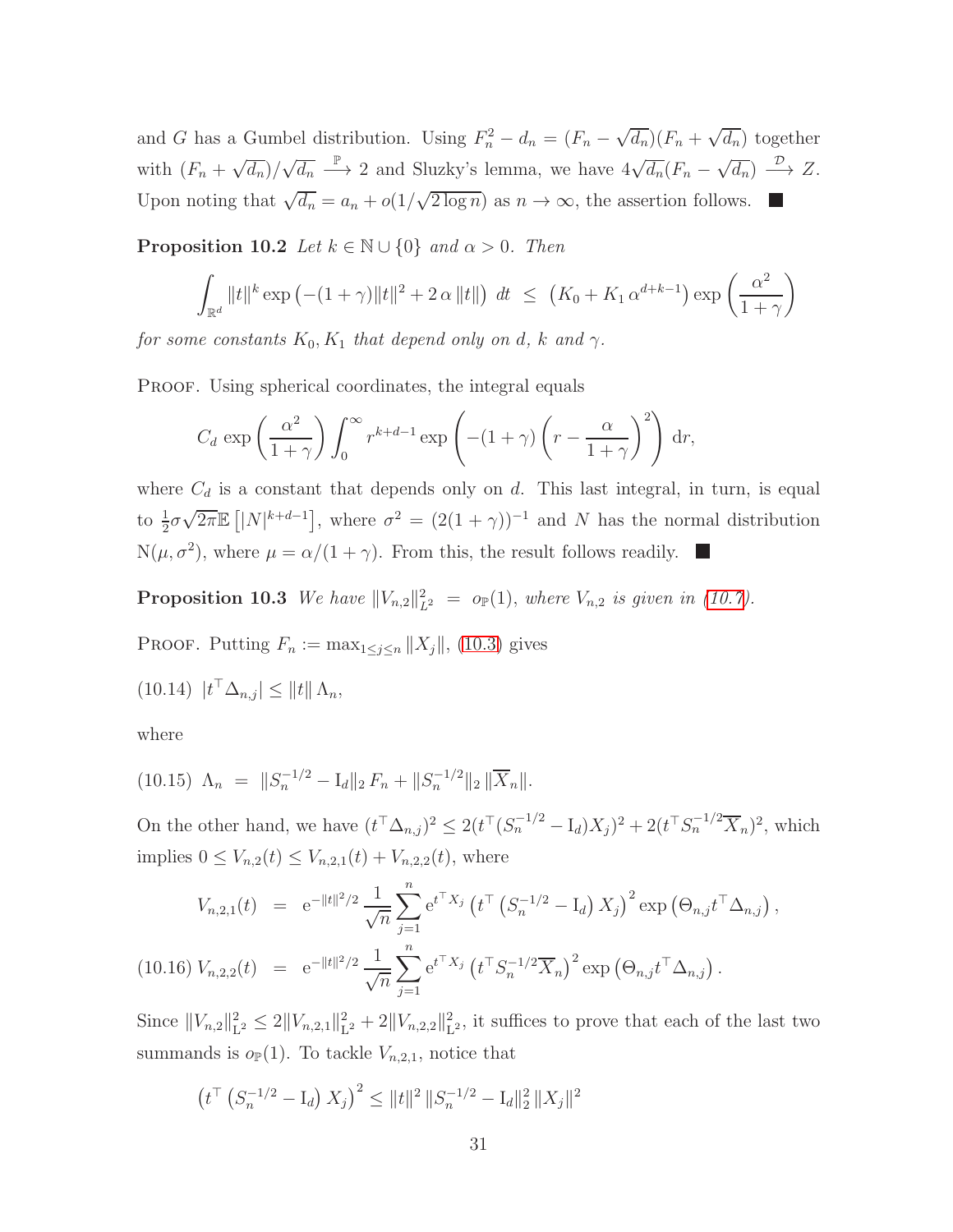and hence, invoking [\(10.14\)](#page-30-2),

$$
V_{n,2,1}(t) \leq ||S_n^{-1/2} - I_d||_2^2 ||t||^2 e^{-||t||^2/2} \frac{1}{\sqrt{n}} \sum_{j=1}^n e^{t^\top X_j} ||X_j||^2 e^{||t||\Lambda_n}.
$$

Consequently,

<span id="page-31-1"></span>
$$
||V_{n,2,1}||_{\mathcal{L}^2}^2 \le ||S_n^{-1/2} - I_d||_2^4 \frac{1}{n} \sum_{i,j=1}^n ||X_i||^2 ||X_j||^2 \int_{\mathbb{R}^d} ||t||^4 e^{-(1+\gamma)||t||^2} e^{t^{\top}(X_i + X_j) + 2||t||\Lambda_n} dt.
$$

Now, using  $|t^+(X_i+X_j)| \leq 2||t||F_n$  and Proposition [10.2](#page-30-1) with  $k=4$  and  $\alpha = F_n + \Lambda_n$ , it follows that

$$
(10.17) \quad \|V_{n,2,1}\|_{\mathcal{L}^2}^2 \le \|S_n^{-1/2} - I_d\|_2^4 \cdot n \cdot \frac{1}{n^2} \sum_{i,j=1}^n \|X_i\|^2 \, \|X_j\|^2 \left(K_0 + K_1 \Gamma_n^{d+3}\right) \exp\left(\frac{\Gamma_n^2}{1+\gamma}\right),
$$

where  $\Gamma_n = F_n + \Lambda_n$ . From Proposition [10.1,](#page-29-1) we obtain

$$
F_n = \sqrt{2 \log n} + \frac{(d-2) \log \log n}{2\sqrt{2 \log n}} + O_{\mathbb{P}}\left(\frac{1}{\sqrt{\log n}}\right).
$$

In view of  $||S_n^{-1/2} - I_d||_2 = O_{\mathbb{P}}(n^{-1/2})$  and  $||\overline{X}_n|| = O_{\mathbb{P}}(n^{-1/2})$ , we see that  $\Lambda_n$  figuring in [\(10.15\)](#page-30-3) is of order  $O_{\mathbb{P}}((\log n/n)^{1/2})$  and thus

$$
\Gamma_n = \sqrt{2 \log n} + \frac{(d-2) \log \log n}{2\sqrt{2 \log n}} + O_{\mathbb{P}}\left(\frac{1}{\sqrt{\log n}}\right).
$$

Hence,  $\Gamma_n^2 = 2 \log n + (d - 2) \log \log n + O_{\mathbb{P}}(1)$  and therefore

<span id="page-31-2"></span>
$$
\frac{\Gamma_n^2}{1+\gamma} = \log (n^{2/(1+\gamma)}) + \log \left( (\log n)^{(d-2)/(1+\gamma)} \right) + O_{\mathbb{P}}(1).
$$

It follows that the rightmost factor figuring in [\(10.17\)](#page-31-1) is

(10.18) 
$$
\exp\left(\frac{\Gamma_n^2}{1+\gamma}\right) = n^{2/(1+\gamma)} (\log n)^{(d-2)/(1+\gamma)} O_{\mathbb{P}}(1).
$$

Since  $||S_n^{-1/2} - I_d||_2^4 = O_{\mathbb{P}}(n^{-2}), n^{-2} \sum_{i,j=1}^n ||X_i||^2 ||X_j||^2 = O_{\mathbb{P}}(1)$  and  $\Gamma_n^{d+3}$  is of order  $O_{\mathbb{P}}((\log n)^{(d+3)/2})$ , [\(10.18\)](#page-31-2) yields

$$
||V_{n,2,1}||_{\mathcal{L}^2}^2 = O_{\mathbb{P}}\left(n^{(1-\gamma)/(1+\gamma)}\right) \cdot (\log n)^{\frac{d-2}{1+\gamma} + \frac{d+3}{2}}
$$

and thus  $||V_{n,2,1}||_{L}^{2}$  $L^2_{L^2} = o_{\mathbb{P}}(1), \text{ since } \gamma > 1.$ 

<span id="page-31-0"></span>To show that  $||V_{n,2,2}||^2_{\mathcal{L}}$  $L_2^2 = o_{\mathbb{P}}(1)$ , where  $V_{n,2,2}$  is given in [\(10.16\)](#page-30-4), a similar reasoning as above yields  $||V_{n,2,2}||^2_{\mathcal{L}}$  $L^2 = O_{\mathbb{P}}(n^{-1}) \cdot \int_{\mathbb{R}^d} ||t||^4 e^{-(1+\gamma)||t||^2} e^{2||t|| (F_n + \Lambda_n)} dt$ . Hence,  $||V_{n,2,2}||_L^2$  $L^2$ is of the same order as  $||V_{n,2,1}||_1^2$  $L<sup>2</sup>$ , which completes the proof.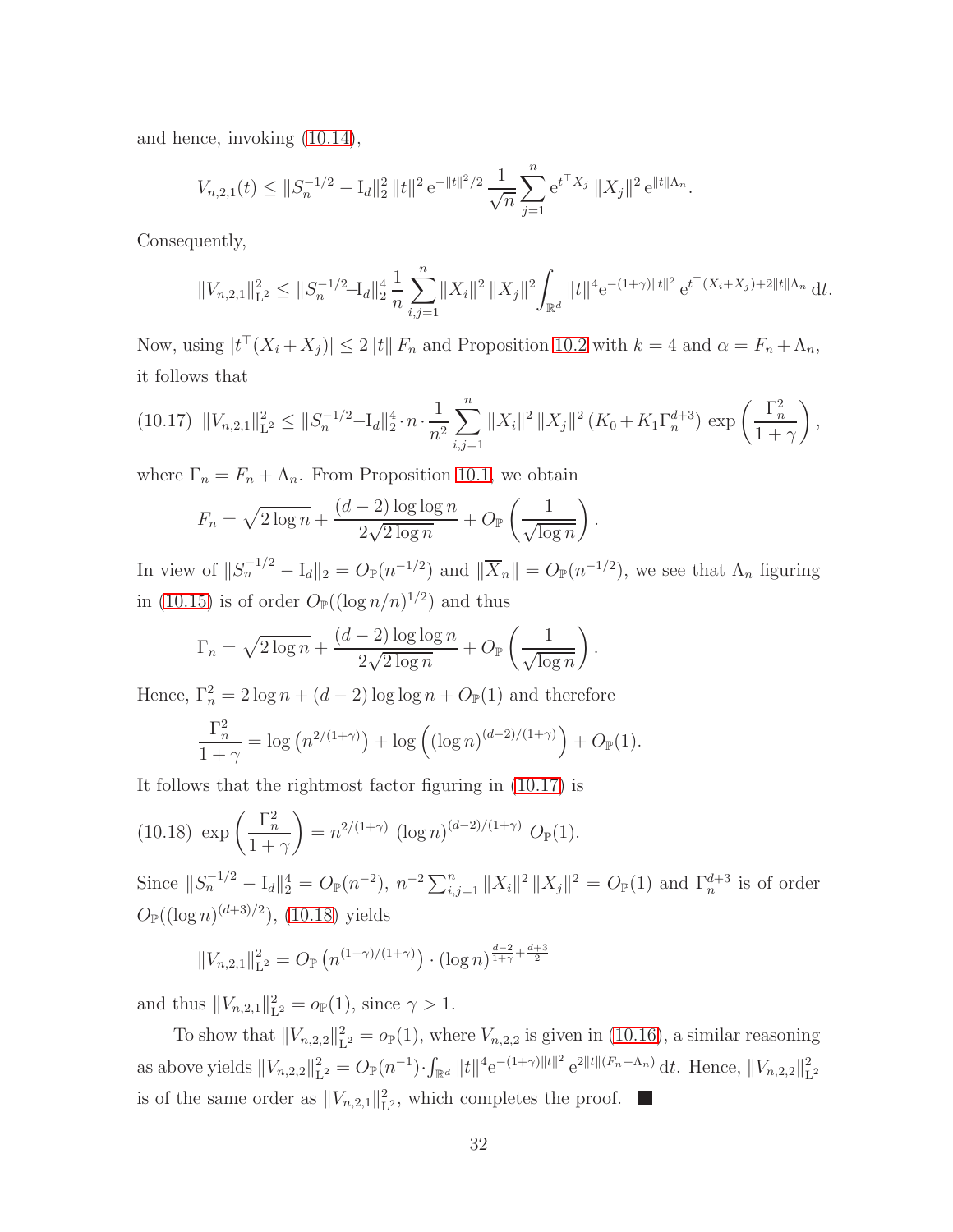Proposition 10.4 We have

$$
V_{n,1}(t) = -\frac{1}{2} \frac{1}{\sqrt{n}} \sum_{j=1}^{n} t^{\top} \left( X_j X_j^{\top} - I_d \right) t - \frac{1}{\sqrt{n}} \sum_{j=1}^{n} t^{\top} X_j + o_{\mathbb{P}}(1),
$$

where  $V_{n,1}$  is given in [\(10.6\)](#page-23-0) and  $o_{\mathbb{P}}(1)$  is with respect to  $L^2$ .

PROOF. From the definition of  $\Delta_{n,j}$ , we have  $V_{n,1}(t) = V_{n,1,1}(t) - V_{n,1,2}(t) - V_{n,1,3}(t)$ , where

$$
V_{n,1,1}(t) = e^{-||t||^2/2} \frac{1}{\sqrt{n}} \sum_{j=1}^n e^{t^{\top} X_j} t^{\top} (S_n^{-1/2} - I_d) X_j,
$$
  
\n
$$
V_{n,1,2}(t) = e^{-||t||^2/2} \frac{1}{\sqrt{n}} \sum_{j=1}^n e^{t^{\top} X_j} t^{\top} (S_n^{-1/2} - I_d) \overline{X}_n,
$$
  
\n
$$
V_{n,1,3}(t) = e^{-||t||^2/2} \frac{1}{\sqrt{n}} \sum_{j=1}^n e^{t^{\top} X_j} t^{\top} \overline{X}_n.
$$

Since  $|t^{\top} (S_n^{-1/2} - I_d) \overline{X}_n| \leq ||t|| ||S_n^{-1/2} - I_d||_2 ||\overline{X}_n|| = ||t|| O_{\mathbb{P}}(n^{-1}),$  it is readily seen that  $||V_{n,1,2}||_L^2$  $L^2_{L^2} = o_{\mathbb{P}}(1)$ . Now,

<span id="page-32-1"></span>
$$
V_{n,1,3}(t) = e^{-\|t\|^2/2} \left( M_n^{\circ}(t) - m(t) \right) \frac{1}{\sqrt{n}} \sum_{k=1}^n t^{\top} X_k + \frac{1}{\sqrt{n}} \sum_{j=1}^n t^{\top} X_j.
$$

with  $M_n^{\circ}(t)$  given in [\(10.2\)](#page-22-1) and  $m(t) = \exp(||t||^2/2)$ . Taking expectations and using Fubini's Theorem, it follows that  $V_{n,1,3}(t) = n^{-1/2} \sum_{j=1}^{n} t^{\top} X_j + o_{\mathbb{P}}(1)$ , where  $o_{\mathbb{P}}(1)$  is understood with respect to  $L^2$ . Finally, we use the relation

$$
(10.19) \sqrt{n} \left( S_n^{-1/2} - \mathbf{I}_d \right) = -\frac{1}{2\sqrt{n}} \sum_{k=1}^n \left( X_k X_k^\top - \mathbf{I}_d \right) + O_{\mathbb{P}} \left( n^{-1/2} \right)
$$

(see display (2.13) of [\[33\]](#page-35-2)). Replacing  $\sqrt{n}(S_n^{-1/2} - I_d)$  in the expression of  $V_{n,1,1}(t)$  with the right-hand side of [\(10.19\)](#page-32-1), we obtain

$$
V_{n,1,1}(t) = -\frac{1}{2} e^{-\|t\|^2/2} \left( \frac{1}{n} \sum_{j=1}^n e^{t^{\top} X_j} X_j \right)^{\top} \frac{1}{\sqrt{n}} \sum_{j=1}^n \left( X_j X_j^{\top} - I_d \right) t + o_{\mathbb{P}}(1).
$$

<span id="page-32-0"></span>Replacing  $n^{-1} \sum_{j=1}^n \exp(t^\top X_j) X_j$  with its expectation  $\mathbb{E}[\exp(t^\top X_1) X_1] = \exp(||t||^2/2)t$ means adding a term that is  $o_{\mathbb{P}}(1)$  in  $L^2$  which, upon combining with the non-negligible term of  $V_{n,1,3}$ , yields the assertion.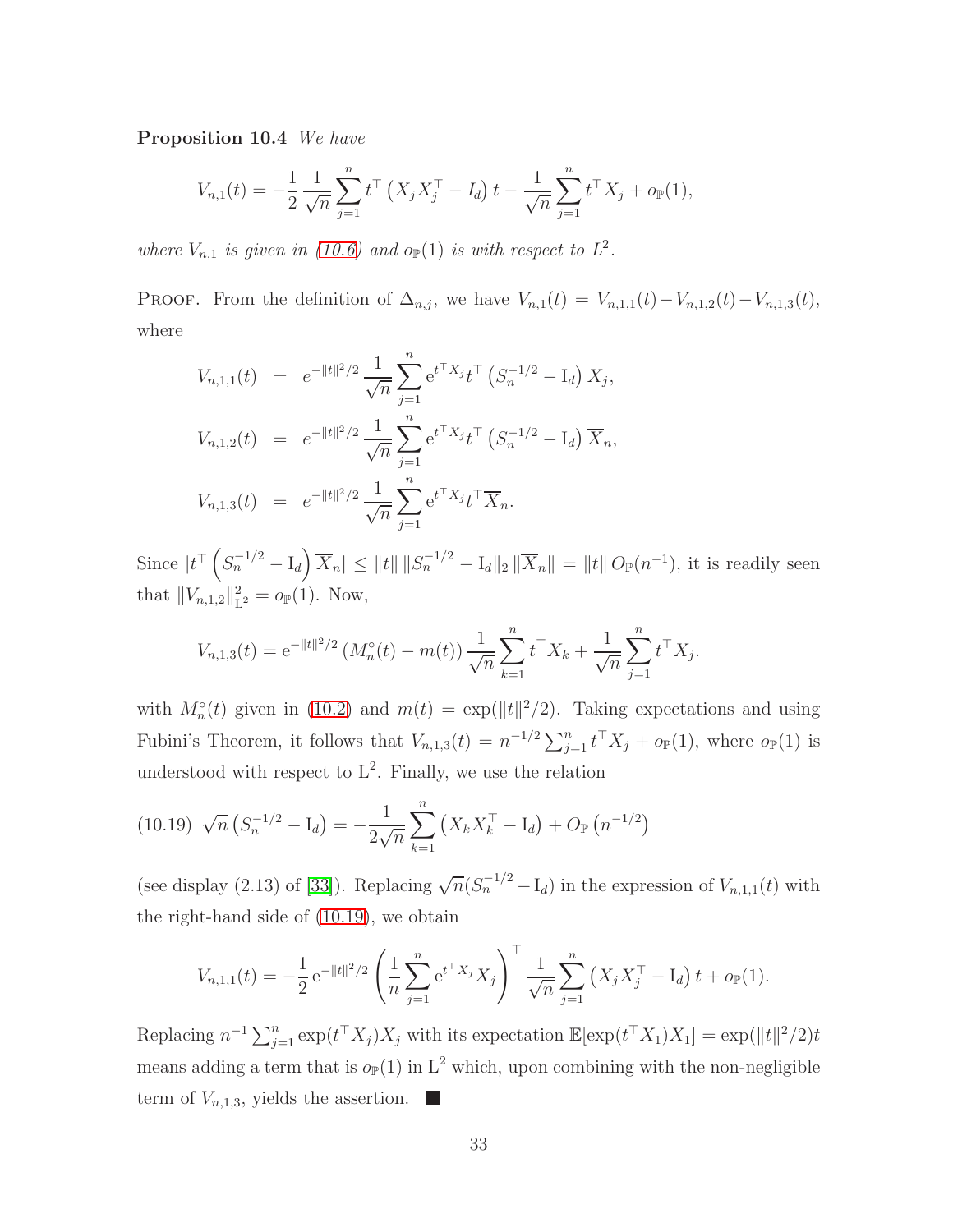Proposition 10.5 We have

$$
W_{n,1}(t) = \frac{1}{2} \frac{1}{\sqrt{n}} \sum_{j=1}^{n} t^{\top} (X_j X_j^{\top} - I_d) t + o_{\mathbb{P}}(1),
$$

where  $W_{n,1}$  is given in [\(10.8\)](#page-23-1) and  $o_{\mathbb{P}}(1)$  is with respect to  $L^2$ .

PROOF. We have  $W_{n,1}(t) = -W_{n,1,1}(t) + W_{n,1,2}(t) + W_{n,1,3}(t)$ , where

$$
W_{n,1,1}(t) = e^{\|t\|^2/2} \frac{1}{\sqrt{n}} \sum_{j=1}^n \sin(t^{\top} X_j) t^{\top} (S_n^{-1/2} - I_d) X_j,
$$
  
\n
$$
W_{n,1,2}(t) = e^{\|t\|^2/2} \frac{1}{\sqrt{n}} \sum_{j=1}^n \sin(t^{\top} X_j) t^{\top} (S_n^{-1/2} - I_d) \overline{X}_n,
$$
  
\n
$$
W_{n,1,3}(t) = e^{\|t\|^2/2} \frac{1}{\sqrt{n}} \sum_{j=1}^n \sin(t^{\top} X_j) t^{\top} \overline{X}_n.
$$

By complete analogy with the reasoning given in the proof of Proposition [10.4,](#page-31-0) we have  $||W_{n,1,2}||_L^2$  $L^2_{\text{L}^2} = o_{\mathbb{P}}(1)$ , and it is readily seen that also  $||W_{n,1,3}||_{\text{L}^2}^2$  $L^2 = o_{\mathbb{P}}(1)$ . Finally, by making use of [\(10.19\)](#page-32-1) and proceeding as in the proof of Proposition [10.4](#page-31-0) (notice that  $\mathbb{E}[\sin(t^{\top} X_1)X_1] = \exp(-\|t\|^2/2)t$ , the assertion follows.

# Acknowledgements

M.D. Jiménez-Gamero was partially supported by grant MTM2014-55966-P of the Spanish Ministry of Economy and Competitiveness. Simos Meintanis was partially supported by grant Nr.11699 of the Special Account for Research Grants (EΛKE) of the National and Kapodistrian University of Athens.

# <span id="page-33-0"></span>References

- <span id="page-33-1"></span>[1] Arcones, M. (2007). Two tests for multivariate normality based on the characteristic function. *Math. Methods Statist.*, 16, 177–201.
- [2] Bai, J., and Chen, Z. (2008). Testing multivariate distributions in GARCH models. *J. Econometrics*, 143, 19–36.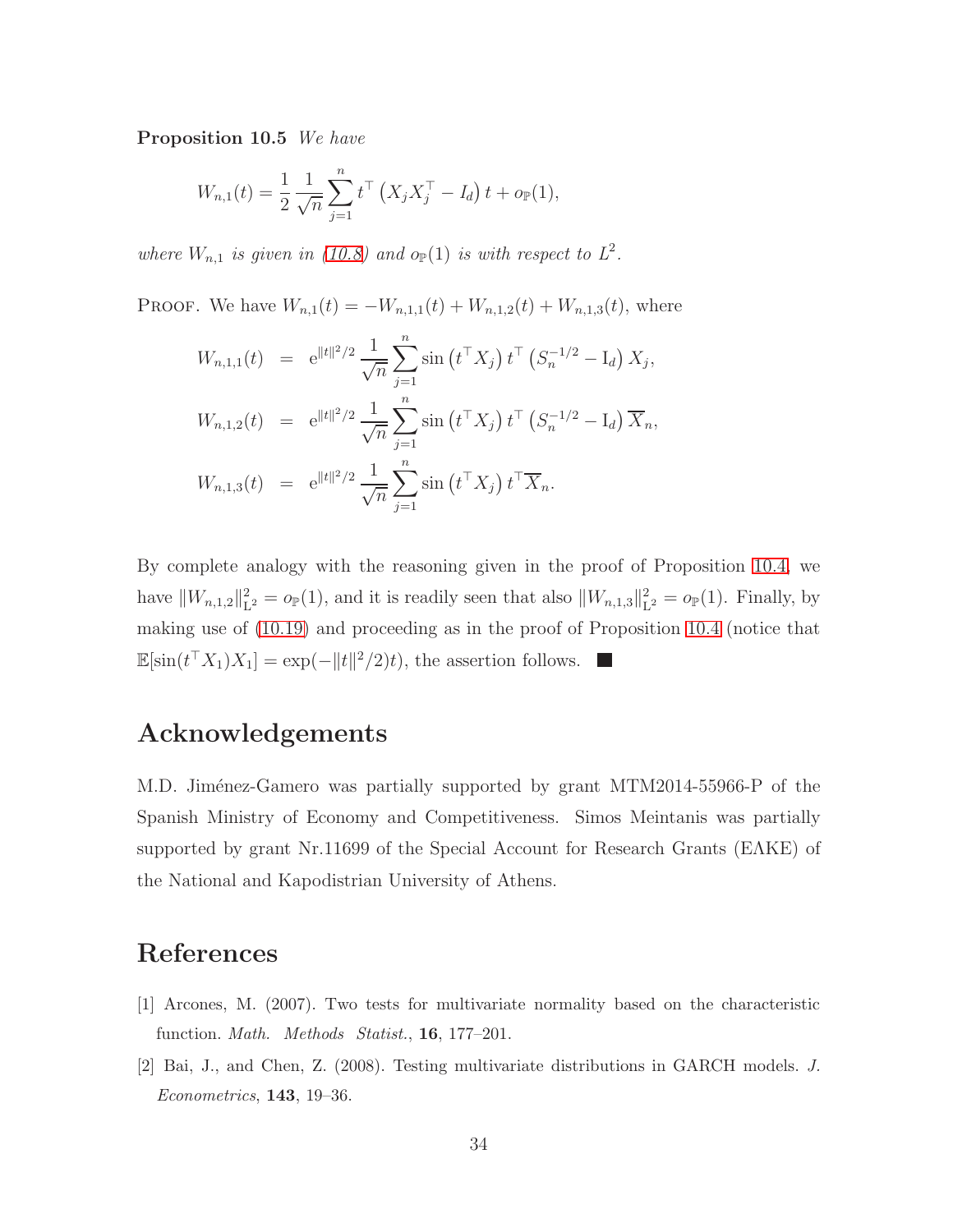- <span id="page-34-12"></span><span id="page-34-2"></span>[3] Bardet, J. M. and Wintenberger, O. (2009). Asymptotic normality of the quasi-maximum likelihood estimator for multidimensional causal processes. *Ann. Statist.*, 37, 2730–2759.
- <span id="page-34-4"></span>[4] Baringhaus, L., and Henze, N. (1988). A consistent test for multivariate normality based on the empirical characteristic function. *Metrika*, 35, 339–348.
- <span id="page-34-5"></span>[5] Baringhaus, L., Ebner, B., and Henze, N. (2016). The limit distribution of weighted  $L^2$ goodness-of fit statistics under fixed alternatives, with applications. *Ann. Inst. Stat. Math.*, doi:10.1007/s10463-016-0567-8
- <span id="page-34-13"></span>[6] Barndorff-Nielsen, O. (1963). On the limit behaviour of extreme order statistics. *Ann. Math. Statist.*, 34, 992–1012.
- <span id="page-34-9"></span>[7] Bollerslev, T. (1990). Modelling the coherence in short-run nominal exchange rates: a multivariate generalized ARCH model. *Rev. Econ. Stat.*, 72, 498–505.
- <span id="page-34-10"></span>[8] Bonato, M. (2012). Modeling fat tails in stock returns: a multivariate stable-GARCH approach. *Comput. Statist.*, 27, 499–521.
- <span id="page-34-11"></span>[9] Chen, Q., Gerlach, R., and Lu, Z. (2012) Bayesian value-at-risk and expected shortfall forecasting via the asymmetric Laplace distribution. *Comput. Statist. Data Anal.*, 56, 3498–3516.
- <span id="page-34-1"></span>[10] Comte, F. and Lieberman, O. (2003) Asymptotic theory for multivariate GARCH processes. *J. Multivariate Anal.*, 84, 61–84.
- <span id="page-34-6"></span>[11] Cs¨org˝o, S. (1986). Testing for normality in arbitrary dimension. *Ann. Statist.*, 14, 708– 723.
- <span id="page-34-3"></span>[12] Cs¨org˝o, S. (1989), Consistency of some tests for multivariate normality. *Metrika*, 36, 107–116.
- <span id="page-34-7"></span>[13] Csörgő, S., and Welsh, A.H. (1989). Testing for exponential and Marshall–Olkin distributions. *J. Statist. Plann. Inference*, 23, 287–300.
- [14] Dalla, V., Meintanis, S.G. and Bassiakos, Y. (2017). Characteristic function-based inference for GARCH models with heavy-tailed innovations. *Comm. Statist. Simulation Comput.*, 46, 2733–2755.
- <span id="page-34-8"></span><span id="page-34-0"></span>[15] Diamantopoulos, K., and Vrontos, I.D. (2010). A Student-t full factor multivariate GARCH model. *Comput. Econom.* , 35, 63–83.
- <span id="page-34-14"></span>[16] Eaton, M.L., and Perlman, M.D. (1973). The non-singularity of generalized sample covariance matrices. *Ann. Statist.*, 1, 710–717.
- [17] Embrechts, P., Kl¨uppelberg, C., and Mikosch, Th. (1997). *Modelling extremal events*. Springer, New York.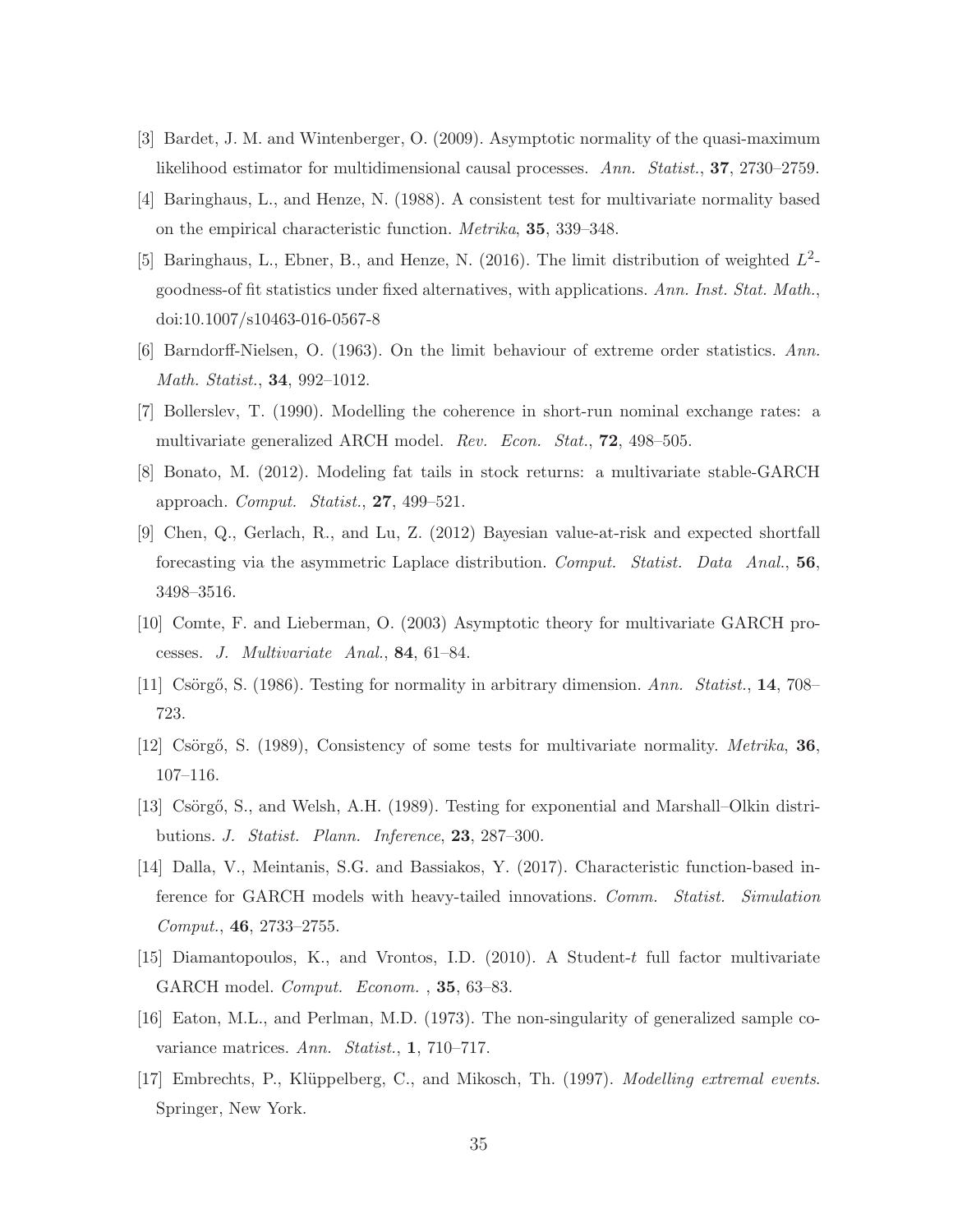- <span id="page-35-3"></span><span id="page-35-1"></span>[18] Epps, T.W. (1999). Limiting behavior of the ICF test for normality under Gram–Charlier alternatives. *Statist. Probab. Lett.*, 42, 175–184.
- <span id="page-35-9"></span>[19] Epps, T.W., and Pulley, L.B. (1983). A test for normality based on the empirical characteristic function. *Biometrika*, 70, 723–726.
- <span id="page-35-4"></span>[20] Fama, E. (1965). The behavior of stock market prices. *J. Bus.*, 38, 34–105.
- <span id="page-35-13"></span>[21] Fang, K.–T., Li, R.–Z. and Liang, J.–J. (1998). A multivariate version of Ghosh's  $T_3$ -plot to detect non-multinormality. *Comput. Statist. Data Anal.*, 28, 371–386.
- <span id="page-35-10"></span>[22] Francq, C., Jiménez-Gamero, M.D., and Meintanis, S.G. (2017). Tests for sphericity in multivariate GARCH models. *J. Econometrics*, 196, 305–319.
- <span id="page-35-12"></span>[23] Francq, C., and Meintanis, S.G. (2016). Fourier-type estimation of the power GARCH model with stable Paretian innovations. *Metrika*, 79, 389–424.
- <span id="page-35-11"></span>[24] Francq, C. and Zako¨ıan, J.M. (2010). *GARCH Models: Structure, Statistical Inference and Applications*. Wiley, London.
- <span id="page-35-8"></span>[25] Francq, C. and Zakoïan, J.M. (2012). QML estimation of a class of multivariate asymmetric GARCH models. *Econometric Theory* , 28, 179–206.
- <span id="page-35-5"></span>[26] Ghoudi K., and R´emillard, B. (2014). Comparison of specification tests for GARCH models. *Computat. Statist. Data Anal.*, 76, 291–300.
- <span id="page-35-15"></span>[27] Ghosh, S. (1996). A new graphical tool to detect non-normality. *J. Roy. Statist. Soc. Ser. B*, 58, 691–702.
- <span id="page-35-14"></span>[28] Giacomini, R., Politis, D.N., and White, H. (2013). A warp-speed method for conducting Monte Carlo experiments involving bootstrap estimators. *Econometric Theory*, 29, 567– 589.
- <span id="page-35-7"></span>[29] Goodman, I.R., Kotz, S. (1973). Multivariate θ-generalized normal distributions. *J. Multivariate Anal.*, 3, 204–219.
- <span id="page-35-0"></span>[30] Henze, N. (1997). Extreme smoothing and testing for multivariate normality. *Statist. Probab. Lett.*, 35, 203–213.
- <span id="page-35-6"></span>[31] Henze, N. (2002). Invariant tests for multivariate normality: a critical review. *Statist. Papers*, 43, 467–506.
- <span id="page-35-2"></span>[32] Henze, N., and Koch, S. (2016) On a test of normality based on the empirical moment generating function. *[arXiv:1612.08586](http://arxiv.org/abs/1612.08586)*.
- [33] Henze, N., and Wagner, T. (1997) A new approach to the BHEP tests for multivariate normality. *J. Multivariate Anal.*, 62, 1–23.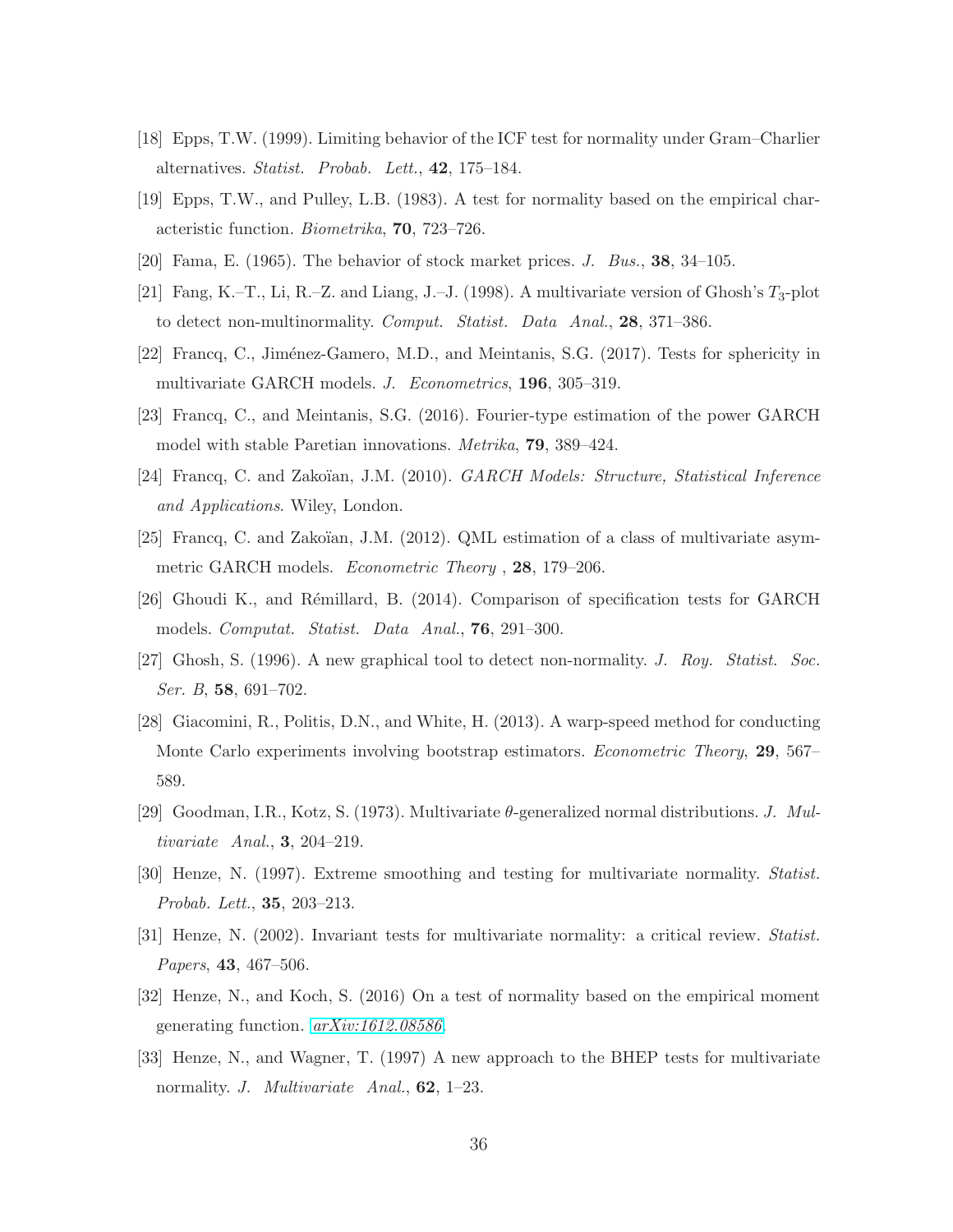- <span id="page-36-13"></span><span id="page-36-1"></span>[34] Henze, N., and Zirkler, B. (1990). A class of invariant consistent tests for multivariate normality. *Comm. Statist. Theory Methods*, 19, 3595–3617.
- <span id="page-36-12"></span>[35] Janssen, A. (2000). Global power functions of goodness of fit tests. *Ann. Statist.*, 28, 239–253.
- <span id="page-36-9"></span>[36] Jeantheau, T. (1998). Strong consistency of estimators for multivariate ARCH models. *Econometric Theory*, 14, 70–86.
- <span id="page-36-10"></span>[37] Jim´enez-Gamero, M.D. (2014). On the empirical characteristic function process of the residuals in GARCH models and applications. *Test*, 23, 409–432.
- <span id="page-36-6"></span>[38] Jiménez-Gamero, M.D., and Pardo-Fernández, J.C. (2017). Empirical characteristic function tests for GARCH innovation distribution using multipliers. *J. Stat. Comput. Simul.*, 87, 2069–2093.
- <span id="page-36-14"></span>[39] Klar, B., Lindner, F. and Meintanis, S.G. (2012). Specification tests for the error distribution in GARCH models. *Comput. Statist. Data Anal.*, 56, 3587–3598.
- <span id="page-36-15"></span>[40] Kotz, S., Kozubowski, T.J. and Podg´orski, K. (2001). *The Laplace Distribution and Generalizations: A Revisit with Applications to Communications, Economics, Engineering and Finance*. Birkhäuser, Boston.
- <span id="page-36-7"></span>[41] Kundu, D., Majumdar, S., and Mukherjee, K. (2000). Central Limit theorems revisited. *Statist. Probab. Lett.*, 47, 265–275.
- <span id="page-36-11"></span>[42] Lee, J., Lee, S. and Park, S. (2014). Maximum entropy test for GARCH models. *Stat. Methodol.*, 22, 8–16.
- <span id="page-36-0"></span>[43] Ling, S. and McAleer, M. (2003). Asymptotic theory for a vector ARMA-GARCH model. *Econometric Theory*, 19, 280–310.
- <span id="page-36-8"></span>[44] Lukacs, E. (1970). *Characteristic Functions*. Griffin, London.
- <span id="page-36-4"></span>[45] Mandelbrot, B. (1963). The variation of certain speculative prices. *J. Bus.*, 36, 394–419.
- <span id="page-36-3"></span>[46] Mardia, K.V. (1070). Measures of multivariate skewness and kurtosis with applications. *Biometrika*, 57, 519–530.
- <span id="page-36-2"></span>[47] Meintanis, S.G. (2007). A Kolmogorov-Smirnov type test for Skew Normal distributions based on the empirical moment generating function. *J. Statist. Plann. Inference*, 137, 2681–2688.
- <span id="page-36-5"></span>[48] Meintanis, S.G, and Hlávka. Z. (2010). Goodness-of-fit test for bivariate and multivariate skew-normal distributions. *Scand. J. Statist.*, 37, 701–714.
- [49] Móri, T.F., Rohatgi, V.K., and Székely, G.J. (1993). On multivariate skewness and kurtosis. *Theory Probab. Appl.* 38, 547–551.